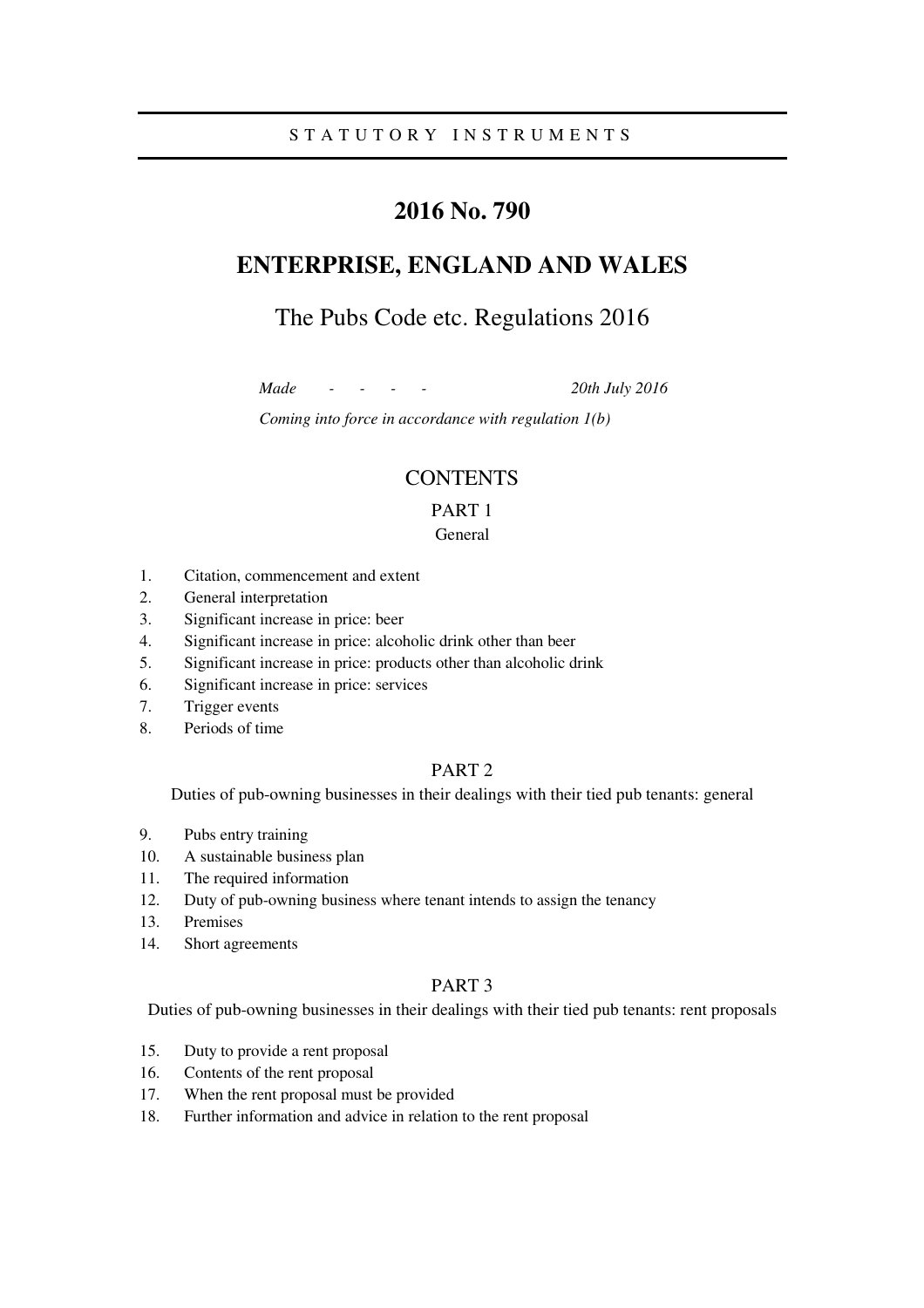### PART 4

Duties of pub-owning businesses in their dealings with their tied pub tenants: rent assessments

- 19. Duty to conduct a rent assessment or an assessment of money payable in lieu of rent
- 20. The rent assessment proposal
- 21. Conduct of the rent assessment or the assessment of money payable in lieu of rent
- 22. Effect of the rent assessment or the assessment of money payable in lieu of rent

### PART 5

### Market rent only option: MRO notice

- 23. The MRO notice
- 24. A significant increase in the price of a product or service
- 25. A trigger event
- 26. The renewal of a pub arrangement
- 27. A rent assessment or an assessment of money payable in lieu of rent

### PART 6

Market rent only option: procedure to be followed in connection with an offer

- 28. Arrangements during the MRO procedure: rent etc
- 29. Effect of tenant's notice
- 30. Terms and conditions required in proposed MRO tenancy
- 31. Terms and conditions regarded as unreasonable in relation to proposed MRO tenancy etc
- 32. Failure to acknowledge the tenant's notice, provide a full response etc.
- 33. MRO procedure where a matter is referred to the Adjudicator in connection with the full response
- 34. The negotiation period
- 35. Failure to agree: right to refer to the Adjudicator or independent assessor

### PART 7

### Market rent only option: independent assessor

- 36. Appointment of the independent assessor
- 37. Independent assessor: procedure
- 38. MRO procedure where a referral is made to the Adjudicator in connection with the independent assessor

## PART 8

### End of the MRO procedure

- 39. End of the MRO procedure
- 40. Disputes about rent etc payable during MRO procedure

### PART 9

### Business development managers and compliance officers

41. Business development managers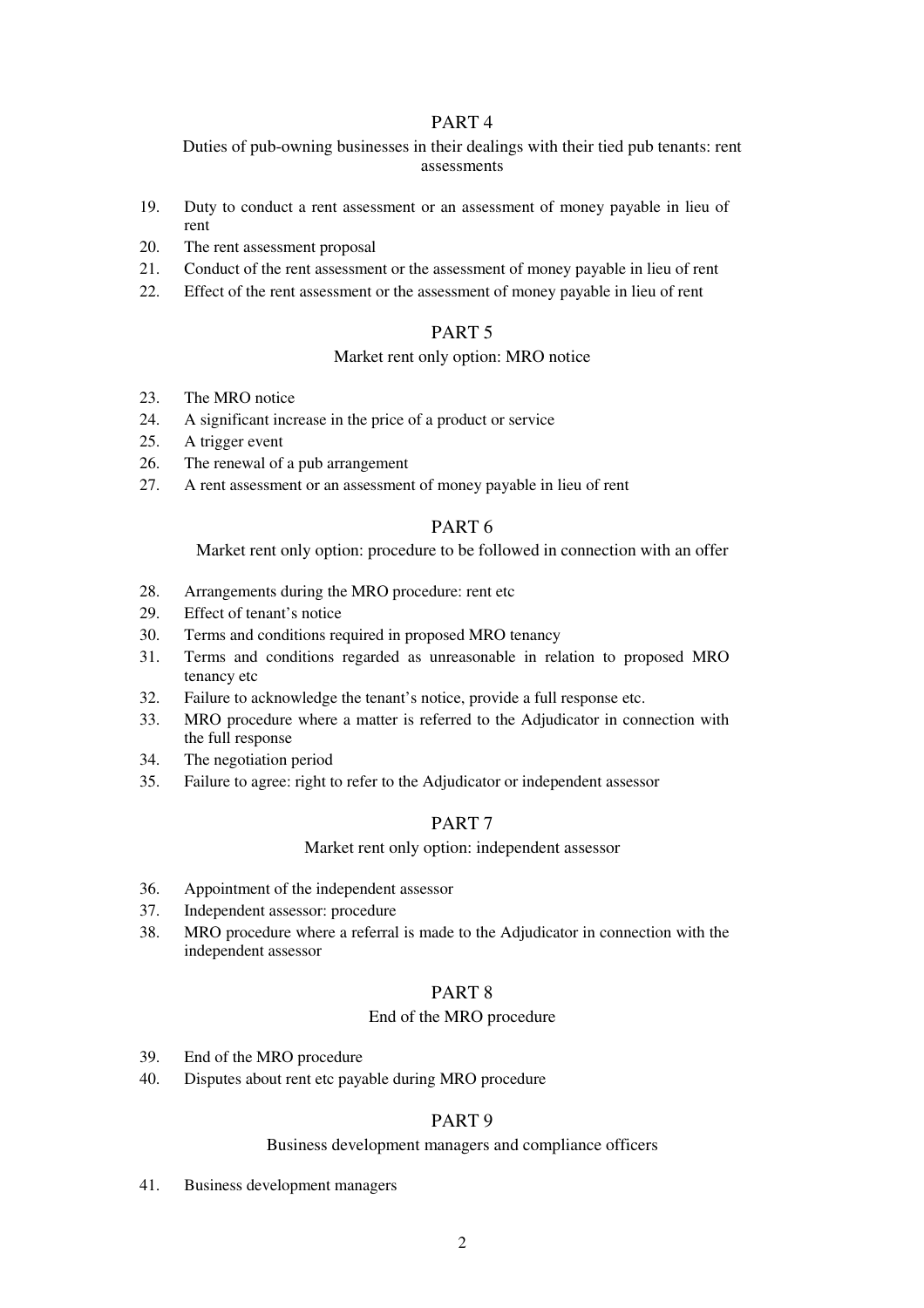- 42. Duty to appoint a compliance officer
- 43. Annual compliance report
- 44. Provisions of these Regulations which are not arbitrable

### PART 10

### Miscellaneous

- 45. Pub-owning business to notify Adjudicator and tied pub tenants of status under these Regulations
- 46. Insurance
- 47. Gaming machines
- 48. Blank template for profit and loss account
- 49. Sale of freehold or long leasehold
- 50. Tied pub tenant not to suffer detriment
- 51. Flow monitoring devices

### PART 11

### Extended protection under these Regulations

- 52. Extended protection to last until the end of a tenancy
- 53. Extended protection to last until a rent assessment is concluded

### PART 12

### Exemptions from these Regulations

- 54. Short agreements
- 55. Pub franchise agreements
- 56. The investment exception

# PART 13

### Void or unenforceable terms

57. Void or unenforceable terms of a tenancy or licence

### PART 14

### Disputes

- 58. Referrals to the Adjudicator in connection with the MRO procedure
- 59. Referrals to the Adjudicator in connection with the independent assessor
- 60. Arbitration commenced by pub-owning business
- 61. Information required by the Adjudicator

### PART 15

### Group undertakings

- 62. Adjudicator's determination during referral of a dispute
- 63. Investigations by the Adjudicator
- 64. Adjudicator's determination in relation to UK businesses only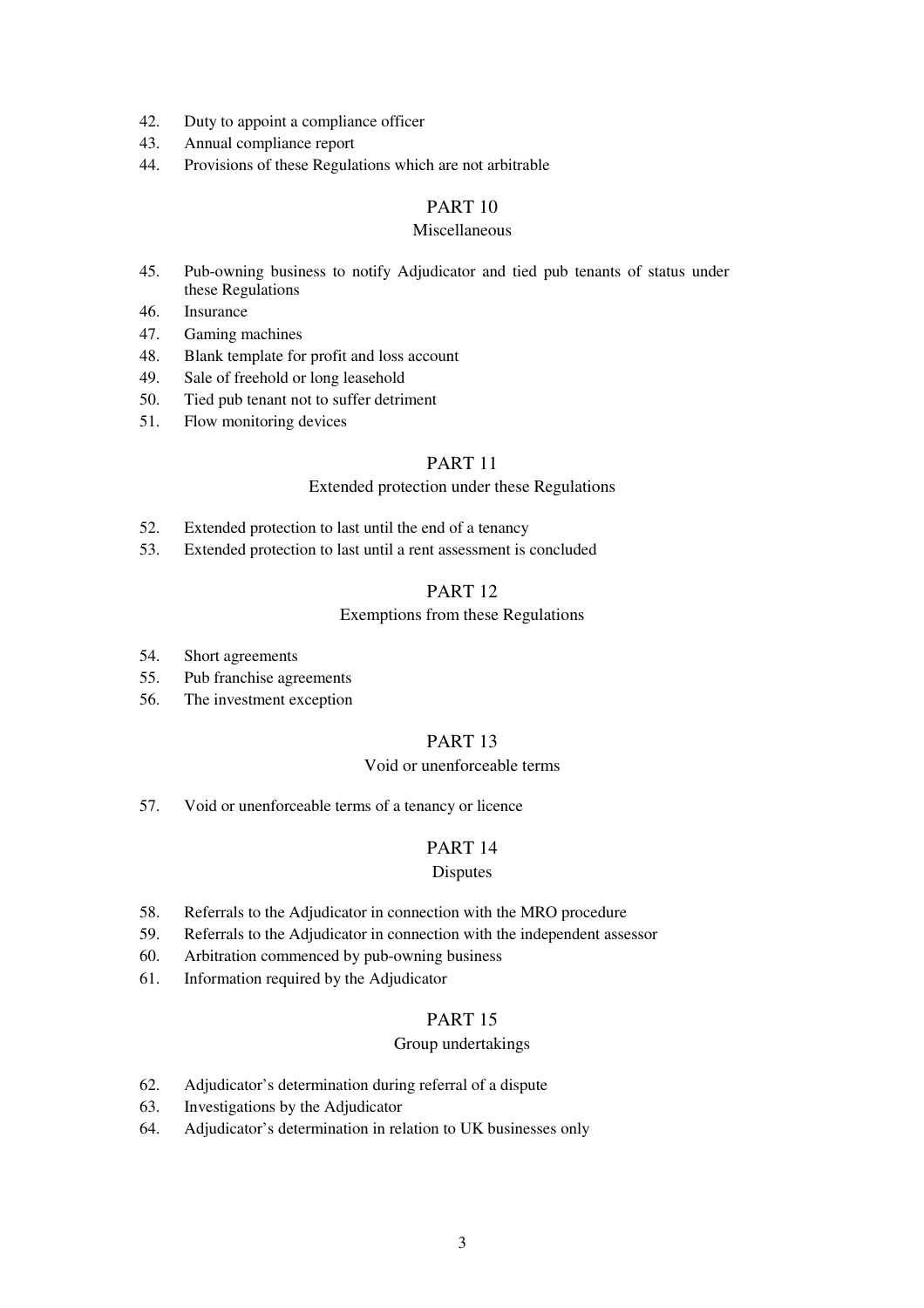## PART 16 Transitional provisions

65. Rent proposals

66. Rent assessments

67. Market rent only option: the MRO notice

# PART 17

### Review

68. Review of Parts 11 to 16

|  | SCHEDULE $1$ — Information specified for the purposes of a new agreement etc. |
|--|-------------------------------------------------------------------------------|
|  | SCHEDULE $2$ — Information specified for the purposes of a rent proposal or a |
|  | rent assessment proposal                                                      |
|  | SCHEDULE $3$ — Documents to which the independent assessor must have regard   |

The Secretary of State makes the following Regulations in exercise of the powers conferred by sections 42(1) and (4), 43(1), (3) and (5) to (9), 44, 45, 47(1) to (3), 48(3), 69(6) and (8)(b), 71(1)(a) and (2) and 161(2) of the Small Business, Enterprise and Employment Act 2015(**a**).

In accordance with sections 73(1) and 161(4) of the Small Business, Enterprise and Employment Act 2015, a draft of these Regulations has been laid before Parliament and approved by a resolution of each House of Parliament.

# PART 1

### General

### **Citation, commencement and extent**

**1.** These Regulations—

- (a) may be cited as the Pubs Code etc. Regulations 2016;
- (b) come into force on the day after the day on which they are made; and
- (c) extend to England and Wales.

<u>.</u> (**a**) 2015 c.26.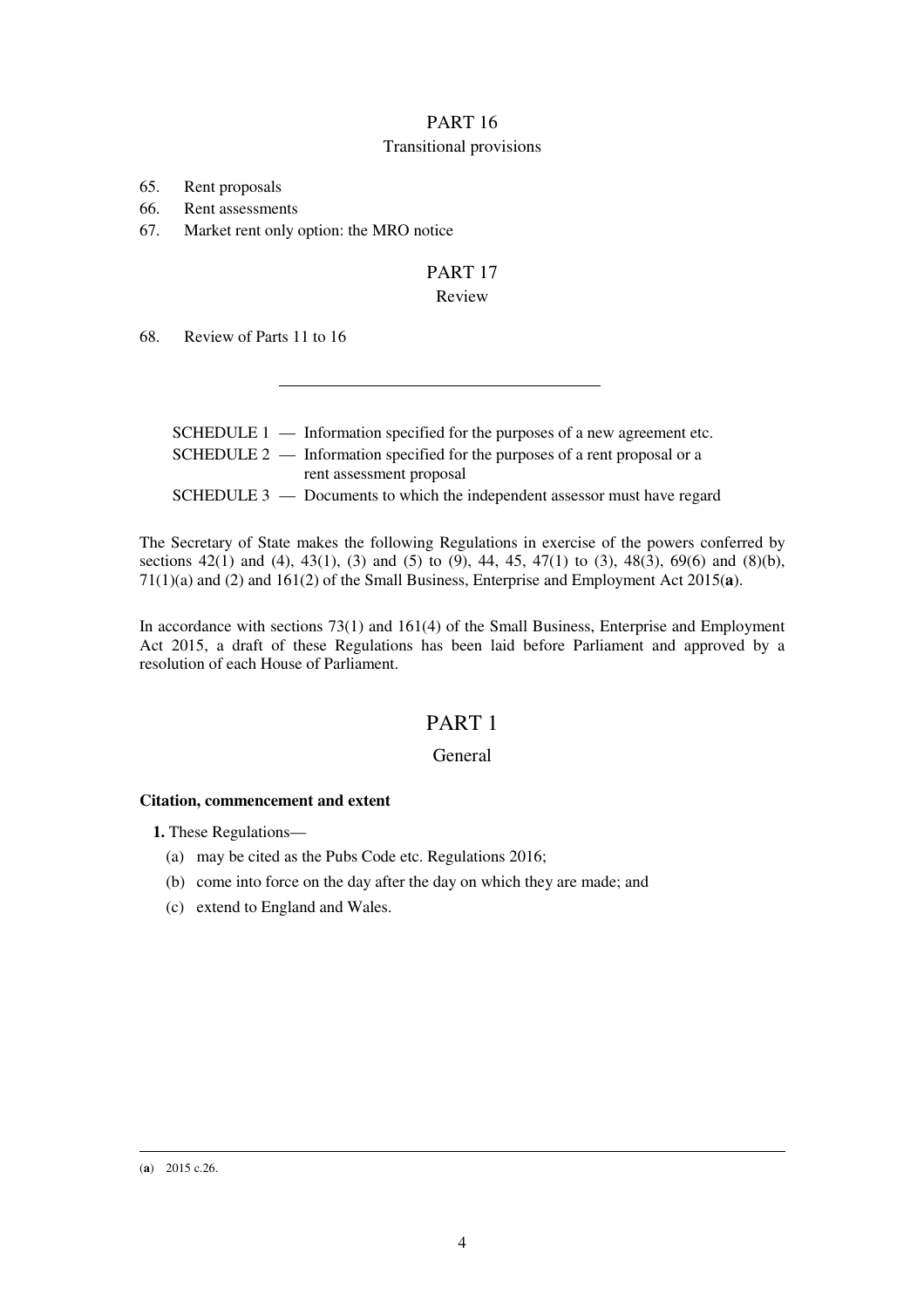#### **General interpretation**

**2.**—(1) In these Regulations—

"annual percentage change in the consumer price index" means the annual change in the general index of consumer prices (for all items), as published by the Statistics Board(**a**) with the identifying code D7G7;

"business development manager" has the meaning given in regulation 41(6);

"commencement date" means the date on which these Regulations come into force;

"compliance officer" means a person who is appointed under regulation 42(1);

"fixed share of turnover" has the meaning given in regulation 55(4);

"full response" has the meaning given in regulation 29(5);

"gaming machine" has the meaning given in section 235 of the Gambling Act 2005(**b**);

"initial or revised rent" has the meaning given in regulation  $16(1)(a)$ ;

"insurance charge" has the meaning given in regulation  $46(1)$ ;

"investment agreement" has the meaning given in regulation 56(3);

"MRO notice" has the meaning given in regulation 23(1);

"MRO rent" means the rent or money payable in lieu of rent payable in respect of the tied pub tenant's(**c**) occupation of the premises concerned under an MRO-compliant tenancy or licence(**d**);

"new agreement" means a new tenancy of, or a new licence to occupy, premises which are, or are expected to be, a tied pub but does not include a short agreement or the renewal of a tenancy or licence;

"new rent" has the meaning given in regulation 20(1)(a);

"period of response" has the meaning given in regulation 29(7) to (9);

"protected 1954 Act tenancy" means a tenancy—

- (a) to which Part 2 of the Landlord and Tenant Act 1954(**e**) applies, and
- (b) which is not a tenancy in relation to which the provisions of sections 24 to 28 of that Act have been excluded by virtue of section 38A(1) of that Act:

"pub franchise agreement" has the meaning given in regulation 55(2);

"pubs entry training" has the meaning given in regulation 9(4);

"relevant share of turnover" has the meaning given in regulation 55(5);

"rent proposal" means a proposal made in accordance with Part 3;

"rent assessment proposal" means a proposal made in accordance with Part 4;

"rent review date" has the meaning given in regulation 21(12);

"revised response" has the meaning given in regulation 33(3);

<u>.</u>

<sup>(</sup>**a**) The Statistics Board is established by section 1 of the Statistics and Registration Service Act 2007 (c.18). In Welsh, the Statistics Board is known as Y Bwrdd Ystadegau.

<sup>(</sup>**b**) 2005 c.19.

<sup>(</sup>**c**) Section 70(1) of SBEEA 2015 defines "tied pub tenant".

<sup>(</sup>**d**) Section 43 of SBEEA 2015 defines "MRO-compliant". Section 70(2) of SBEEA 2015 defines "tenancy" and "licence".

<sup>(</sup>**e**) 1954 c.56. Part 2 was amended by: paragraph 29 of Schedule 1 to the Agriculture Act 1958 (c.71); sections 1 to 14 of the Law of Property Act 1969 (c.59); section 47 of, and Schedule 3 to, the Land Compensation Act 1973 (c.26); Schedule 26 to the Housing Act 1980 (c.51); paragraph 4 of Schedule 33 to the Local Government, Planning and Land Act 1980 (c.65); paragraph 3 of Schedule 13, and paragraph 21 of Schedule 14, to the Agricultural Holdings Act 1986 (c.5); section 149 of, and Schedule 7 to, the Local Government and Housing Act 1989 (c.42); sections 1 and 2(2) of the Landlord and Tenant (Licenced Premises) Act 1990 (c.39); paragraph 10 of the Schedule to the Agricultural Tenancies Act 1995 (c.8); paragraphs 3 and 4(2) of Schedule 1 to the Landlord and Tenant (Covenants) Act 1995 (c.30); sections 35(2) to (4) and 36(1) of the Small Business, Enterprise and Employment Act 2015 (c.26); and S.I. 1990/1285, 2003/3096, 2009/1307, S.I. 2009/1941.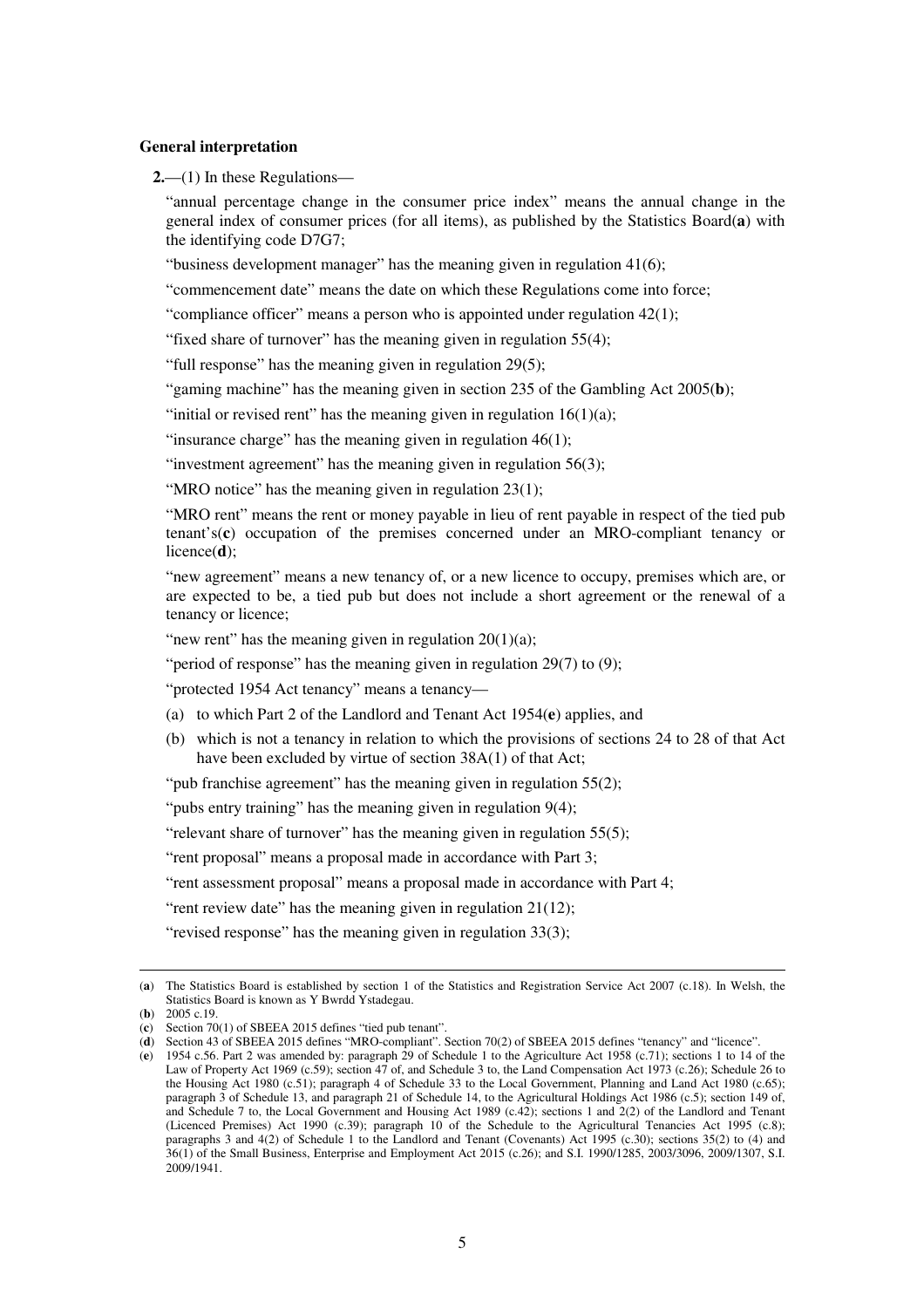"SBEEA 2015" means the Small Business, Enterprise and Employment Act 2015;

"Schedule of Condition" means the provisions in a tenancy or licence which specify the condition of the premises to which the tenancy or licence relates;

"short agreement" means—

- (a) a tenancy at will which entitles a tied pub tenant to occupy a tied pub; or
- (b) any other contractual agreement entitling a tied pub tenant to occupy a tied pub for no more than 12 months;

"significant increase", in relation to the price at which a product or service which is subject to a product or service tie(**a**) is supplied to a tied pub tenant, has the meaning given in regulations 3 to 6;

"subsequent proposed tenancy or licence" has the meaning given in regulation 35(2);

"the RICS" means the Royal Institution of Chartered Surveyors;

"the RICS guidance" means guidance issued by the RICS, as amended from time to time;

"trigger event" has the meaning given by section 43(9) of SBEEA 2015 and regulation 7.

(2) For the purposes of these Regulations, a tied pub tenant receives notification of a significant increase in the price at which a product or service which is subject to a product or service tie is supplied to the tied pub tenant when the tied pub tenant receives the invoice the issue of which constitutes such an increase.

#### **Significant increase in price: beer**

**3.**—(1) For the purposes of these Regulations, a "significant increase" in the price of a beer product ("the relevant product") supplied to a tied pub tenant takes place on the issue to the tied pub tenant of an invoice for that product ("the relevant invoice") where—

- (a) the relevant product has previously been supplied to the tied pub tenant,
- (b) the unit price of that product on the relevant invoice is higher than its unit price on the most recent previous invoice for that product issued to the tied pub tenant, and
- (c) the following two conditions are met.

(2) The first condition is that one or more invoices for the relevant product were issued to the tied pub tenant in the comparison period.

(3) The second condition is that—

$$
\left(\frac{A-B}{B} \times 100\right) > C + 3
$$

where—

<u>.</u>

A is the amount that comparison period beer would have cost the tied pub tenant if it had been invoiced at current period prices;

B is the amount that comparison period beer cost the tied pub tenant at the prices actually invoiced;

C is the relevant annual percentage change in the consumer price index or, where that is negative, zero.

- (4) In this regulation—
	- (a) "beer product" means a product which is beer and which is supplied under a product tie(**b**);

<sup>(</sup>**a**) Section 72(1) of SBEEA 2015 defines "product or service tie".

<sup>(</sup>**b**) Section 72(1) of SBEEA 2015 defines "product tie".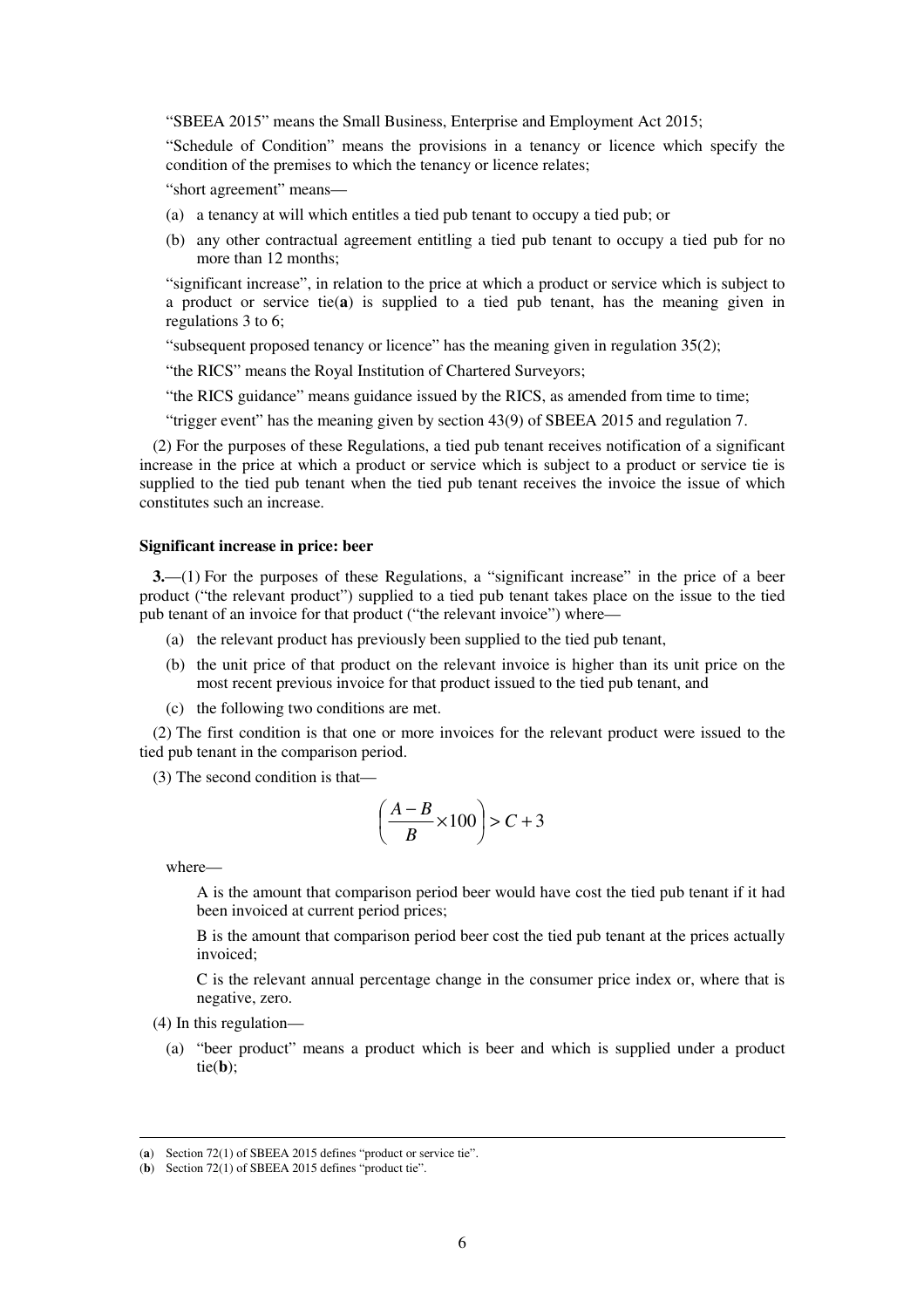- (b) "comparison period beer" means all beer products invoiced to the tied pub tenant in the comparison period, in the quantities so invoiced, but excluding any beer product for which no invoice was issued to the tied pub tenant in the current period;
- (c) "current period" means the period of 4 weeks ending with the day on which the relevant invoice is issued;
- (d) "the comparison period" means the period of 4 weeks ending with the day 12 months before the day on which the relevant invoice is issued;
- (e) "current period price", in relation to a beer product, means the price of that product on the last invoice for that product issued during the current period;
- (f) "invoice for a beer product" includes an invoice which covers (in addition to beer products) products other than beer products, or services; and references to a beer product being invoiced are to be read accordingly;
- (g) "the relevant annual percentage change in the consumer price index" means the annual percentage change in the consumer price index most recently published before the day on which the relevant invoice is issued, in respect of the most recent month covered by that publication.

(5) The prices to be used in determining the unit price of the relevant product for the purposes of paragraph  $(1)$ , and in calculating A and B for the purposes of paragraph  $(3)$ , are prices—

- (a) excluding value added tax and excise duty; and
- (b) disregarding the effect of any discounts which the pub-owning business was not contractually required to give to the tied pub tenant.

(6) For the purposes of this regulation, beer products invoiced to the tied pub tenant are different beer products if—

- (a) they have different names on the invoice or invoices in question, or
- (b) they are invoiced in different units (for example, in units of different size or capacity).

#### **Significant increase in price: alcoholic drink other than beer**

**4.** For the purposes of these Regulations, a "significant increase" in the price of an alcoholic drink product ("the relevant product") supplied to a tied pub tenant takes place on the issue to the tied pub tenant of an invoice for that product ("the relevant invoice") where—

- (a) the relevant product has previously been supplied to the tied pub tenant,
- (b) the unit price of that product on the relevant invoice is higher than its unit price on the most recent previous invoice for that product issued to the tied pub tenant, and
- (c) the following two conditions are met.

(2) The first condition is that one or more invoices for the relevant product were issued to the tied pub tenant in the comparison period.

(3) The second condition is that—

$$
\left(\frac{A-B}{B} \times 100\right) > C + 8
$$

where—

A is the amount that comparison period alcoholic drink would have cost the tied pub tenant if it had been invoiced at current period prices;

B is the amount that comparison period alcoholic drink cost the tied pub tenant at the prices actually invoiced;

C is the relevant annual percentage change in the consumer price index or, where that is negative, zero.

(4) In this regulation—

(a) "alcoholic drink product" means a product which—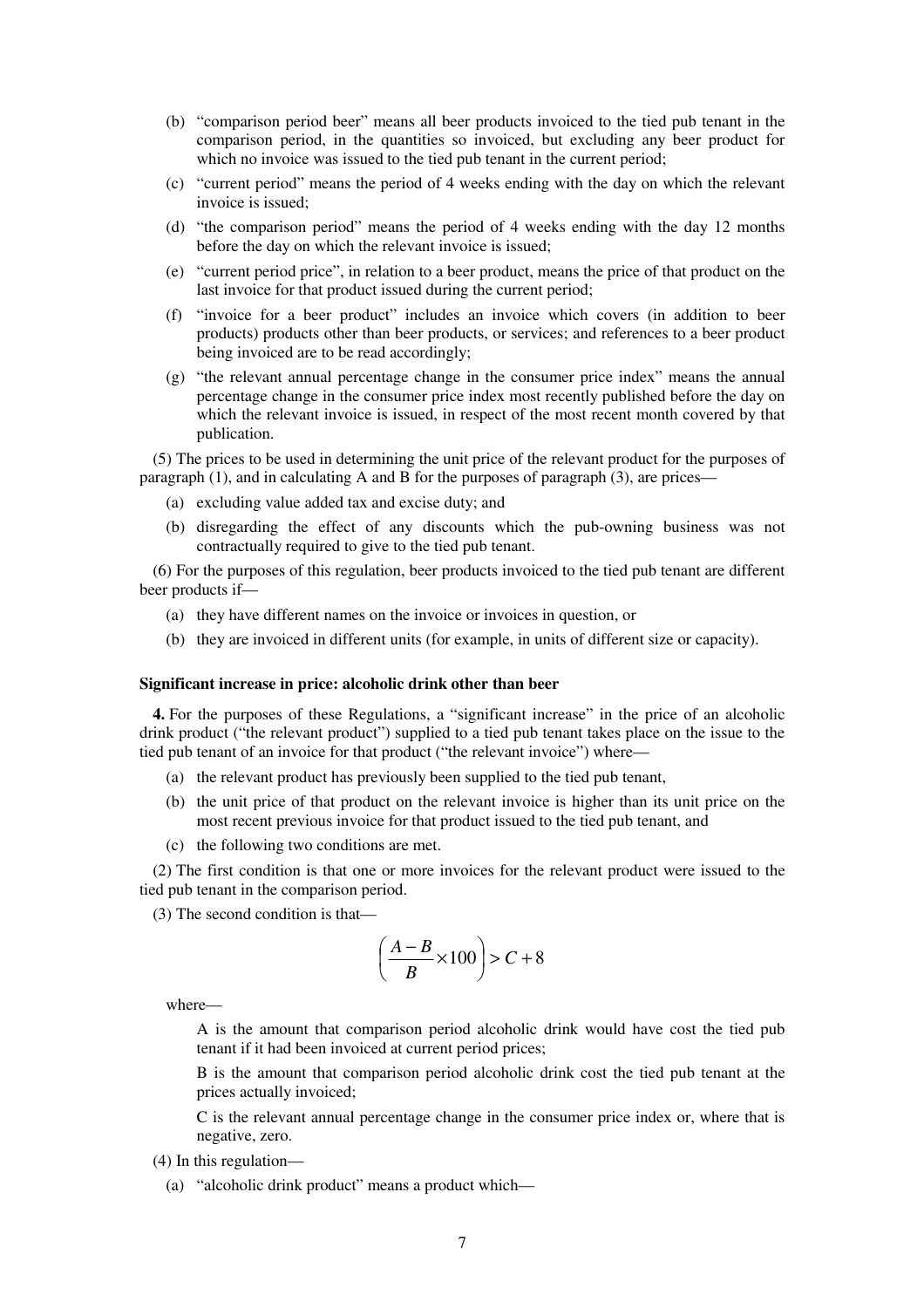- (i) is an alcoholic drink other than beer, and
- (ii) is supplied under a product tie;
- (b) "comparison period alcoholic drink" means all alcoholic drink products invoiced to the tied pub tenant in the comparison period, in the quantities so invoiced, but excluding any alcoholic drink product for which no invoice was issued to the tied pub tenant in the current period;
- (c) "current period" means the period of 4 weeks ending with the day on which the relevant invoice is issued;
- (d) "the comparison period" means the period of 4 weeks ending with the day 12 months before the day on which the relevant invoice is issued;
- (e) "current period price", in relation to an alcoholic drink product, means the price of that product on the last invoice for that product issued during the current period;
- (f) "invoice for an alcoholic drink product" includes an invoice which covers (in addition to alcoholic drink products) products other than alcoholic drink products, or services; and references to an alcoholic drink product being invoiced are to be read accordingly;
- (g) "the relevant annual percentage change in the consumer price index" means the annual percentage change in the consumer price index most recently published before the day on which the relevant invoice is issued, in respect of the most recent month covered by that publication.

(5) The prices to be used in determining the unit price of the relevant product for the purposes of paragraph (1), and in calculating A and B for the purposes of paragraph (3), are prices—

- (a) excluding value added tax and excise duty; and
- (b) disregarding the effect of any discounts which the pub-owning business was not contractually required to give to the tied pub tenant.

(6) For the purposes of this regulation, alcoholic drink products invoiced to the tied pub tenant are different alcoholic drink products if—

- (a) they have different names on the invoice or invoices in question, or
- (b) they are invoiced in different units (for example, in units of different size or capacity).

#### **Significant increase in price: products other than alcoholic drink**

**5.**—(1) For the purposes of these Regulations, a "significant increase" in the price of a nonalcohol product ("the relevant product") supplied to a tied pub tenant takes place on the issue to the tied pub tenant of an invoice for that product ("the relevant invoice") where—

- (a) the relevant product has previously been supplied to the tied pub tenant,
- (b) the unit price of that product on the relevant invoice is higher than its unit price on the most recent previous invoice for that product issued to the tied pub tenant, and
- (c) the following two conditions are met.

(2) The first condition is that one or more invoices for the relevant product were issued to the tied pub tenant in the comparison period.

(3) The second condition is that—

$$
\left(\frac{A-B}{B} \times 100\right) > C + 20
$$

where—

A is the amount that comparison period non-alcohol products would have cost the tied pub tenant if they had been invoiced at current period prices;

B is the amount that comparison period non-alcohol products cost the tied pub tenant at the prices actually invoiced;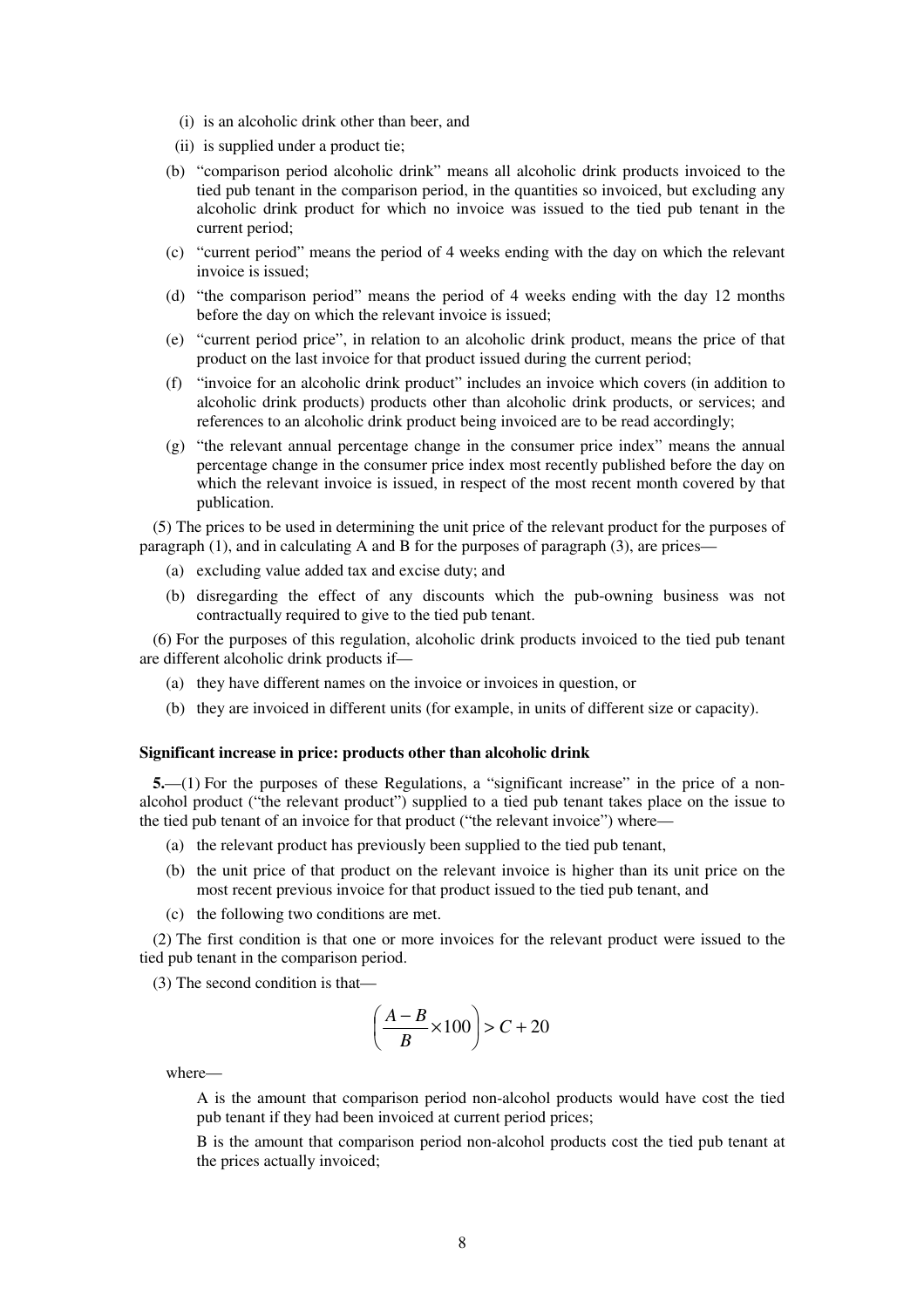C is the relevant annual percentage change in the consumer price index or, where that is negative, zero.

- (4) In this regulation—
	- (a) "non-alcohol product" means a product which—
	- (i) is a product that is not an alcoholic drink, and
	- (ii) is supplied under a product tie;
	- (b) "comparison period non-alcohol products" means all non-alcohol products invoiced to the tied pub tenant in the comparison period, in the quantities so invoiced, but excluding any non-alcohol product for which no invoice was issued to the tied pub tenant in the current period;
	- (c) "current period" means the period of 4 weeks ending with the day on which the relevant invoice is issued;
	- (d) "the comparison period" means the period of 4 weeks ending with the day 12 months before the day on which the relevant invoice is issued;
	- (e) "current period price", in relation to a non-alcohol product, means the price of that product on the last invoice for that product issued during the current period;
	- (f) "invoice for a non-alcohol product" includes an invoice which covers (in addition to nonalcohol products) products other than non-alcohol products, or services; and references to a non-alcohol product being invoiced are to be read accordingly;
	- (g) "the relevant annual percentage change in the consumer price index" means the annual percentage change in the consumer price index most recently published before the day on which the relevant invoice is issued, in respect of the most recent month covered by that publication.

(5) The prices to be used in determining the unit price of the relevant product for the purposes of paragraph (1), and in calculating A and B for the purposes of paragraph (3), are prices—

- (a) excluding value added tax; and
- (b) disregarding the effect of any discounts which the pub-owning business was not contractually required to give to the tied pub tenant.

(6) For the purposes of this regulation, non-alcohol products invoiced to the tied pub tenant are different non-alcohol products if—

- (a) they have different names on the invoice or invoices in question, or
- (b) they are invoiced in different units (for example, in units of different size or capacity).

#### **Significant increase in price: services**

**6.**—(1) For the purposes of these Regulations, a "significant increase" in the price of a service ("the relevant service") supplied to a tied pub tenant takes place on the issue to the tied pub tenant of an invoice for that service ("the relevant invoice") where—

- (a) the relevant service has previously been supplied to the tied pub tenant,
- (b) the unit price of that service on the relevant invoice is higher than its unit price on the most recent previous invoice for that service issued to the tied pub tenant, and
- (c) the following two conditions are met.

(2) The first condition is that one or more invoices for the relevant service were issued to the tied pub tenant in the comparison period.

(3) The second condition is that—

$$
\left(\frac{A-B}{B} \times 100\right) > C + 20
$$

where—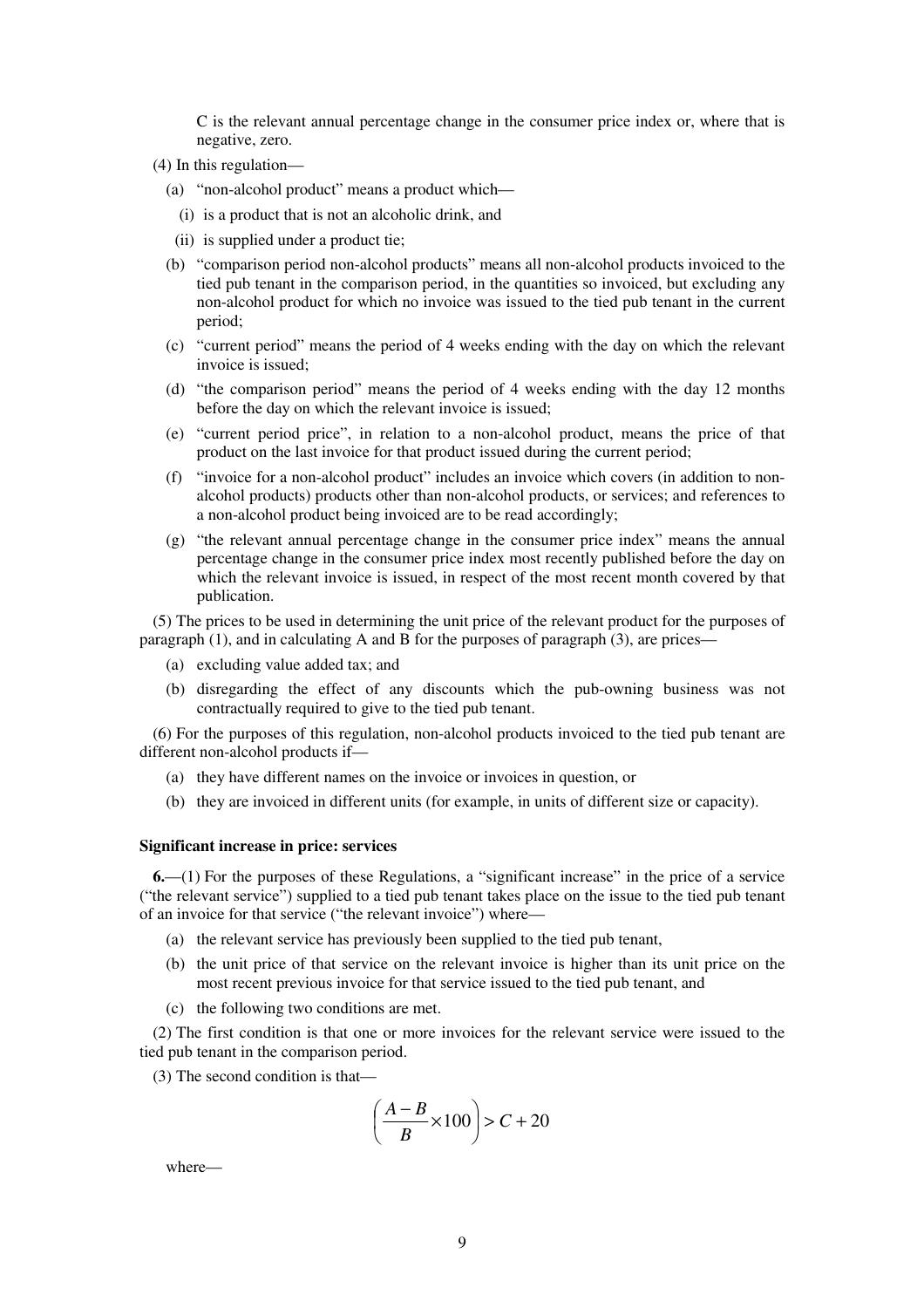A is the amount that comparison period services would have cost the tied pub tenant if they had been invoiced at current period prices;

B is the amount that comparison period services cost the tied pub tenant at the prices actually invoiced;

C is the relevant annual percentage change in the consumer price index or, where that is negative, zero.

- (4) In this regulation—
	- (a) "service" means a service which is supplied under a service tie(**a**);
	- (b) "comparison period services" means all services invoiced to the tied pub tenant in the comparison period, in the quantities so invoiced, but excluding any service for which no invoice was issued to the tied pub tenant in the current period;
	- (c) "current period" means the period of 4 weeks ending with the day on which the relevant invoice is issued;
	- (d) "the comparison period" means the period of 4 weeks ending with the day 12 months before the day on which the relevant invoice is issued;
	- (e) "current period price", in relation to a service, means the price of that service on the last invoice for that service issued during the current period;
	- (f) "invoice for services" includes an invoice which covers (in addition to services) products; and references to services being invoiced are to be read accordingly;
	- (g) "the relevant annual percentage change in the consumer price index" means the annual percentage change in the consumer price index most recently published before the day on which the relevant invoice is issued, in respect of the most recent month covered by that publication.

(5) The prices to be used in determining the unit price of the relevant service for the purposes of paragraph (1), and in calculating A and B for the purposes of paragraph (3), are prices—

- (a) excluding value added tax; and
- (b) disregarding the effect of any discounts which the pub-owning business was not contractually required to give to the tied pub tenant.

(6) For the purposes of this regulation, services invoiced to the tied pub tenant are different services if—

- (a) they have different names on the invoice or invoices in question, or
- (b) they are invoiced in different units (for example, in units of time of different lengths).

#### **Trigger events**

**7.**—(1) For the purposes of Part 4 of SBEEA 2015 (and so of these Regulations) an event is a "trigger event", in relation to a tied pub tenant, only if (in addition to meeting the conditions in section 43(9)(a) to (c) of SBEEA 2015)—

- (a) conditions A and B are met; and
- (b) either—

<u>.</u>

- (i) the event does not affect pubs other than the tied pub; or
- (ii) conditions C and D are met.

(2) Condition A is that the effect of the event is to decrease the level of trade that is reasonably expected to be achieved at the tied pub in each month over a continuous period of 12 months.

(3) Condition B is that the event is not—

(a) connected to the personal circumstances of the tied pub tenant;

<sup>(</sup>**a**) Section 72(1) of SBEEA 2015 defines "service tie".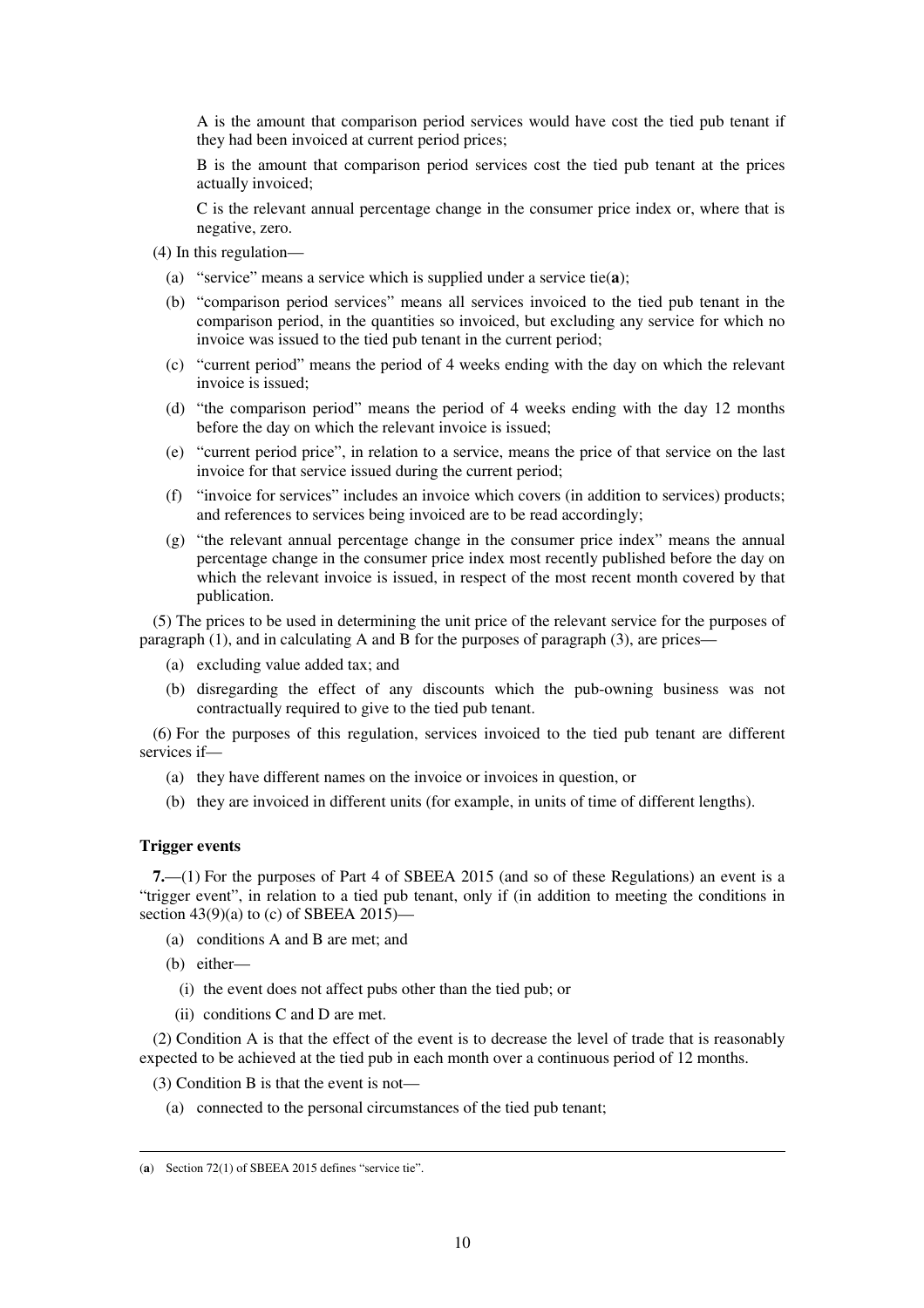- (b) a significant increase in the price at which a product or service which is subject to a product or service tie is supplied to the tied pub tenant;
- (c) an extrinsic increase in the price at which a product or service which is subject to a product or service tie is supplied to the tied pub tenant;
- (d) an event of a kind described in regulation 26 or regulation 27; or
- (e) an event which the tied pub tenant could reasonably have prevented, or the effects of which it could reasonably have substantially mitigated.

(4) Condition C is that the event—

- (a) affects other pubs in the local area; but
- (b) is unlikely to affect all pubs in England or Wales.
- (5) Condition D is that the event—
	- (a) is directly related to a change in the tie imposed by the pub-owning business(**a**) on the tied pub; or
	- (b) has an effect which is directly related to changes in the local area such as—
		- (i) changes to the local infrastructure;
	- (ii) changes to local employment;
	- (iii) long-term changes to the local economic environment;
	- (iv) changes to local environmental factors.

(6) An "extrinsic increase" in relation to a tied product or service means an increase in the price of the product or service due to circumstances beyond the control of the pub-owning business such as—

- (a) an increase in the price at which the pub-owning business purchases the product or service;
- (b) an increase in any tax or duty payable by the pub-owning business which arises from the pub-owning business's purchase of the product or service; or
- (c) an increase in any other tax or regulatory cost payable by the pub-owning business which affects the costs of the pub-owning business.

### **Periods of time**

**8.**—(1) This regulation applies where—

- (a) a provision of these Regulations refers to a period of time; and
- (b) that period is computed by reference to the occurrence of one or more of the following events—
	- (i) notifying, requesting, sending, providing or communicating changes, determinations, decisions, intentions, responses, proposals or other information;
- (ii) the referral of a matter under regulation  $59(6)(c)$  or (8);
- (iii) receiving notices (including an MRO notice), notifications or requests.

(2) The time at which the events occur, for the purposes of that provision, is to be determined in accordance with the following table.

| Method of notifying, requesting, accepting etc.   | Day on which notification, request, acceptance,<br>receipt etc. is deemed to have occurred |
|---------------------------------------------------|--------------------------------------------------------------------------------------------|
| First class post (or other service which provides | The second day after it was posted, left with,                                             |
| for delivery on the next business day)            | delivered to or collected by the relevant service                                          |

<u>.</u> (**a**) Section 69 of SBEEA 2015 defines "pub-owning business".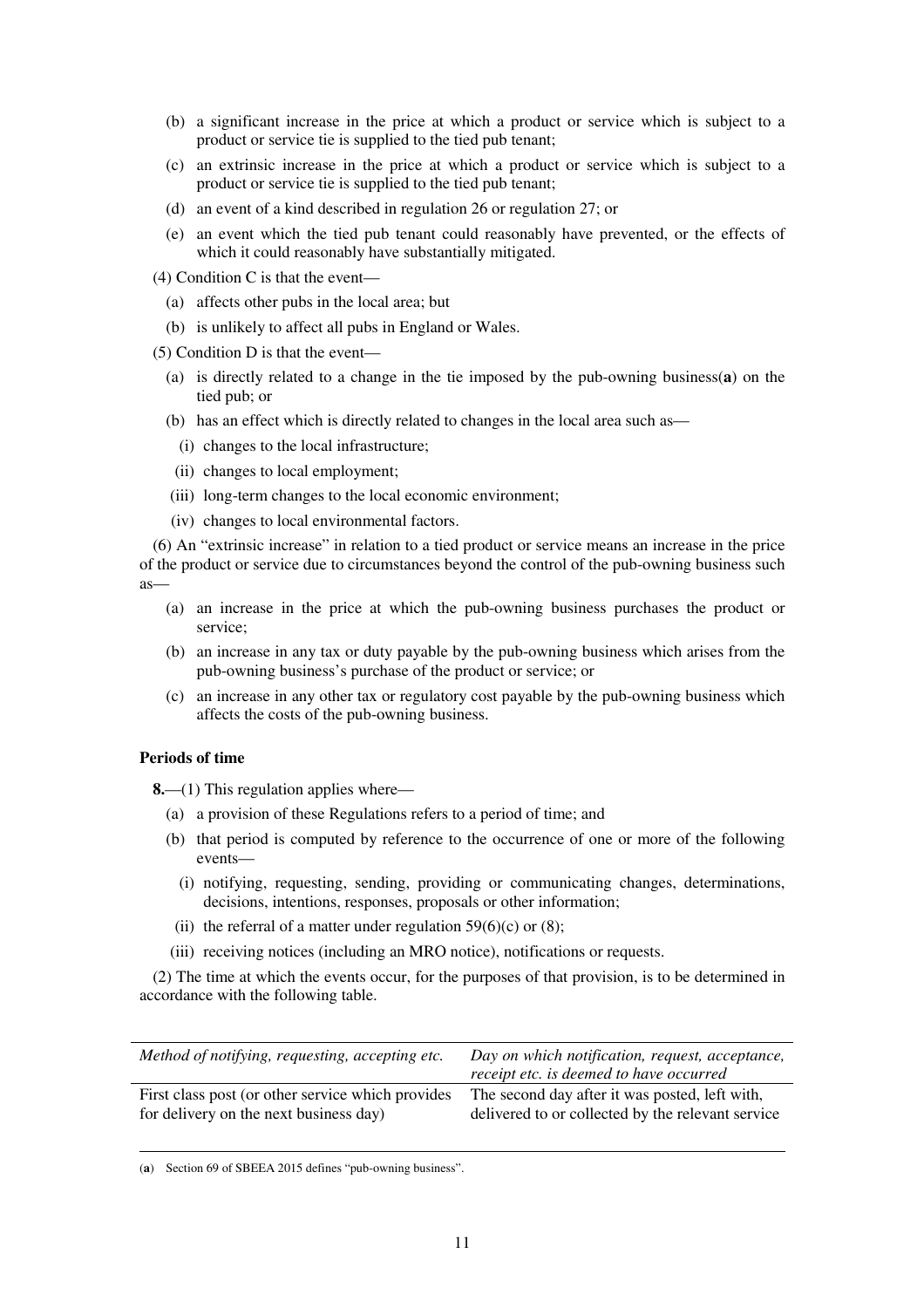| Document exchange                                                | provider, provided that day is a business day;<br>or, if not, the next business day after that day.<br>The second day after it was left with, delivered<br>to or collected by the relevant service provider,<br>provided that day is a business day; or, if not,<br>the next business day after that day. |
|------------------------------------------------------------------|-----------------------------------------------------------------------------------------------------------------------------------------------------------------------------------------------------------------------------------------------------------------------------------------------------------|
| Delivering a document to or leaving it at a<br>permitted address | If it is delivered to or left at the permitted<br>address on a business day before 4.30 pm, on<br>that day; or in any other case, on the next<br>business day after that day.                                                                                                                             |
| Fax                                                              | If the transmission of the fax is completed on a<br>business day before 4.30 pm, on that day; or, in<br>any other case, the next business day after the<br>day on which it was transmitted.                                                                                                               |
| Other electronic method                                          | If the e-mail or other electronic transmission is<br>sent on a business day before 4.30 pm, on that<br>day; or in any other case, on the next business<br>day after the day on which it was sent.                                                                                                         |
| Personal service                                                 | If the document is served personally before<br>4.30 pm on a business day, on that day; or, in<br>any other case, on the next business day after<br>that day.                                                                                                                                              |

(3) The reference in paragraph  $(1)(b)(iii)$  to receiving notifications does not include receiving notification of a significant increase in the price at which a product or service which is subject to a product or service tie is supplied to a tied pub tenant.

(4) In this regulation, "business day" means any day except—

- (a) a Saturday or Sunday;
- (b) Good Friday or Christmas Day; or
- (c) a day which is a bank holiday in England and Wales under the Banking and Financial Dealings Act 1971(**a**).

# PART 2

Duties of pub-owning businesses in their dealings with their tied pub tenants: general

### **Pubs entry training**

**9.**—(1) Before—

- (a) entering into a new agreement with a tied pub tenant; or
- (b) agreeing, with a tied pub tenant, the renewal of a protected 1954 Act tenancy,

a pub-owning business must advise the tied pub tenant to complete the appropriate pubs entry training.

(2) The pub-owning business's duty in paragraph (1) does not apply if the tied pub tenant meets at least one of the conditions in paragraph (3).

(3) The conditions are—

(a) that the tied pub tenant operates at least one other tied pub, other than a pub which is occupied under a short agreement, on the day on which the new agreement or the renewal is proposed by the pub-owning business or the tied pub tenant;

<u>.</u>

<sup>(</sup>**a**) 1971 c.80.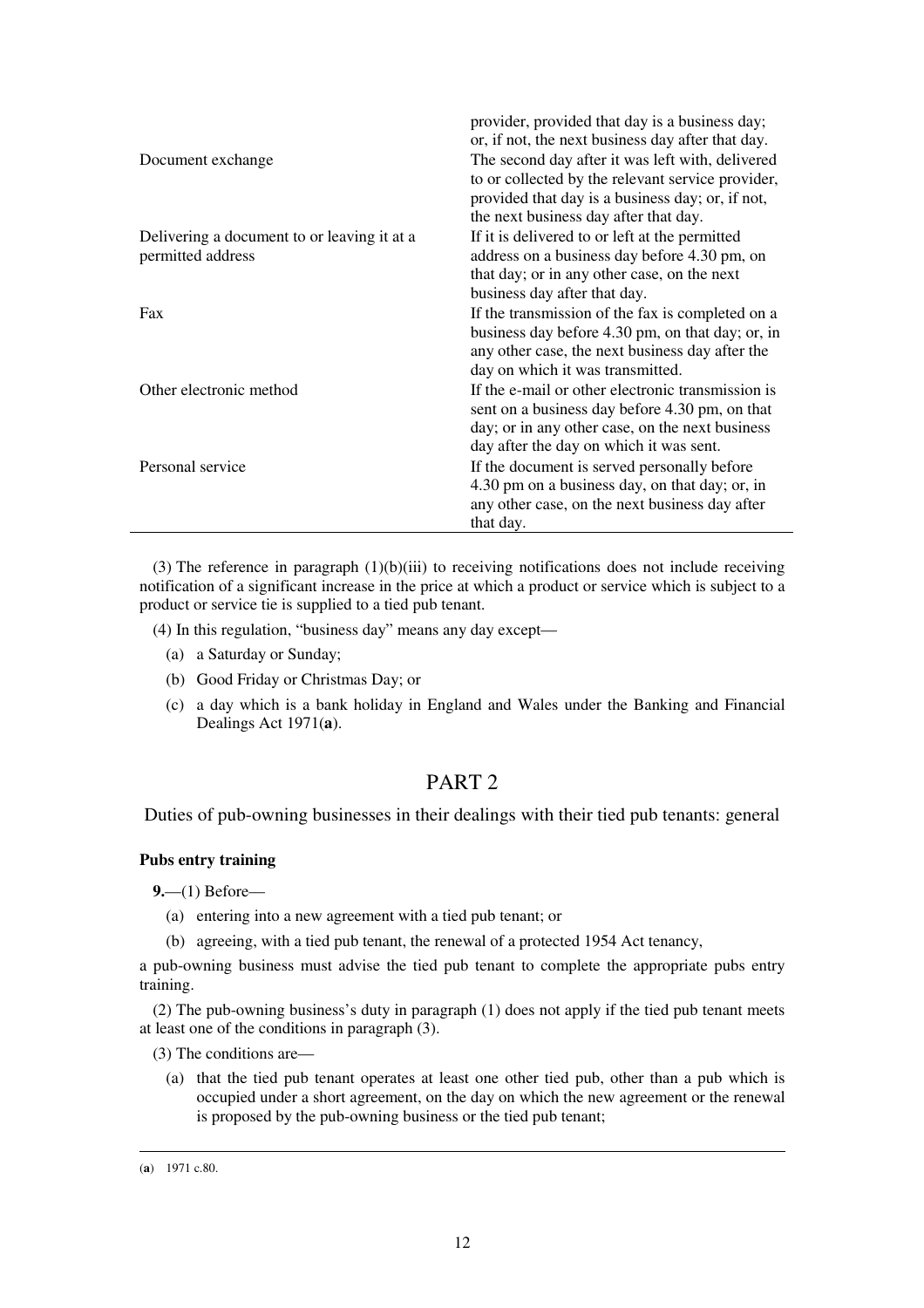- (b) that the tied pub tenant can demonstrate that the tenant has at least 3 years of relevant business management experience;
- (c) that the pub-owning business has, at any time, granted the tenant a tenancy or licence in relation to a tied pub, other than a tenancy or licence in connection with a short agreement.

(4) "Pubs entry training" means training which is designed to raise awareness of the matters involved in operating a pub and entering into product ties and other agreements with landlords(**a**).

### **A sustainable business plan**

**10.**—(1) Before a pub-owning business—

- (a) enters into a new agreement with a tied pub tenant; or
- (b) agrees, with a tied pub tenant, the renewal of a tenancy which is not a protected 1954 Act tenancy,

the pub-owning business must ensure that the tenant has a sustainable business plan.

(2) A "sustainable business plan" is a business plan which—

- (a) has been prepared following consideration of independent professional advice, such as business, legal, property and rental valuation advice;
- (b) includes financial forecasts for the tenancy or licence period, including—
	- (i) estimates of income and expenditure;
- (ii) a sensitivity analysis;
- (iii) the impact of any indexation of rent or of other costs referred to in the new agreement or in the renewal; and
- (c) contains a forecast of the income and net profit over the tenancy or licence period which, in the pub-owning business's opinion, is reasonable for the tenant and realistic.
- (3) The pub-owning business must, before the tied pub tenant prepares the business plan—
	- (a) identify all reports which
		- (i) are publicly available;
	- (ii) analyse the trading costs of tied pubs in the United Kingdom, or any area within it, and the costs of the tenancies and licences under which such pubs are occupied; and
	- (iii) provide relevant data against which the tenant can compare the performance of the tied pub for the purposes of preparing the business plan;
	- (b) advise the tenant to consult those reports; and
	- (c) provide to the tied pub tenant—
		- (i) the reports identified under sub-paragraph (a); or
	- (ii) information as to where, and how, the reports can be obtained.

(4) The pub-owning business's duty in paragraph (3)(c) does not apply in relation to a report which the tied pub tenant has confirmed to the pub-owning business the tenant has read.

(5) A "sensitivity analysis" is an analysis of—

- (a) the potential business performance of the tied pub in the case of an increase or decrease in business income; and
- (b) the effect of that increase or decrease on the tied pub's costs and profitability.
- (6) The "tenancy or licence period" means the period which—
	- (a) begins with the day on which the tenancy or licence first confers on the tied pub tenant the right to occupy**;** and

<sup>&</sup>lt;u>.</u> (**a**) Section 70(2) of SBEEA 2015 defines "landlord".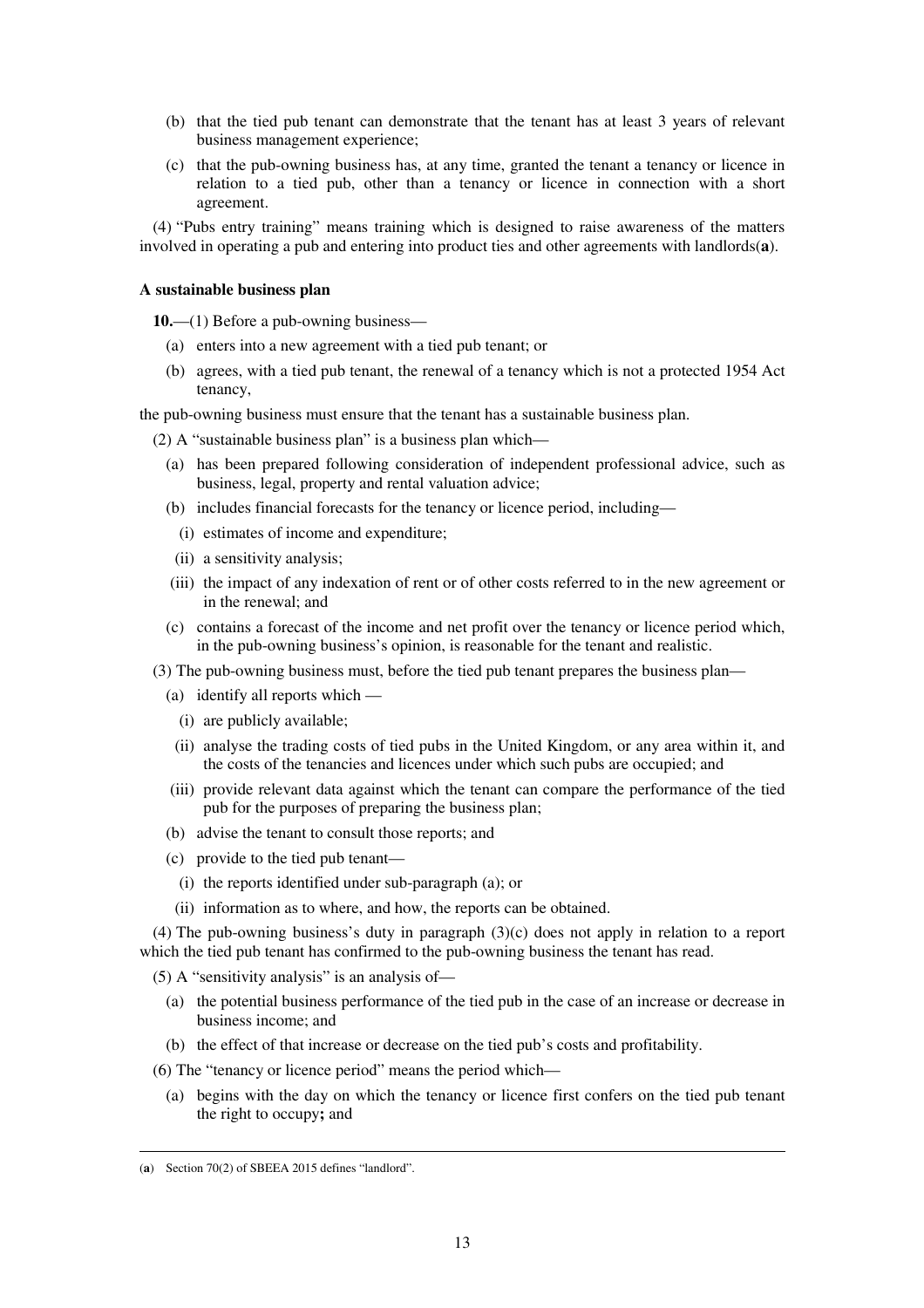- (b) ends with the earliest of the following days—
	- (i) the day five years after the day mentioned in sub-paragraph (a);
- (ii) the last day on which the tenancy or licence confers on the tied pub tenant the right to occupy;
- (iii) the rent review date.
- (7) Where a protected 1954 Act tenancy is renewed, the pub-owning business must—
	- (a) identify the reports mentioned in paragraph  $(3)(a)$ , as if a sustainable business plan were being prepared;
	- (b) advise the tenant to consult those reports; and
	- (c) provide to the tied pub tenant, before the tenancy is renewed—
	- (i) the reports identified under paragraph  $(3)(a)$ ; or
	- (ii) information to the tenant as to where, and how, the reports can be obtained.

#### **The required information**

**11.**—(1) A pub-owning business must ensure that the tied pub tenant has received the information specified in Schedule 1 before the tenant considers the advice referred to in regulation  $10(2)(a)$ .

(2) The pub-owning business is not required to comply with paragraph (1) in respect of any information specified in Schedule 1 which—

- (a) has already been provided to the tied pub tenant by the pub-owning business in connection with the current tenancy or licence; and
- (b) has not changed materially since it was provided.

(3) The "current tenancy or licence" means the tenancy or licence in force at the time the tenant prepares the sustainable business plan.

#### **Duty of pub-owning business where tenant intends to assign the tenancy**

**12.**—(1) This regulation applies where the terms of a tenancy in relation to a tied pub permit the tied pub tenant to assign the tenancy to another person.

(2) Where a tied pub tenant notifies the pub-owning business that the tenant intends to assign the tenancy, the pub-owning business must, as soon as reasonably practicable—

- (a) explain to the tenant and the proposed assignee the implications of the assignment for both; and
- (b) provide the tenant with—
	- (i) information relating to any fees payable by the tenant in respect of the assignment;
- (ii) information relating to any dilapidations which the pub-owning business requires to be remedied before, or as a condition of, the assignment; and
- (iii) the information in Schedule 1 or, where that information has already been provided to the tenant under regulation 11(1), any information in that Schedule which has changed materially since it was last provided.

(3) Paragraphs (4) to (7) apply where the tenancy may not be assigned without the pub-owning business's agreement.

(4) Before agreeing to an assignment, the pub-owning business must be satisfied—

- (a) that the proposed assignee has received the information which was provided to the tenant under regulation  $11(1)$  or under paragraph  $(2)(b)(iii)$  of this regulation;
- (b) that the proposed assignee has been advised to complete pubs entry training; and
- (c) that the proposed assignee has been advised to seek independent advice, including advice from a qualified surveyor with professional experience relating to tied pubs.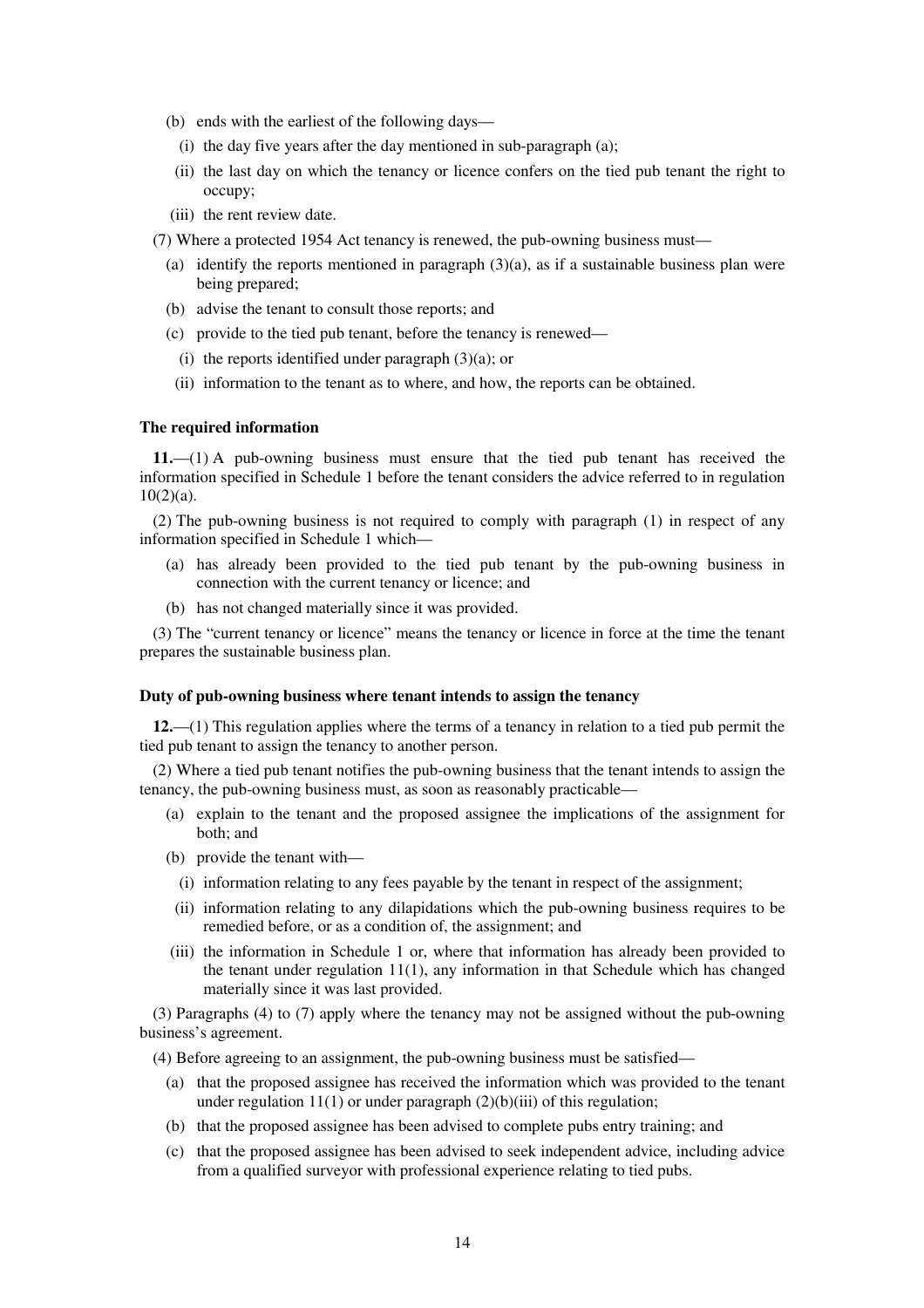(5) The pub-owning business's duty at paragraph (4)(b) does not apply if the assignee meets at least one of the conditions in paragraph (6).

- (6) The conditions are—
	- (a) that the assignee operates at least one other tied pub other than a pub which is occupied under a short agreement on the day on which the notice mentioned in paragraph (2) is given;
	- (b) that the assignee can demonstrate that the assignee has at least 3 years of relevant business management experience;
	- (c) that the pub-owning business has, at any time, granted the assignee a tenancy or licence in relation to a tied pub, other than a tenancy or licence in connection with a short agreement.

(7) Where the pub-owning business does not agree to the assignment, the pub-owning business must notify the tenant and the assignee as soon as reasonably practicable.

(8) Paragraph (9) applies where—

- (a) the tenancy may not be assigned without the pub-owning business's agreement;
- (b) the pub-owning business and the tied pub tenant have entered into an investment agreement; and
- (c) the tied pub tenant proposes to assign the tenancy.

(9) Before agreeing to the assignment, the pub-owning business must be satisfied that the assignee—

- (a) has been notified, in writing, of the investment agreement and the effect of that agreement on the assignee's right to request a rent assessment or an offer of a market rent only option(**a**); and
- (b) has received a copy of that agreement.

#### **Premises**

<u>.</u>

**13.**—(1) Before entering into a new agreement with a tied pub tenant, a pub-owning business must advise the tenant to—

- (a) conduct a thorough inspection of the premises to which the tenancy or licence relates, including any part of the premises intended to be used as the tenant's home; and
- (b) obtain the advice of a qualified surveyor with professional experience relating to tied pubs.
- (2) Paragraph (3) applies where—
	- (a) a tied pub tenant and a pub-owning business—
		- (i) enter into a new agreement; or
	- (ii) renew a protected 1954 Act tenancy; and
	- (b) before the renewal or before entering into the new agreement, the pub-owning business or the tied pub tenant agrees to carry out any maintenance, repair or improvement works to the premises.

(3) As soon as reasonably practicable after the works are completed, the pub-owning business must update the Schedule of Condition, in the light of the works.

(4) Where, under a tenancy or licence, a tied pub tenant is required to maintain or repair the premises, or any part of the premises, to which the tenancy or licence relates, paragraphs (5) and (6) apply.

(5) Before entering into a new agreement or renewing a protected 1954 Act tenancy, the pubowning business must take the Schedule of Condition into account—

<sup>(</sup>**a**) Section 43(2) of SBEEA 2015 defines "market rent only option".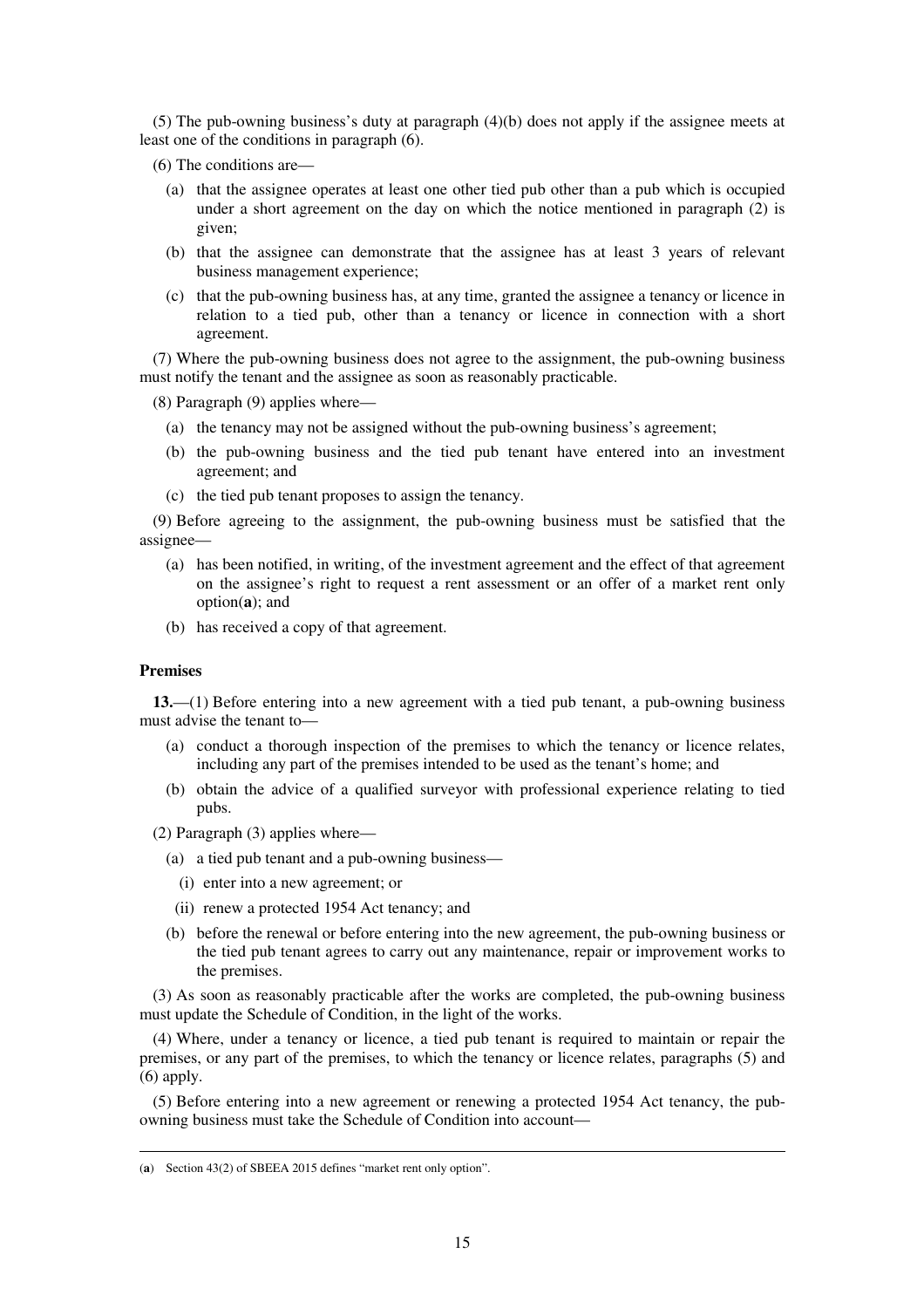- (a) during an assessment of any maintenance or repairs in respect of the premises; and
- (b) before any obligations or liabilities in respect of the condition of the premises are agreed between the pub-owning business and the tied pub tenant.

(6) The pub-owning business must ensure that the Schedule of Condition is updated and reviewed—

- (a) in accordance with the terms of the tenancy or licence; or
- (b) where the tenancy or licence does not require such a review—
- (i) following any significant alteration to the structure of the premises; and
- (ii) at least 6 months before the end of the tenancy or licence.

(7) A survey of the premises which is carried out by a pub-owning business for the purposes of determining the dilapidations to the premises must be carried out—

- (a) in accordance with the terms of the tenancy or licence; and
- (b) at least 6 months before the end of the tenancy or licence.

(8) Paragraph (9) applies where a pub-owning business, or a person acting on its behalf, proposes to enter a tied pub for the purposes of —

- (a) assessing repairs or maintenance required under the tenancy or licence;
- (b) carrying out such repairs or maintenance; or
- (c) assessing dilapidations in respect of the premises.

(9) The pub-owning business, or the person acting on its behalf, must not, except in an emergency, enter the pub without giving the tied pub tenant reasonable notice.

### **Short agreements**

**14.**—(1) Before entering into a short agreement, the pub-owning business must provide the following information to the tied pub tenant—

- (a) the amount of rent, or money payable in lieu of rent, which is to be paid under the short agreement;
- (b) the information specified in paragraphs 12 to 17, 19, 20, 28, 32 and 34 of Schedule 1;
- (c) the arrangements for the payment of utility bills.

(2) The pub-owning business must advise the tenant to complete pubs entry training before entering into a short agreement unless the tenant meets at least one of the conditions in paragraph (3).

(3) The conditions are—

- (a) that, on the day on which the short agreement is proposed, the tied pub tenant operates at least one other tied pub other than a tied pub occupied under a short agreement;
- (b) that the tied pub tenant can demonstrate that the tenant has at least 3 years of relevant business management experience;
- (c) that the pub-owning business has, at any time, granted the tenant a tenancy or licence in relation to a tied pub, other than a tenancy or licence in connection with another short agreement.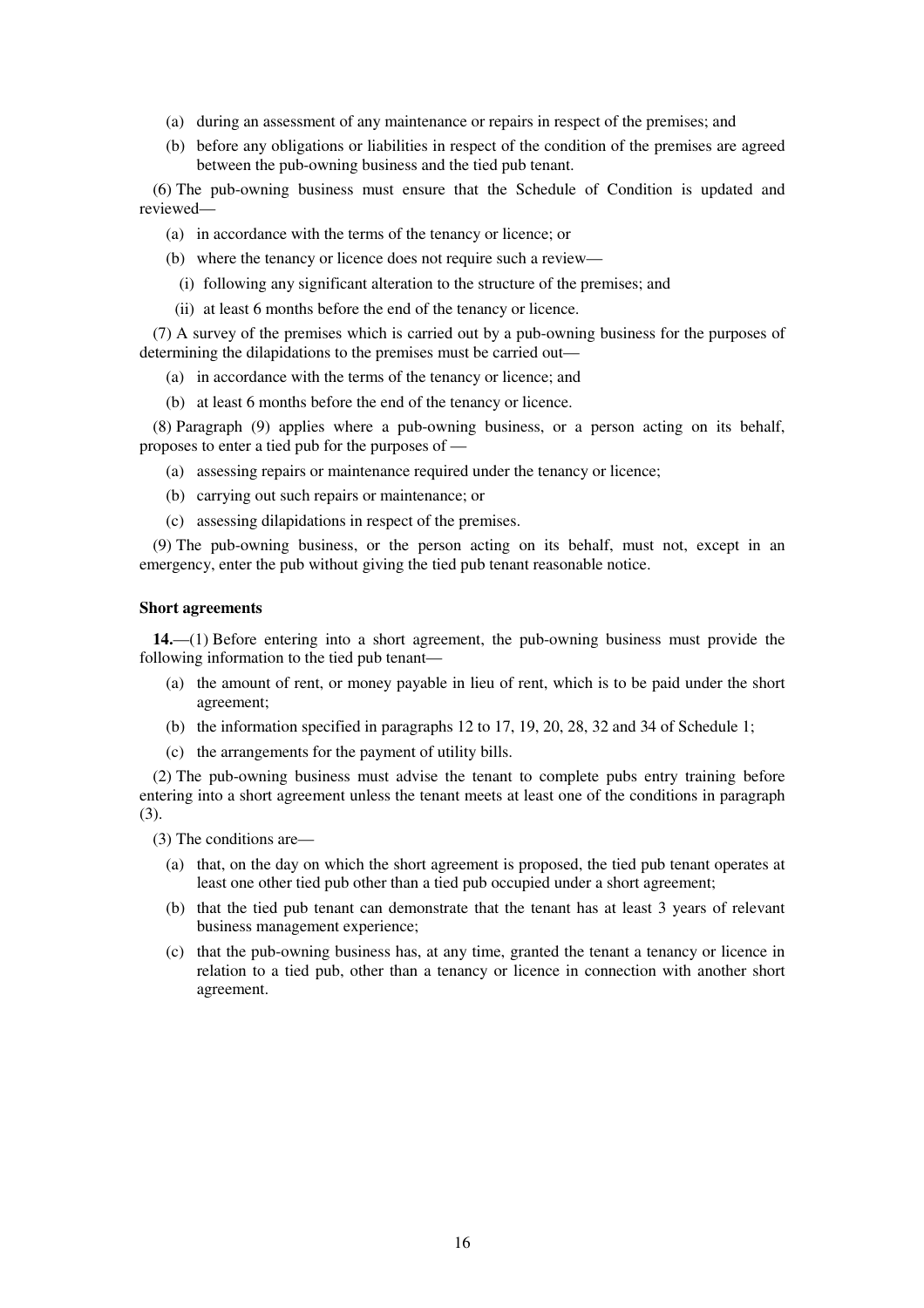### PART 3

### Duties of pub-owning businesses in their dealings with their tied pub tenants: rent proposals

#### **Duty to provide a rent proposal**

**15.**—(1) Where any of paragraphs (2) to (7) apply, the pub-owning business must provide a rent proposal to the tied pub tenant.

(2) This paragraph applies where—

- (a) the tenant receives a notice from the pub-owning business under section  $25(1)(\mathbf{a})$  of the Landlord and Tenant Act 1954;
- (b) the tenant requests a rent proposal within the period of 21 days beginning with the day on which the notice is received; and
- (c) the pub-owning business has not—
	- (i) within the time ordinarily allowed, opposed under section  $24(1)(b)$  of the Landlord and Tenant Act 1954, the tenant's application for a new tenancy; and
- (ii) within the time ordinarily allowed, applied to the court, under section  $29(2)(c)$  of that Act, for an order for the termination of the tenancy.

(3) This paragraph applies where—

- (a) the tenant receives a notice from the pub-owning business under section 25(1) of the Landlord and Tenant Act 1954;
- (b) the tenant requests a rent proposal within the period of 21 days beginning with the day on which the notice is received; and
- (c) the pub-owning business—
	- (i) opposes the tenant's application under section 24(1) of that Act for a new tenancy; or
- (ii) applies to the court, under section 29(2) of that Act, for an order for the termination of the tenancy.
- (4) This paragraph applies where—
	- (a) the tenant makes a request for a new tenancy under section 26(**d**) of the Landlord and Tenant Act 1954;
	- (b) the tenant requests a rent proposal within the period of 21 days beginning with the day on which the request for a new tenancy is made; and
	- (c) the pub-owning business has not—
		- (i) within the time ordinarily allowed, opposed the tenant's application for a new tenancy under section 24(1) of that Act; and
	- (ii) within the time ordinarily allowed, applied to the court, under section 29(2) of that Act.
- (5) This paragraph applies where—
	- (a) the tenant makes a request for a new tenancy under section 26 of the Landlord and Tenant Act 1954;
	- (b) the tenant requests a rent proposal within the period of 21 days beginning with the day on which the request for a new tenancy is made; and
	- (c) the pub-owning business —

<u>.</u>

<sup>(</sup>**a**) Section 25(1) was amended by S.I. 2003/3096.

 $\overrightarrow{(b)}$  Section 24(1) was amended by section 3(2) of the Law of Property Act 1969 and by S.I. 2003/3096.

<sup>(</sup>**c**) Section 29(2) was substituted by S.I. 2003/3096.

<sup>(</sup>**d**) Section 26 was amended by S.I. 2003/3096.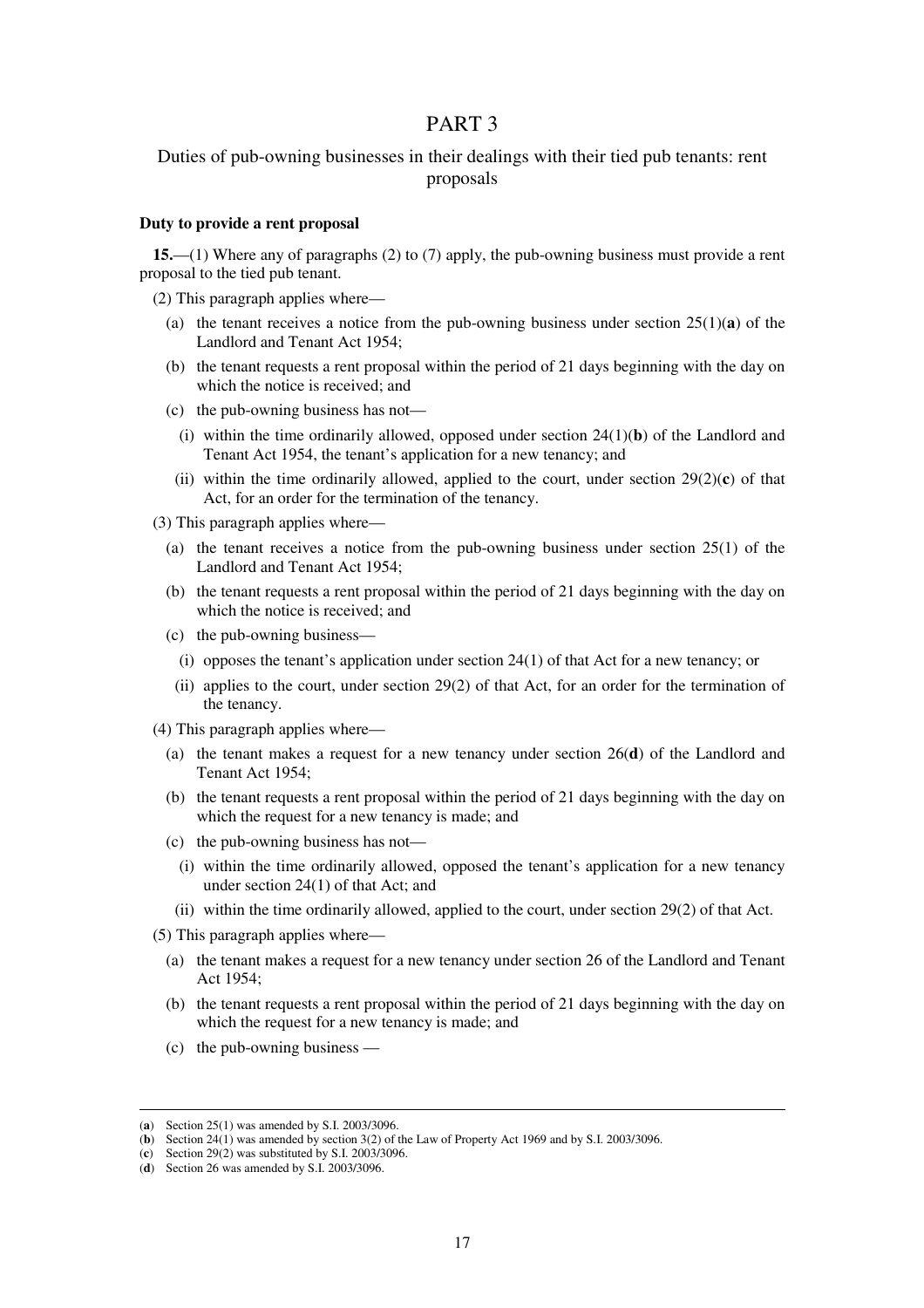- (i) opposes, under section 24(1) of that Act, the tenant's application for a new tenancy under section 26 of the Landlord and Tenant Act 1954; or
- (ii) applies to the court under section 29(2) of that Act.

(6) This paragraph applies where—

- (a) there is a change in the amount of rent or money payable in lieu of rent payable by the tenant under the tenancy or licence except where the change is due to an annual or other periodic indexation of rent which was agreed by the tenant when the tenancy or licence was entered into; and
- (b) the tenant requests a rent proposal within the period of 21 days beginning with the day on which the change is notified to the tenant.

(7) This paragraph applies where the pub-owning business notifies the tenant of a proposal to negotiate a new agreement with the tenant.

(8) A pub-owning business is not required to provide a rent proposal where—

- (a) the event in paragraph (6) occurs; and
- (b) regulation 19(1) applies in connection with the initial or revised rent.

### **Contents of the rent proposal**

**16.**—(1) A rent proposal provided under regulation 15 must contain—

- (a) a proposal for, or information about the change in, the rent, or money payable in lieu of rent, which is to be paid under the tenancy or licence ("the initial or revised rent");
- (b) where a new tenancy or licence is proposed, any other terms of the tenancy or licence being proposed;
- (c) the information specified in Schedule 2; and
- (d) any other information which—
	- (i) the tenant requires to understand or negotiate the initial or revised rent in an informed manner; and
- (ii) the pub-owning business would reasonably be expected to give to the tenant.

(2) A pub-owning business is not required to comply with paragraph (1)(c) in respect of any information in Schedule 2—

(a) which—

- (i) has already been provided to a tied pub tenant in connection with the tenancy or licence; and
- (ii) has not changed materially since it was provided; or
- (b) which is not reasonably available to the pub-owning business.

(3) The pub-owning business must prepare the rent proposal in accordance with the RICS guidance, and the rent proposal, when provided, must be accompanied by written confirmation, from a member or fellow of the RICS, that the proposal has been so prepared.

#### **When the rent proposal must be provided**

**17.** A rent proposal provided under regulation 15 must be provided—

- (a) where regulation 15(2) applies, within the period of 21 days beginning with the day on which the tenant requests the proposal;
- (b) where regulation 15(3) applies, within the period of 21 days beginning with the day on which the court makes an order for the grant of a new tenancy;
- (c) where regulation 15(4) applies, within the period of 2 months beginning with the day on which the tenant makes the request for a new tenancy under section 26 of the Landlord and Tenant Act 1954;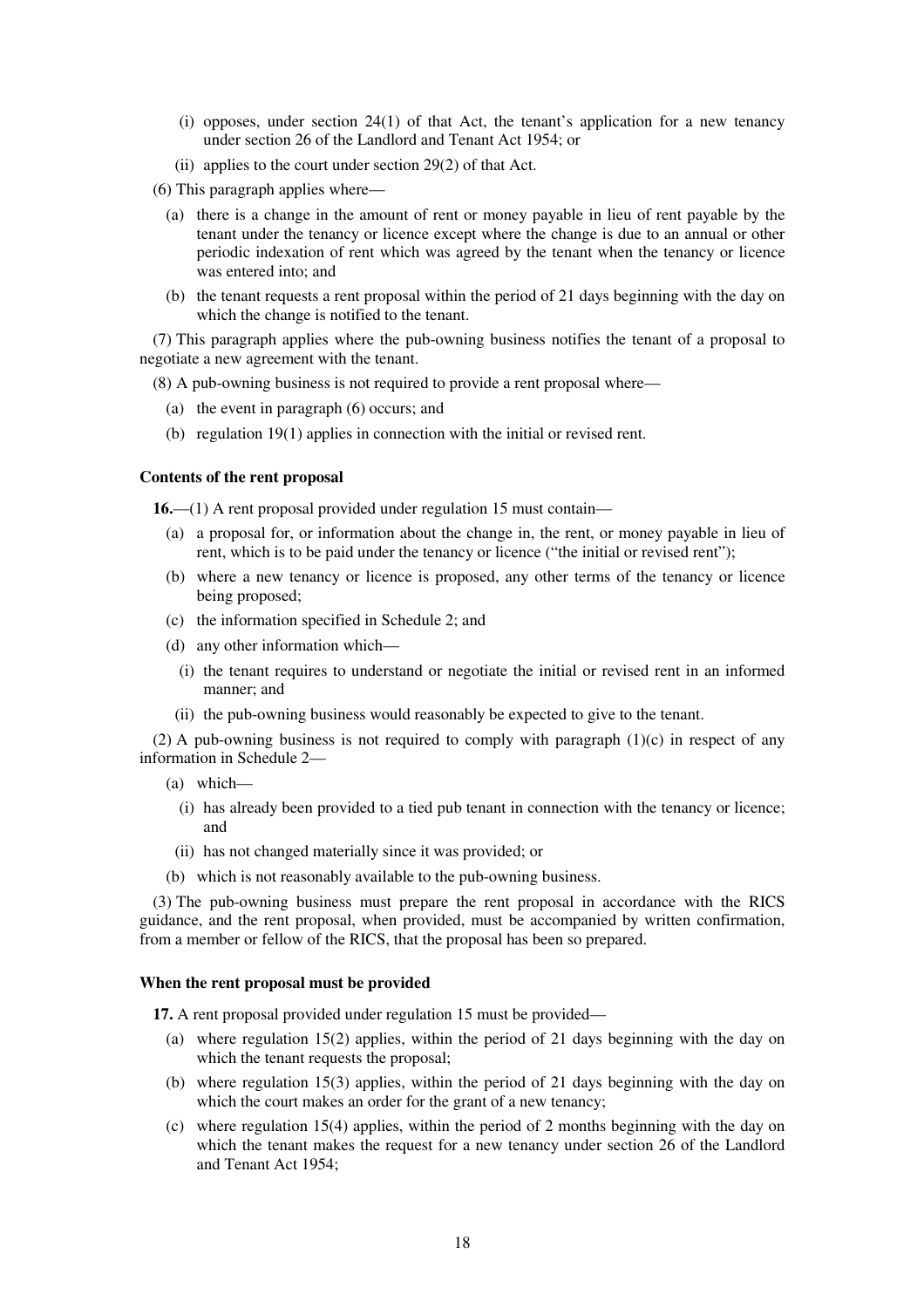- (d) where regulation 15(5) applies, within the period of 21 days beginning with the day on which the court makes an order for the grant of a new tenancy;
- (e) where regulation 15(6) applies, within the period of 21 days beginning with the day on which the request is made:
- (f) where regulation 15(7) applies, before the tenant considers the advice referred to in regulation  $10(2)(a)$ .

### **Further information and advice in relation to the rent proposal**

**18.**—(1) The pub-owning business must—

- (a) comply with any reasonable request which is made by the tied pub tenant, or a person acting on behalf of the tenant, for information which—
	- (i) is relevant to the negotiation of the initial or revised rent; or
- (ii) may help the tenant to understand that rent, or
- (b) provide to the tied pub tenant, within the period of 7 days beginning with day on which the request was received, a reasonable explanation why the information requested is not provided.

(2) The pub-owning business must advise the tied pub tenant to obtain independent professional advice in connection with the initial or revised rent before the tenant agrees that rent.

# PART 4

### Duties of pub-owning businesses in their dealings with their tied pub tenants: rent assessments

#### **Duty to conduct a rent assessment or an assessment of money payable in lieu of rent**

**19.**—(1) A pub-owning business—

- (a) must conduct a rent assessment or an assessment of money payable in lieu of rent in connection with a rent review which is required under the terms of a tenancy or licence of a tied pub of which it is the landlord; and
- (b) must conduct a rent assessment or an assessment of money payable in lieu of rent where a tied pub tenant of such a pub requests it under paragraph (2).

(2) A tied pub tenant may request a rent assessment or an assessment of money payable in lieu of rent if —

- (a) such an assessment has not ended within the period of 5 years ending with the date of the request;
- (b) there is a significant increase in the price at which a product or service which is subject to a product or service tie is supplied to the tied pub tenant; or
- (c) the tied pub tenant demonstrates that a trigger event has occurred by means of a written analysis of the level of trading which is forecast for a period of 12 months or more beginning with the day on which the tenant makes the request.
- (3) A request under paragraph (2) must be made in writing and—
	- (a) in the case of a request made under paragraph (2)(b), must be received by the pub-owning business within the period of 14 days beginning with the day on which the tied pub tenant receives notification of the significant increase; and
	- (b) in the case of a request made under paragraph  $(2)(c)$ , must be received by the pub-owning business within the period of 14 days beginning with the day on which the tied pub tenant sends the written analysis referred to in that paragraph to the pub-owning business.
- (4) The following are not rent reviews for the purposes of paragraph  $(1)(a)$ —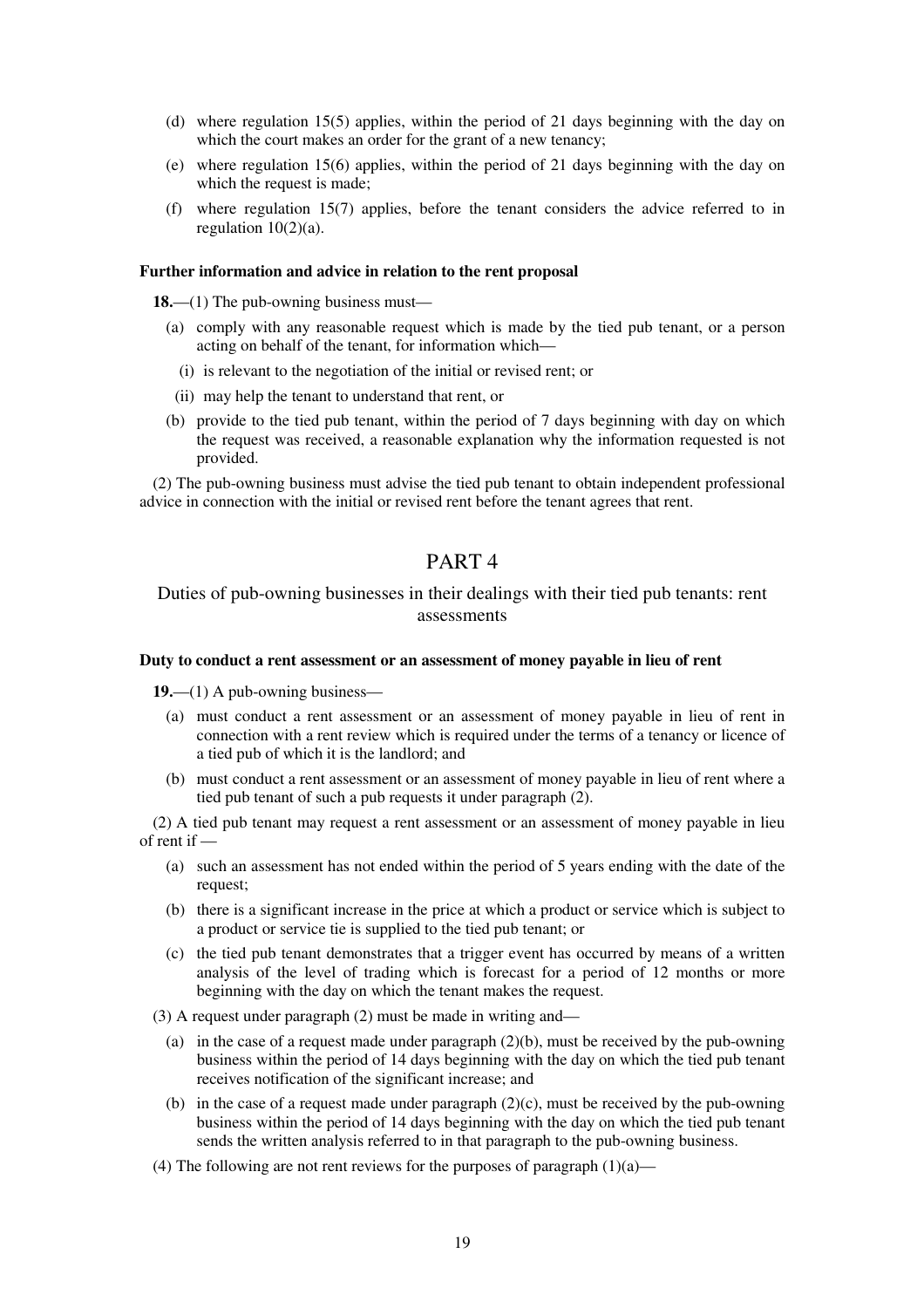- (a) an annual or other periodic indexation of rent;
- (b) a change in rent in connection with the receipt of a corresponding benefit from the pubowning business;
- (c) a change in rent in connection with the freeing of the tied pub tenant from a product or service tie;
- (d) any discussions in respect of changes in rent which are carried out within a review of the business provided for under the terms of the tenancy or licence.

#### **The rent assessment proposal**

**20.**—(1) Where a pub-owning business is required to conduct a rent assessment or an assessment of money payable in lieu of rent under regulation 19(1), the pub-owning business must send the tied pub tenant a document ("the rent assessment proposal") containing—

- (a) a proposal for the rent or money payable in lieu of rent which is to be paid under the tenancy or licence at the end of the assessment (the "new rent");
- (b) the information specified in Schedule 2, if it is reasonably available to the pub-owning business;
- (c) such other information as may be required to ensure that the tenant is able to negotiate, in an informed manner, the new rent.

(2) The rent assessment proposal must be provided to the tied pub tenant—

- (a) in the case of an assessment conducted under regulation  $19(1)(a)$ , at least 6 months before the rent review date;
- (b) in the case of an assessment conducted under regulation 19(1)(b), within the period of 21 days beginning with the day on which the tied pub tenant requests the assessment.

(3) The pub-owning business must prepare the rent assessment proposal in accordance with the RICS guidance and the rent assessment proposal, when provided, must be accompanied by written confirmation from a member or fellow of the RICS that the rent assessment proposal has been so prepared.

### **Conduct of the rent assessment or the assessment of money payable in lieu of rent**

**21.**—(1) For the purposes of these Regulations, a rent assessment or an assessment of money payable in lieu of rent begins on the day on which a pub-owning business provides a rent assessment proposal to the tied pub tenant in accordance with regulation 20.

(2) A rent assessment or an assessment of money payable in lieu of rent must be conducted in accordance with the RICS guidance.

(3) During the rent assessment or assessment of money payable in lieu of rent, the pub-owning business must—

- (a) comply with any reasonable request for further information which is relevant for the negotiation of the new rent and which is made by the tied pub tenant or by a person acting on behalf of the tied pub tenant; or
- (b) provide to the tied pub tenant, as soon as reasonably practicable, a reasonable explanation why the information requested is not provided.

(4) Where a pub-owning business is required to conduct an assessment under regulation  $19(1)(a)$ , it must ensure that a person who is involved in the preparation of the rent assessment proposal on its behalf visits the tied pub within the period of 3 months ending on the day on which the rent assessment proposal is provided to the tied pub tenant for the purpose of gathering information about the location and layout of the pub.

(5) The pub-owning business must advise the tied pub tenant to obtain independent professional advice in connection with the new rent before the tenant agrees that rent.

(6) Paragraph (7) applies at the end of the assessment where—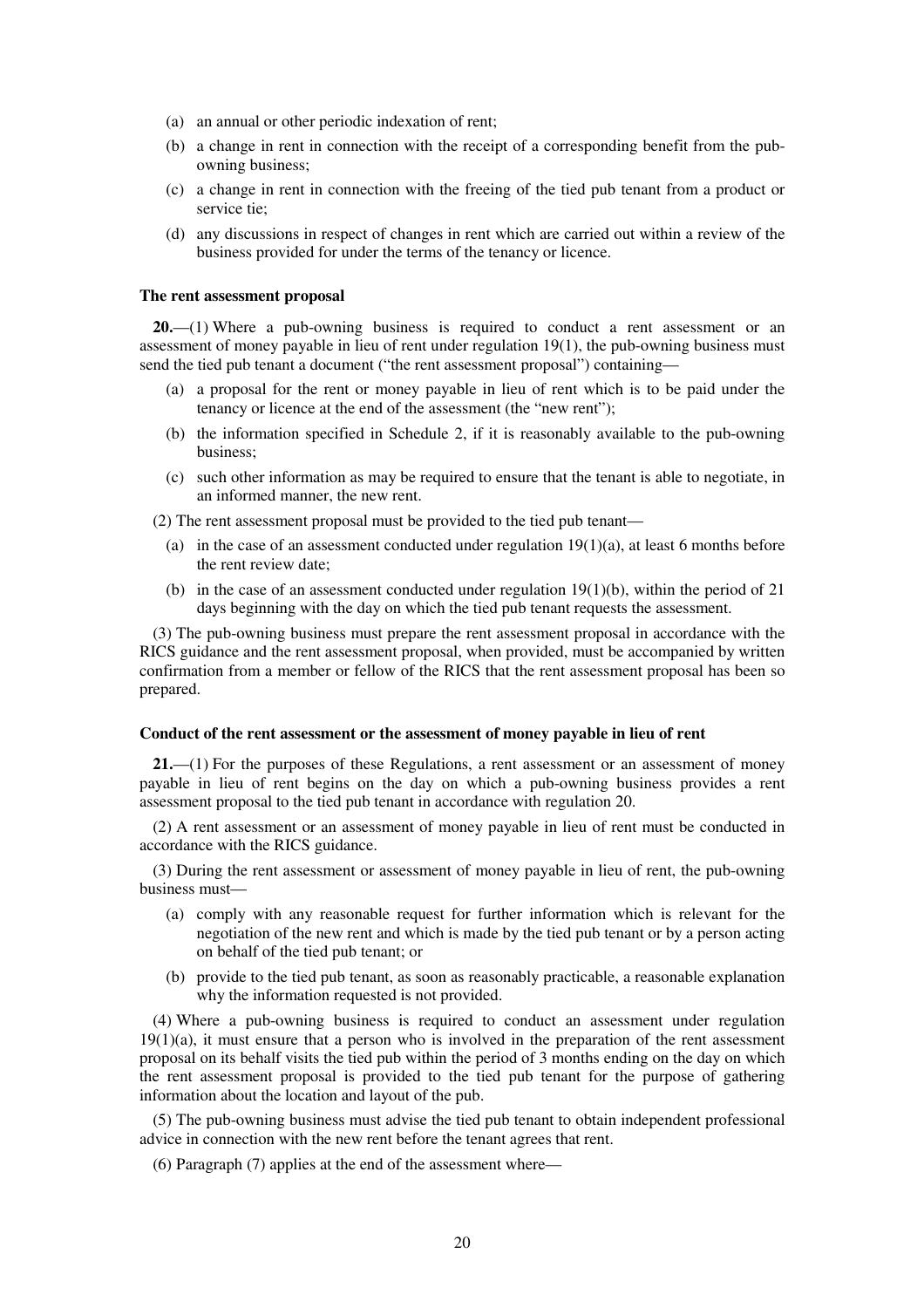- (a) the rent, or money payable in lieu of rent, payable under the tenancy or licence is adjusted as a result of the assessment; and
- (b) either—
	- (i) the rent review date has passed; or
	- (ii) more than 6 months have elapsed since the day on which the rent assessment proposal was provided to the tied pub tenant.

(7) Before the new rent is agreed by the tied pub tenant, the tied pub tenant and the pub-owning business must agree, in writing—

- (a) that, where the recoverable rent is a positive amount, it is to be paid by the pub-owning business to the tied pub tenant;
- (b) that, where the recoverable rent is a negative amount, it is to be paid by the tied pub tenant to the pub-owning business, and
- (c) arrangements for making any payment under sub-paragraph (a) or (b).
- (8) The tied pub tenant's agreement to the new rent must be given in writing.

(9) A member or fellow of the RICS must confirm that the rent assessment or the assessment of money payable in lieu of rent has been conducted in accordance with guidance issued by that **institution** 

(10) The "recoverable rent" means—

- (a) the amount of the rent, or money payable in lieu of rent, which is payable as a result of regulation 22(1)(a) in respect of the rent recovery period; less
- (b) the amount of the rent, or money payable in lieu of rent, which would have been payable in respect of that period if (instead of the rent or money payable in lieu of rent mentioned in sub-paragraph (a)) the new rent had been payable in respect of that period.
- (11) The "rent recovery period" is the period which—
	- (a) begins—
		- (i) in the case of an assessment conducted under regulation  $19(1)(a)$ , with the rent review date;
	- (ii) in the case of an assessment conducted under regulation  $19(1)(b)$ , with the day after the period of 6 months beginning with the day on which the rent assessment proposal was provided to the tied pub tenant; and
	- (b) ends with the day on which the assessment ends.

(12) In these Regulations, the "rent review date" is the date from which the terms of the tenancy or licence require the rent, or money payable in lieu of rent, to be payable following a rent review.

#### **Effect of the rent assessment or the assessment of money payable in lieu of rent**

**22.**—(1) Where a pub-owning business conducts an assessment under regulation 19(1)—

- (a) the rent, or money payable in lieu of rent, which is payable under the tenancy or licence at the beginning of the assessment remains payable until the end of the assessment; and
- (b) the new rent is payable with effect from the day after the end of that assessment.

(2) For the purposes of these Regulations, a rent assessment or an assessment of money payable in lieu of rent ends—

- (a) in the case of an assessment which is conducted under regulation  $19(1)(a)$ 
	- (i) on the rent review date;
- (ii) if later, on the date on which the tied pub tenant and the pub-owning business agree the new rent in writing;
- (b) in the case of an assessment which is conducted under regulation  $19(1)(b)$ —
- (i) at the end of the period of 6 months beginning with the day on which the rent assessment proposal was provided to the tied pub tenant; or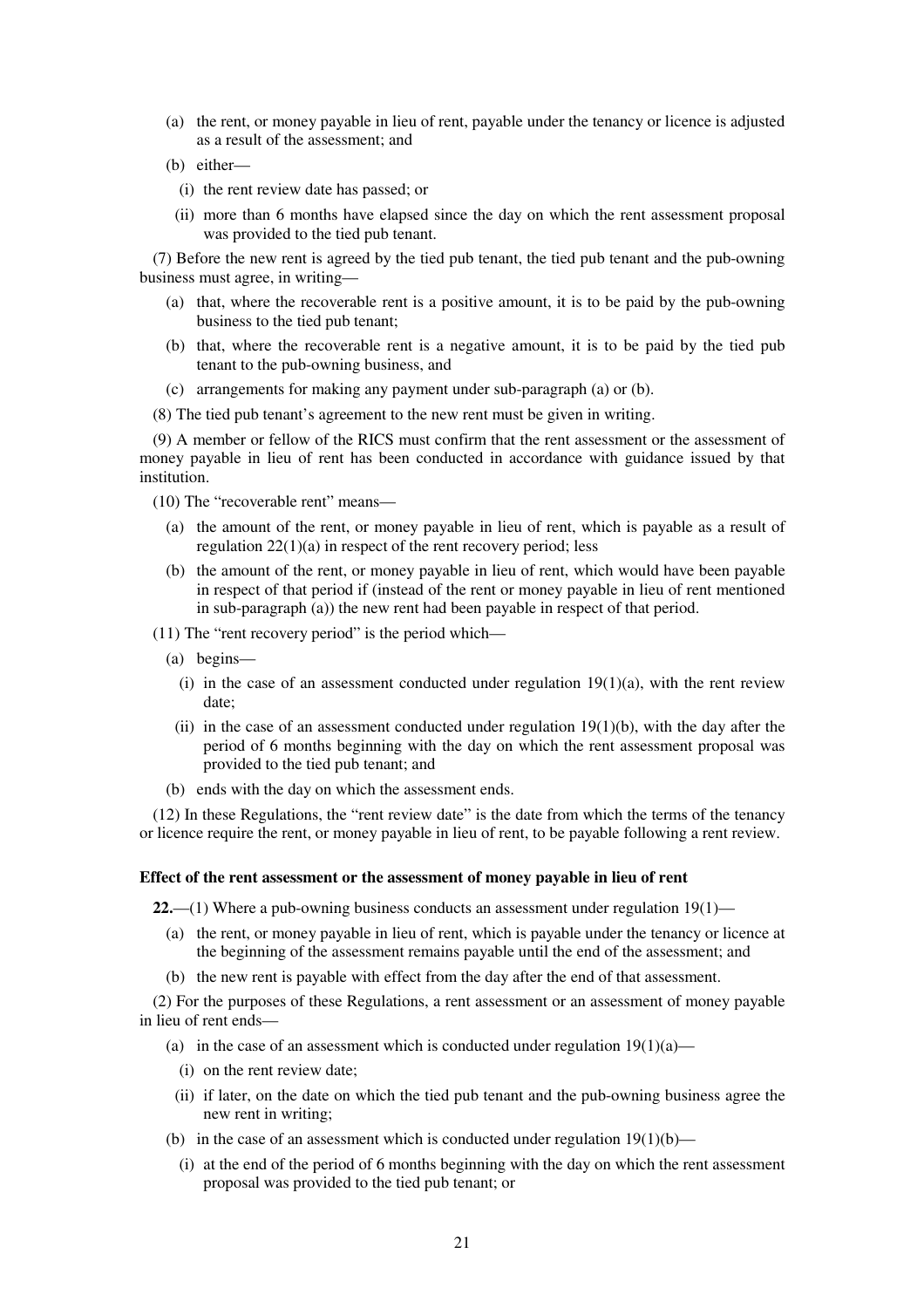(ii) if later, on the date on which the tied pub tenant and the pub-owning business agree the new rent in writing.

(3) But where—

- (a) the tied pub tenant gives an MRO notice; and
- (b) before the assessment is agreed, the tied pub tenant and the pub-owning business enter into a tenancy or licence,

the assessment ends on the day on which the tenancy or licence is entered into.

# PART 5

### Market rent only option: MRO notice

### **The MRO notice**

**23.**—(1) A tied pub tenant may give a notice (an "MRO notice") to the pub-owning business where—

- (a) the event specified in regulation 24 or 25 occurs; or
- (b) the event specified in regulation 26 or 27 occurs and the investment exception does not apply (see regulation 56).

(2) The MRO notice must be—

- (a) in writing; and
- (b) received by the pub-owning business within the period of 21 days beginning with the day on which the event mentioned in paragraph (1) occurred.
- (3) The MRO notice must include—
	- (a) the tenant's name, postal address, email address (if any) and telephone number;
	- (b) the date on which the notice is being sent;
	- (c) the name of the tied pub in relation to which the request for an offer of a market rent only option is being made and its address;
	- (d) the date on which the event mentioned in paragraph (1) occurred; and
	- (e) a description of that event which, in the tenant's opinion, demonstrates that it is an event specified in regulation 24, 25, 26 or 27.

(4) A tied pub tenant may not give an MRO notice to the pub-owning business where—

- (a) the tenant has already given an MRO notice under paragraph (1); and
- (b) the MRO procedure(**a**) which relates to that notice has not ended.

### **A significant increase in the price of a product or service**

**24.** The event specified in this regulation is that the tied pub tenant receives notification of a significant increase in the price at which a product or service which is subject to a product or service tie is supplied to the tied pub tenant.

### **A trigger event**

**25.**—(1) The event specified in this regulation is that the tied pub tenant sends the pub-owning business, during the relevant period, a relevant analysis which demonstrates that a trigger event has occurred.

 $(2)$  In paragraph  $(1)$ —

<sup>&</sup>lt;u>.</u> (**a**) Section 44(1)(a) of SBEEA 2015 defines "MRO procedure".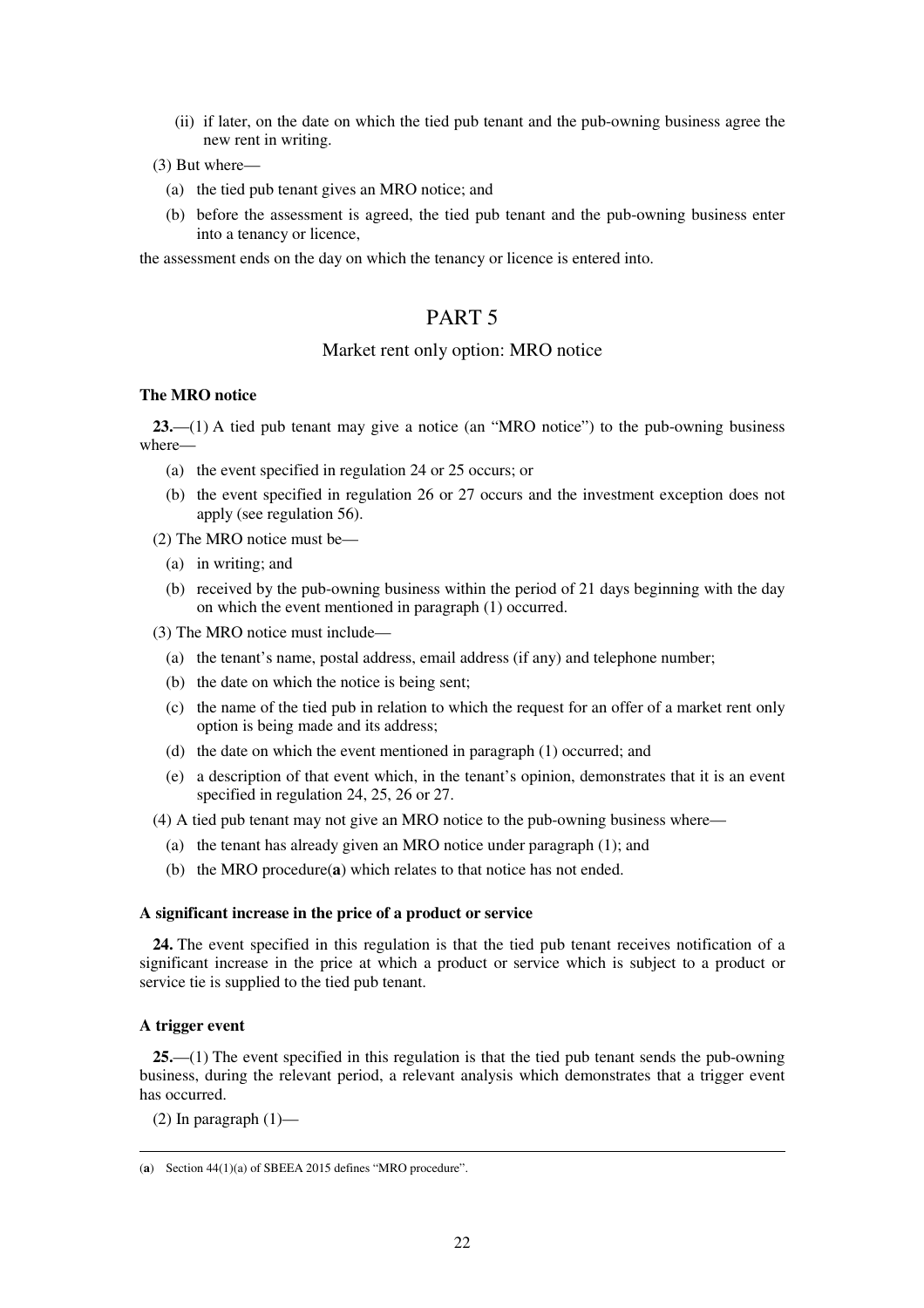- (a) "the relevant period" means the period of 56 days beginning with the day after that on which the trigger event occurred;
- (b) "a relevant analysis" means a written analysis of the level of trading which is forecast for a period beginning with the day on which the trigger event occurred and ending at least 12 months later.

### **The renewal of a pub arrangement**

**26.**—(1) The event specified in this regulation is that a pub arrangement is renewed.

(2) For the purposes of section 43(6) of SBEEA 2015 (and so of this regulation), a protected 1954 Act tenancy is renewed between the tied pub tenant and the pub-owning business—

- (a) on the day on which the tied pub tenant receives the pub-owning business's notice under section 25(1) of the Landlord and Tenant Act 1954; or
- (b) on the day on which the landlord receives the tied pub tenant's request under section 26 of that Act.

(3) For the purposes of section 43(6) of SBEEA 2015 (and so of this regulation), a tenancy which is not a protected 1954 Act tenancy is renewed between the tied pub tenant and the pubowning business on the first day on which the tenancy may be renewed under the terms of the tenancy.

### **A rent assessment or an assessment of money payable in lieu of rent**

**27.** The event specified in this regulation is that the tied pub tenant receives a rent assessment proposal sent by the pub-owning business under regulation 20(1) in respect of the tenancy or licence.

## PART 6

Market rent only option: procedure to be followed in connection with an offer

#### **Arrangements during the MRO procedure: rent etc**

**28.**—(1) Where a tied-pub tenant gives an MRO notice, the pub-owning business must not—

- (a) exercise any right to recover any rent, or money payable in lieu of rent, which subsequently becomes payable under the tenancy or licence if and to the extent that it is payable at a higher rate than was payable when the notice was given; or
- (b) exercise any right to—
	- (i) make subject to a product or service tie any product or service that was not subject to such a tie at when the notice was given, or
- (ii) disapply a product or service tie from a product or service that was subject to such a tie when the notice was given.
- (2) Paragraph (1) does not apply where—
	- (a) the MRO notice states that the event specified in regulation 26 has occurred; and
	- (b) the tied pub is occupied under a protected 1954 Act tenancy.

(3) Paragraph (1) ceases to apply at the end of the MRO procedure if the tied pub tenant and the pub-owning business have not by then agreed a market rent only option.

#### **Effect of tenant's notice**

**29.**—(1) This regulation applies where a pub-owning business has received an MRO notice.

(2) The pub-owning business must send a written acknowledgement to the tied pub tenant as soon as reasonably practicable.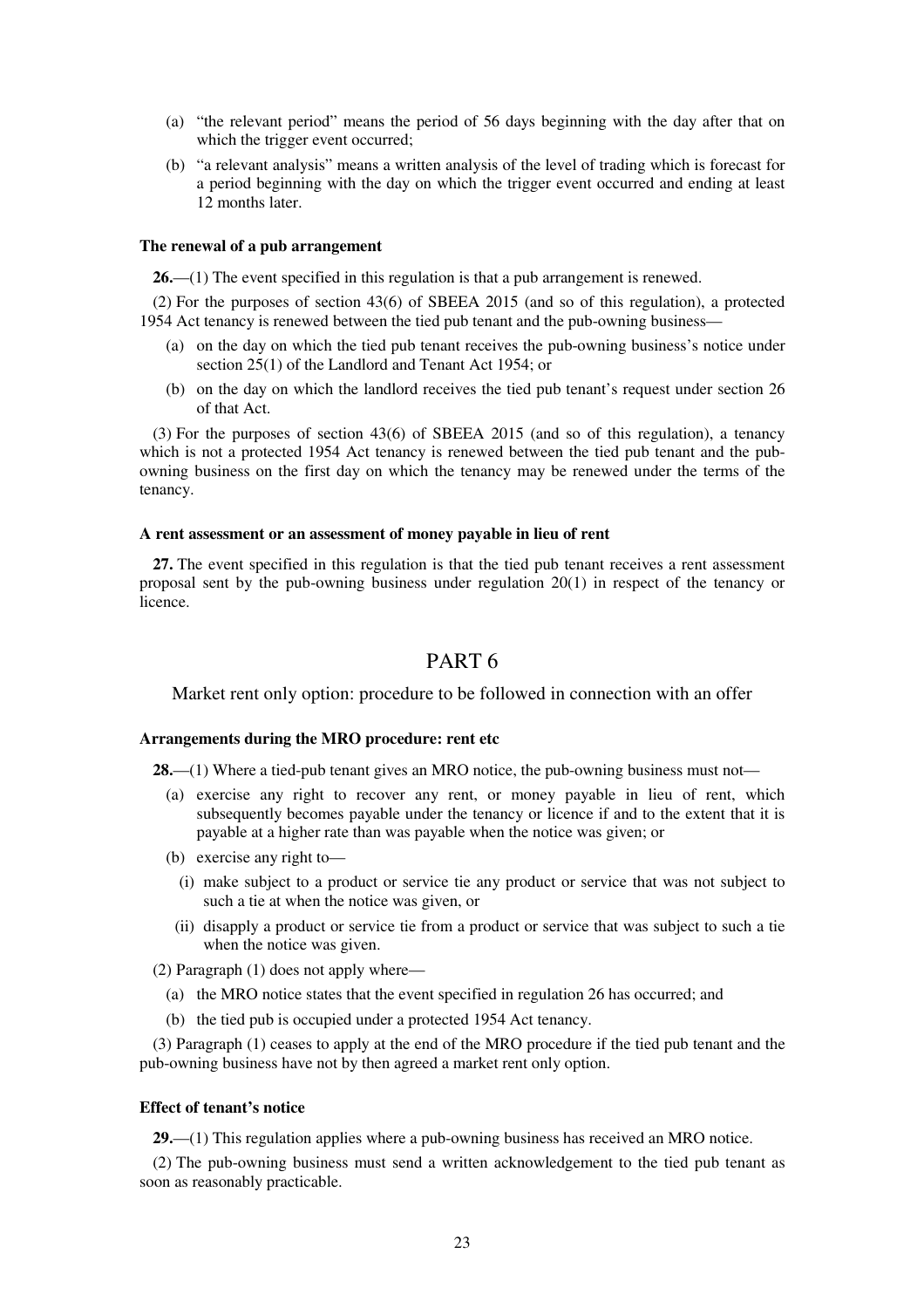(3) Where the pub-owning business agrees with the tied pub tenant's opinion under regulation  $23(3)(e)$ , the pub-owning business must send the tenant—

- (a) a statement confirming its agreement;
- (b) where the MRO notice relates to a tenancy, a proposed tenancy which is MRO-compliant;
- (c) where the MRO notice relates to a licence, a proposed licence which is MRO-compliant.

(4) Where the pub-owning business disagrees with the tied pub tenant's opinion under regulation 23(3)(e), it must send the tenant—

- (a) a statement confirming its disagreement; and
- (b) its reasons for disagreeing.
- (5) A response under paragraph (3) or (4) is a "full response".
- (6) The pub-owning business must send a full response within the period of response.

(7) The "period of response" is, subject to paragraphs (8) and (9), the period of 28 days which begins with the day on which the pub-owning business receives an MRO notice.

(8) Where—

- (a) the tenant gives an MRO notice that the event specified in regulation 26 has occurred;
- (b) the event is a renewal by virtue of regulation  $26(2)(a)$ ; and
- (c) the pub-owning business—
	- (i) opposes the tenant's application for a new tenancy under section 24(1) of the Landlord and Tenant Act 1954; or
- (ii) applies to the court under section 29(2) of that Act, for an order for the termination of the tenancy,

the "period of response" is the period of 28 days which begins with the day on which the court makes an order for the grant of a new tenancy.

(9) Where the tenant gives an MRO notice that the event specified in regulation 26 has occurred, and the event is a renewal by virtue of regulation  $26(2)(b)$ , the "period of response" is the period of 28 days which begins —

- (a) at the end of the period of two months after the day on which the tenant makes a request for a new tenancy under section 26 of the Landlord and Tenant Act 1954; or
- (b) where the pub-owning business opposes the tenant's application for a new tenancy under section  $24(1)$  of that Act, or applies to the court under section  $29(2)$  of that Act, on the day on which the court makes an order for the grant of a new tenancy.

#### **Terms and conditions required in proposed MRO tenancy**

**30.**—(1) Paragraph (2) applies where—

- (a) a tied pub tenant is subject to a tenancy ("the existing tenancy") granted by the pubowning business;
- (b) the tied pub tenant gives an MRO notice to the pub-owning business; and
- (c) the pub-owning business sends a proposed tenancy ("the proposed MRO tenancy") to the tied pub tenant as part of a full response under regulation 29(3) or a revised response under regulation 33(2) or otherwise during the negotiation period(**a**).

(2) Where the MRO notice states that the event specified in regulation 24, 25 or 27 has occurred, the proposed MRO tenancy is MRO-compliant only if it contains provision the effect of which is that its term is for a period that is at least as long as the remaining term of the existing tenancy.

<u>.</u>

<sup>(</sup>**a**) Section 44(2)(b) of SBEEA 2015 defines "negotiation period".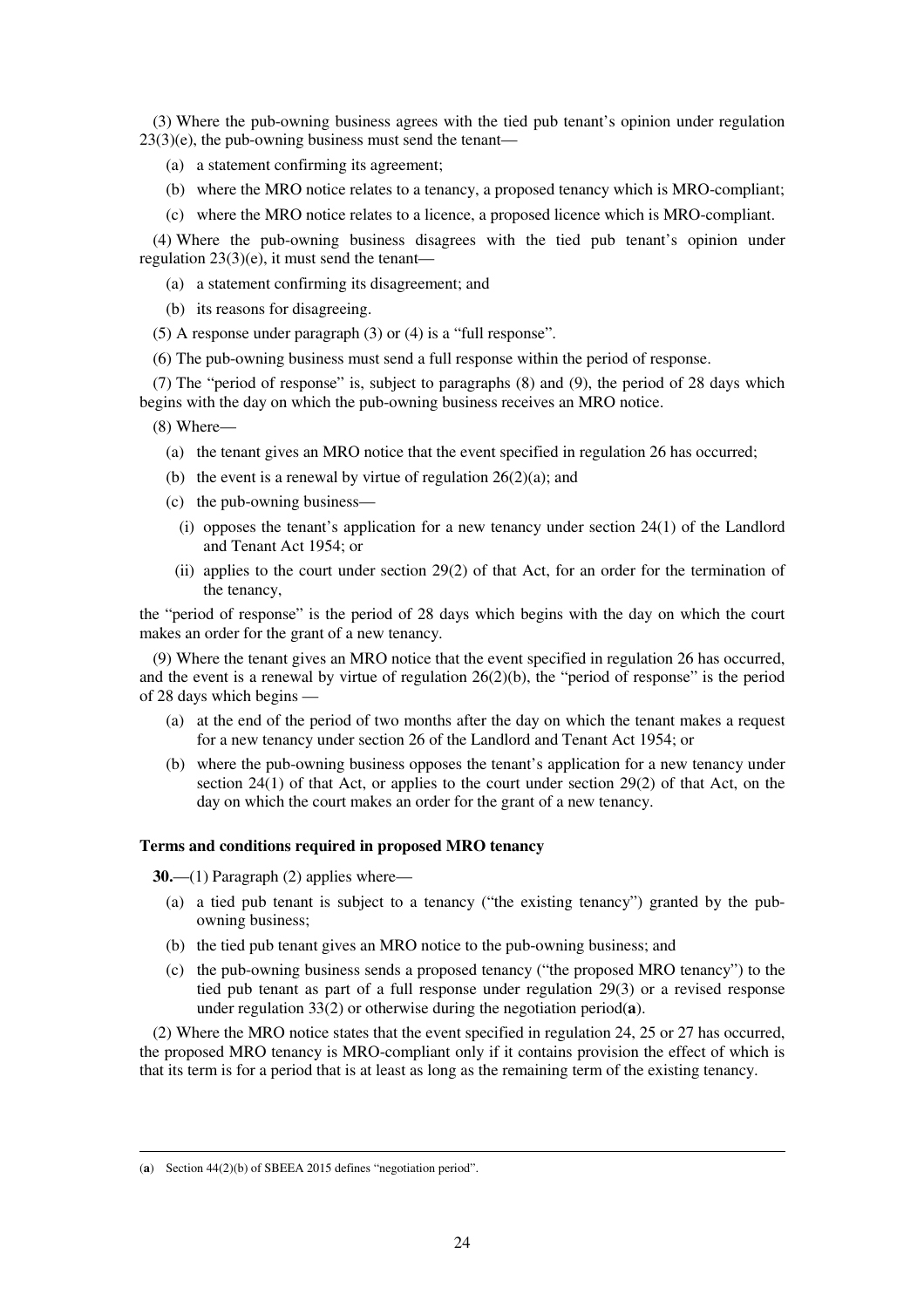#### **Terms and conditions regarded as unreasonable in relation to proposed MRO tenancy etc**

**31.**—(1) Paragraph (2) applies where—

- (a) a tied pub tenant is subject to a tenancy ("the existing tenancy") granted by the pubowning business;
- (b) the tied pub tenant gives an MRO notice to the pub-owning business; and
- (c) the pub-owning business sends a proposed tenancy ("the proposed MRO tenancy") to the tied pub tenant as part of a full response under regulation 29(3) or a revised response under regulation  $33(2)$  or otherwise during the negotiation period.

(2) The terms and conditions of the proposed MRO tenancy, taken together with any other contractual agreement entered into by the tied pub tenant with the pub-owning business in connection with the tenancy, are to be regarded as unreasonable for the purposes of section 43(4) of SBEEA 2015 if they—

- (a) include a break clause in relation to the MRO tenancy which is exercisable only by the pub-owning business;
- (b) impose a service tie in respect of insurance other than buildings insurance in connection with the premises to which the proposed MRO tenancy relates; or
- (c) are terms which are not common terms in agreements between landlords and pub tenants who are not subject to product or service ties.

(3) Paragraph (4) applies where—

- (a) the conditions in paragraph  $(1)(a)$  to  $(c)$  are met, and
- (b) the existing tenancy is a protected 1954 Act tenancy.

(4) The terms and conditions of the proposed MRO tenancy, taken together with any other contractual agreement entered into by the tied pub tenant with the pub-owning business in connection with the tenancy, are to be regarded as unreasonable for the purposes of section 43(4) of SBEEA 2015 if they exclude the provisions of sections 24 to 28 of the Landlord and Tenant Act 1954 in relation to the proposed MRO tenancy.

(5) Paragraph (6) applies where—

- (a) a tied pub tenant is subject to a licence granted by the pub-owning business;
- (b) the tied pub tenant gives an MRO notice to the pub-owning business; and
- (c) the pub-owning business sends a proposed licence ("the proposed MRO licence") to the tied pub tenant as part of a full response under regulation 29(3) or a revised response under regulation 33(2) or otherwise during the negotiation period.

(6) The terms and conditions of the proposed MRO licence, taken together with any other contractual agreement entered into by the tied pub tenant with the pub-owning business in connection with the licence, are to be regarded as unreasonable for the purposes of section 43(4) of SBEEA 2015 if they impose a service tie in respect of insurance other than buildings insurance in connection with the premises to which the licence relates.

#### **Failure to acknowledge the tenant's notice, provide a full response etc.**

**32.**—(1) This regulation applies where a pub-owning business has received an MRO notice.

(2) Where—

- (a) the pub-owning business does not send a full response under regulation 29(3) or (4) within the period of response;
- (b) the tied pub tenant considers that the pub-owning business's full response does not comply with other requirements of regulation 29; or
- (c) the tied pub tenant disagrees with the pub-owning business's statement under regulation 29(4)(a),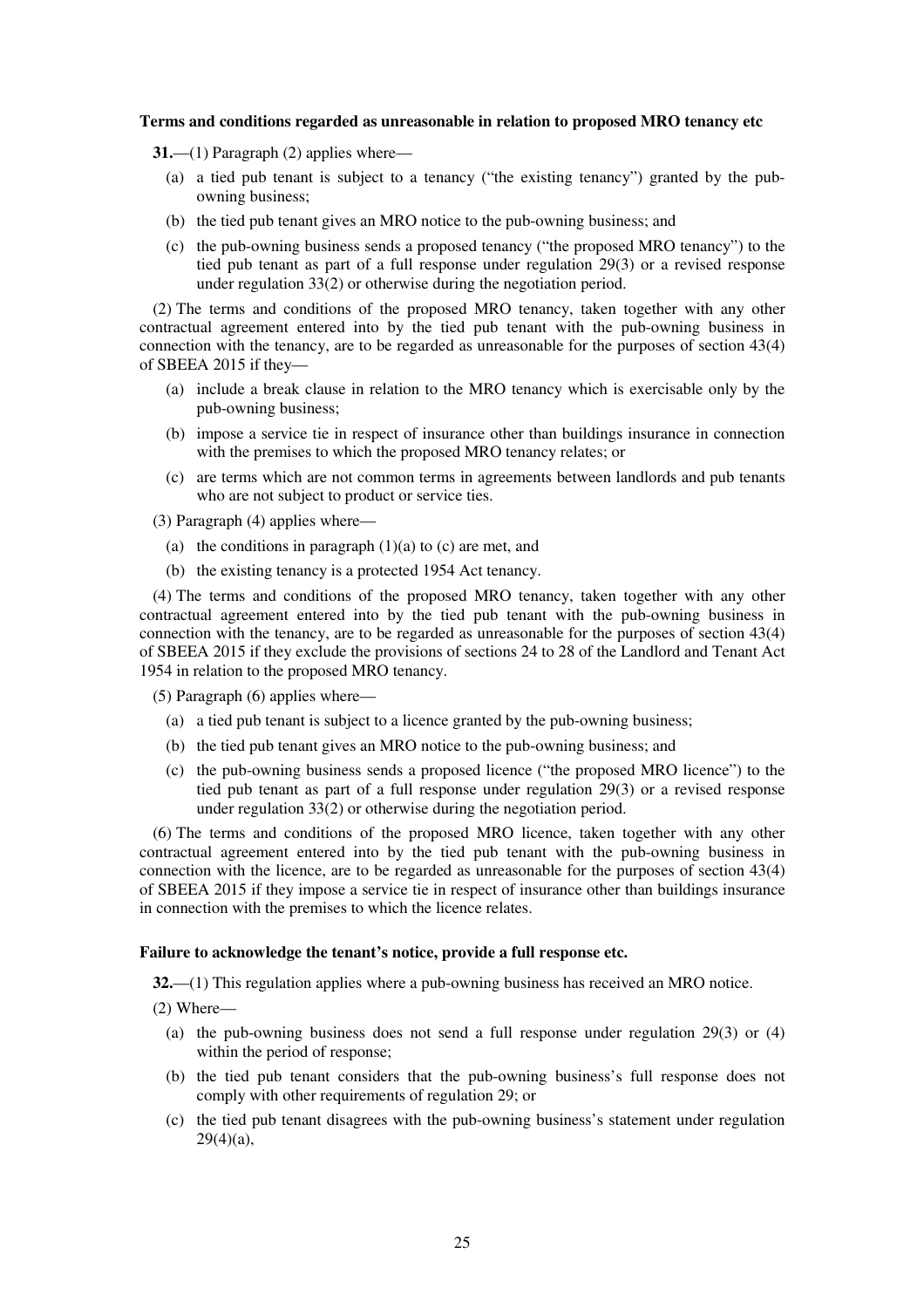the tenant or the pub-owning business may refer the matter to the Adjudicator(**a**).

(3) Where the tied pub tenant or the pub-owning business intends to make a referral under paragraph (2), the tenant and the pub-owning business must notify each other, in writing, of their intention to do so before the referral is made.

(4) A referral under paragraph (2) must be made within the period of 14 days beginning with the day after the end of the period of response.

### **MRO procedure where a matter is referred to the Adjudicator in connection with the full response**

**33.**—(1) Where—

- (a) a matter is referred to the Adjudicator under regulation  $32(2)(b)$  or (c); and
- (b) the Adjudicator (or a person appointed by the Adjudicator under regulation 58(2)(b) or  $60(4)(b)$ ) rules that no failure has occurred in connection with the full response,

the full response provided by the pub-owning business under regulation 29(3) or (4) is deemed to have been received by the tied pub tenant on the day of the Adjudicator's ruling.

(2) Where—

- (a) a matter is referred to the Adjudicator under regulation  $32(2)(a)$  to (c); and
- (b) the Adjudicator rules that the pub-owning business must provide a revised response to the tied pub tenant,

the pub-owning business must provide that response within the period of 21 days beginning with the day of the Adjudicator's ruling or by such a day as may be specified in the Adjudicator's ruling.

(3) A "revised response" is a response which includes the information mentioned in regulation  $29(3)(a)$  to (c).

### **The negotiation period**

**34.**—(1) This regulation applies where—

- (a) the pub-owning business has provided the tenant with a full response under regulation 29(3) or a revised response under regulation 33(2); and
- (b) the tied pub tenant continues to wish to pursue a market rent only option.

(2) The tied pub tenant and the pub-owning business must, until the end of the MRO procedure, seek to agree a tenancy or licence that is MRO-compliant.

(3) Where—

<u>.</u>

- (a) the pub-owning business proposes a tenancy or licence to the tied pub tenant during the negotiation period;
- (b) the tied pub tenant does not, during that period, communicate to the pub-owning business, in writing, a decision to accept or reject the proposal;
- (c) the tenant does not make a reference under regulation 35 in relation to the proposed tenancy or licence; and
- (d) the time allowed under that regulation for making such a reference has expired,

the proposal lapses on the day after that on which the time so allowed expires.

(4) The negotiation period is the period of 56 days beginning with the day on which the tied pub tenant receives—

- (a) a full response under regulation 29(3); or
- (b) if later, a revised response under regulation 33(2).

<sup>(</sup>**a**) Section 72(1) of SBEEA 2015 defines "the Adjudicator".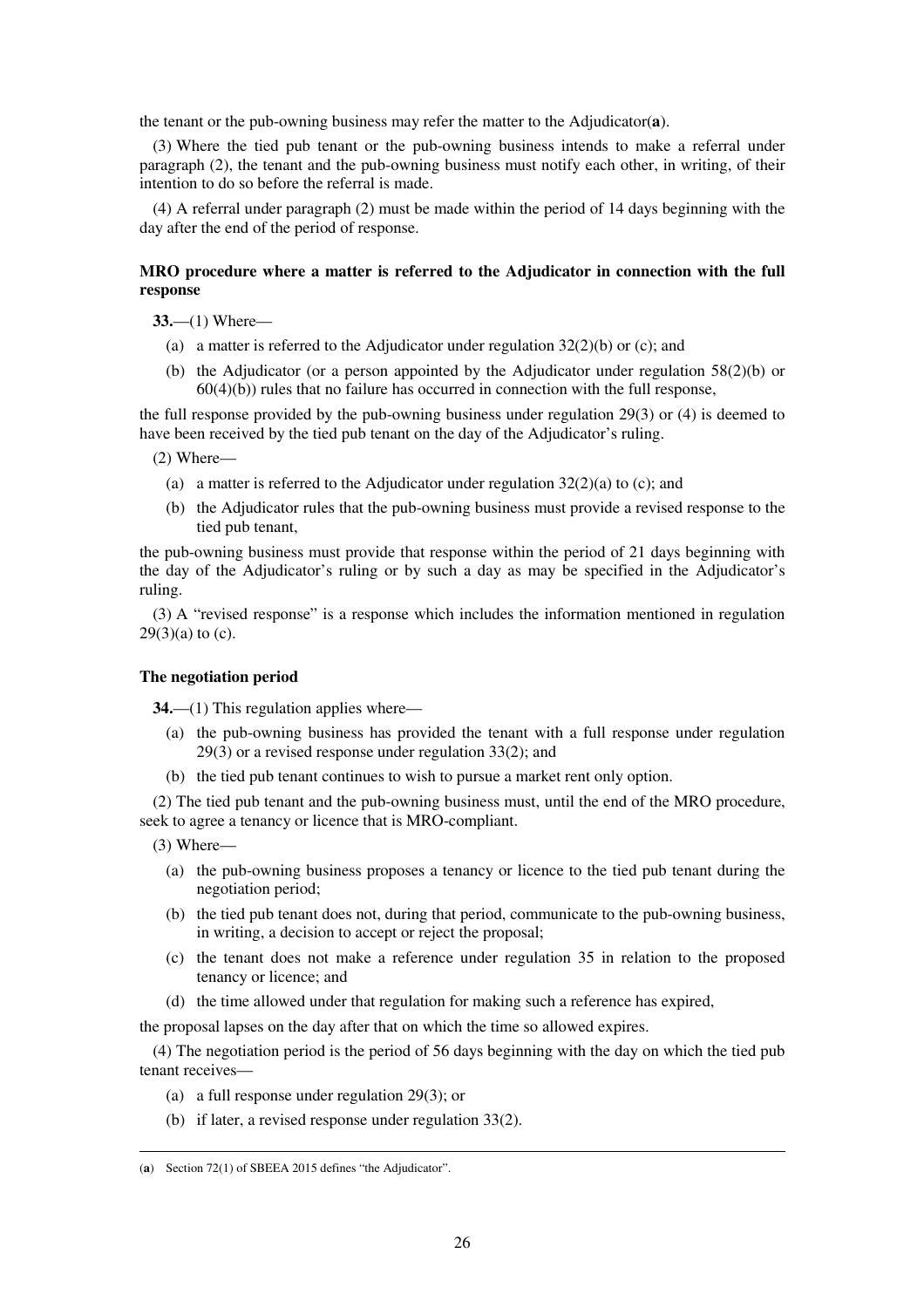#### **Failure to agree: right to refer to the Adjudicator or independent assessor**

**35.**—(1) Where—

- (a) the pub-owning business sends a subsequent proposed tenancy or licence to the tied pub tenant during the negotiation period; and
- (b) the tenant considers that the tenancy or licence is not MRO-compliant,

the tenant may refer the matter to the Adjudicator within the period of 14 days beginning with the day after the day on which the subsequent proposed tenancy is received.

(2) A "subsequent proposed tenancy or licence" means a tenancy or licence which the pubowning business has proposed to the tied pub tenant during the negotiation period.

(3) Where the pub-owning business sends a proposed tenancy or licence to the tied pub tenant (whether as part of a full response under regulation 29(3) or a revised response under regulation 33(2) or otherwise during the negotiation period) the tied pub tenant may refer the proposed MRO rent to an independent assessor(**a**) by sending a notice to the pub-owning business, in writing, of the tenant's intention to do so within the period—

- (a) beginning with the day 28 days after the day on which the negotiation period begins; and
- (b) ending with the day 7 days after the day on which that period ends.

(4) Where the tied pub tenant refers a matter to the Adjudicator under paragraph (1), no reference to an independent assessor may be made under paragraph (3) in relation to the same tenancy or licence until the matter has been determined.

(5) Where the tied pub tenant refers the proposed MRO rent under a tenancy or licence to an independent assessor under paragraph (3), no reference may subsequently be made under paragraph (1) in relation to the same tenancy or licence.

(6) No referral may be made under this regulation at any time after the end of the MRO procedure.

### PART 7

#### Market rent only option: independent assessor

#### **Appointment of the independent assessor**

**36.**—(1) The Adjudicator must specify the criteria which a person must satisfy in order to be appointed as an independent assessor.

(2) The following provisions of this regulation apply where a tied pub tenant has sent a notice to the pub-owning business under regulation 35(3).

(3) The tenant and the pub-owning business must, within the period of 28 days beginning with the day on which the pub-owning business receives the tied pub tenant's notice under regulation  $35(3)$  —

- (a) jointly, appoint an independent assessor; or
- (b) notify the Adjudicator in writing of their failure to make the appointment.

(4) Where the Adjudicator receives notification under paragraph (3)(b), the Adjudicator must, within 14 days of the notification—

(a) appoint an assessor; and

<u>.</u>

(b) notify the tenant and the pub-owning business of the appointment.

(5) The pub-owning business and the tied pub tenant must pay, in equal shares, the fees charged by the independent assessor in connection with the determination of the market rent(**b**).

<sup>(</sup>**a**) Section 72(1) of SBEEA 2015 defines "independent assessor".

<sup>(</sup>**b**) Section 43(10) of SBEEA 2015 defines "market rent".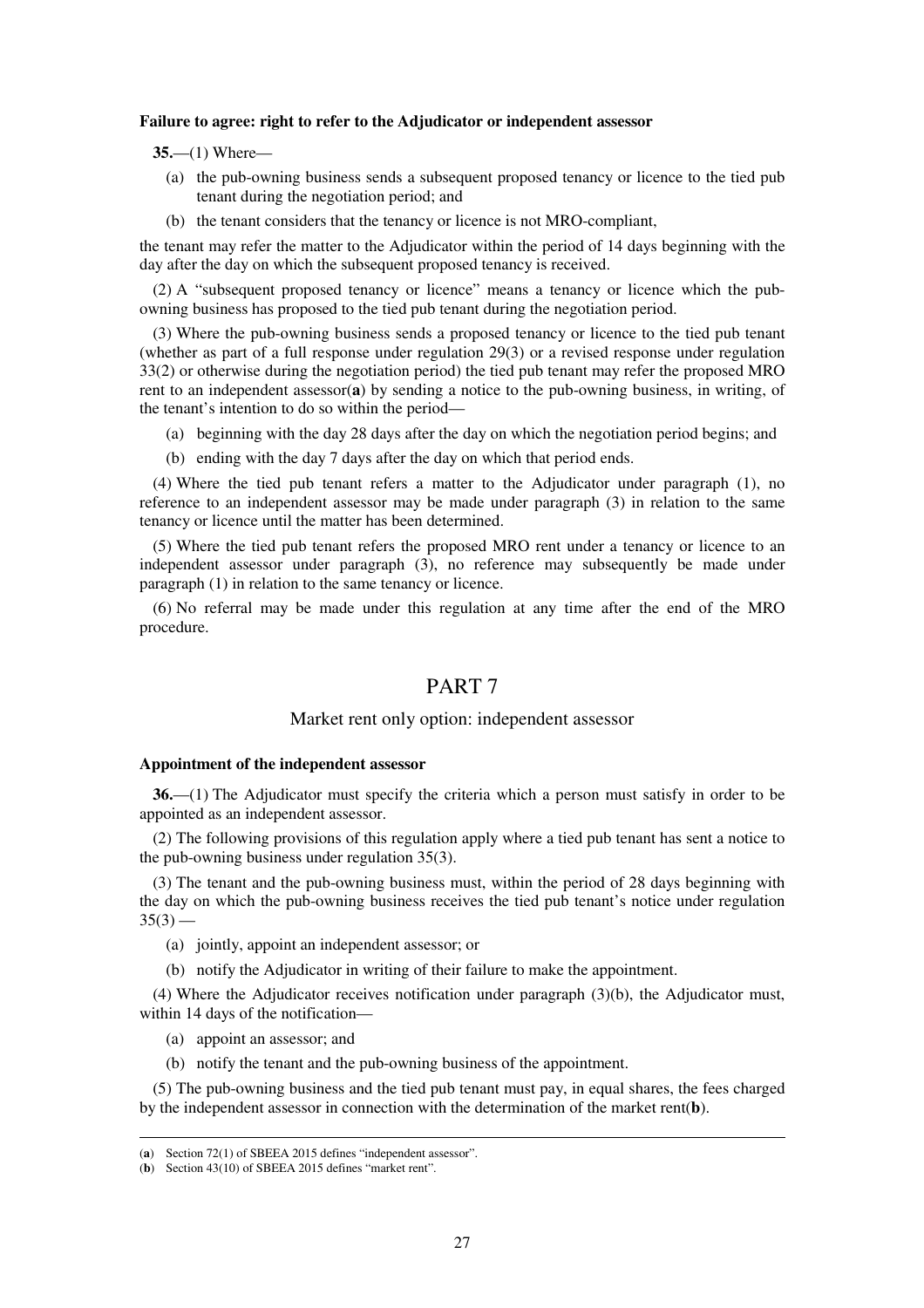#### **Independent assessor: procedure**

**37.**—(1) The tied pub tenant must, within the period of 28 days beginning with the day after the day on which an independent assessor is appointed under regulation 36, provide to the independent assessor the proposed tenancy or licence to which proposed MRO rent relates.

(2) Within the period mentioned in paragraph  $(1)$ —

- (a) the tenant must provide to the independent assessor all documents listed in Schedule 3 which the tenant holds;
- (b) the pub-owning business must provide to the independent assessor all documents listed in Schedule 3 which the pub-owning business holds.

(3) The independent assessor must—

- (a) determine the market rent associated with the tenancy or licence provided under paragraph (1); and
- (b) communicate that determination to the tenant and the pub-owning business.

(4) The independent assessor's determination of the market rent—

- (a) must have regard to the documents listed in Schedule 3; and
- (b) must be conducted in accordance with guidance issued by the Adjudicator, as amended from time to time.

(5) The tenant and the pub-owning business must provide to the independent assessor any other information which they consider relevant to the determination within the period of 28 days beginning with the day after the day on which the independent assessor is appointed.

(6) The independent assessor may require the tenant and the pub-owning business to provide any other documents or information held by them which the independent assessor considers relevant for the determination.

(7) The tenant and the pub-owning business must comply with any reasonable request made under paragraph (6) as soon as reasonably practicable.

(8) Where the tenant or the pub-owning business—

- (a) provides information under paragraph (2) or (5); or
- (b) complies, under paragraph (7), with a request for other documents or information,

they must also provide any such information to each other within the periods specified in those paragraphs.

(9) The independent assessor must communicate a determination of the market rent to the tied pub tenant and the pub-owning business within the period of 21 days beginning with the day after the end of the period described in paragraph (5).

- (10) Where the pub-owning business or the tied pub tenant considers that—
	- (a) the rent determined under paragraph (3) is not the market rent; or
	- (b) the independent assessor has failed to comply with paragraph (4),

either of them may refer the matter to the Adjudicator within the period of 14 days beginning with the day on which the determination was communicated to them.

(11) Where the independent assessor has not communicated the determination within the period required by paragraph (9), the tenant or the pub-owning business may refer the matter to the Adjudicator within the period of 14 days beginning with the day after the end of that period.

(12) Paragraph (13) applies where—

- (a) the independent assessor communicates a determination within the period required by paragraph (9); and
- (b) neither the tied pub tenant nor the pub-owning business refers the matter to the Adjudicator under paragraph (10).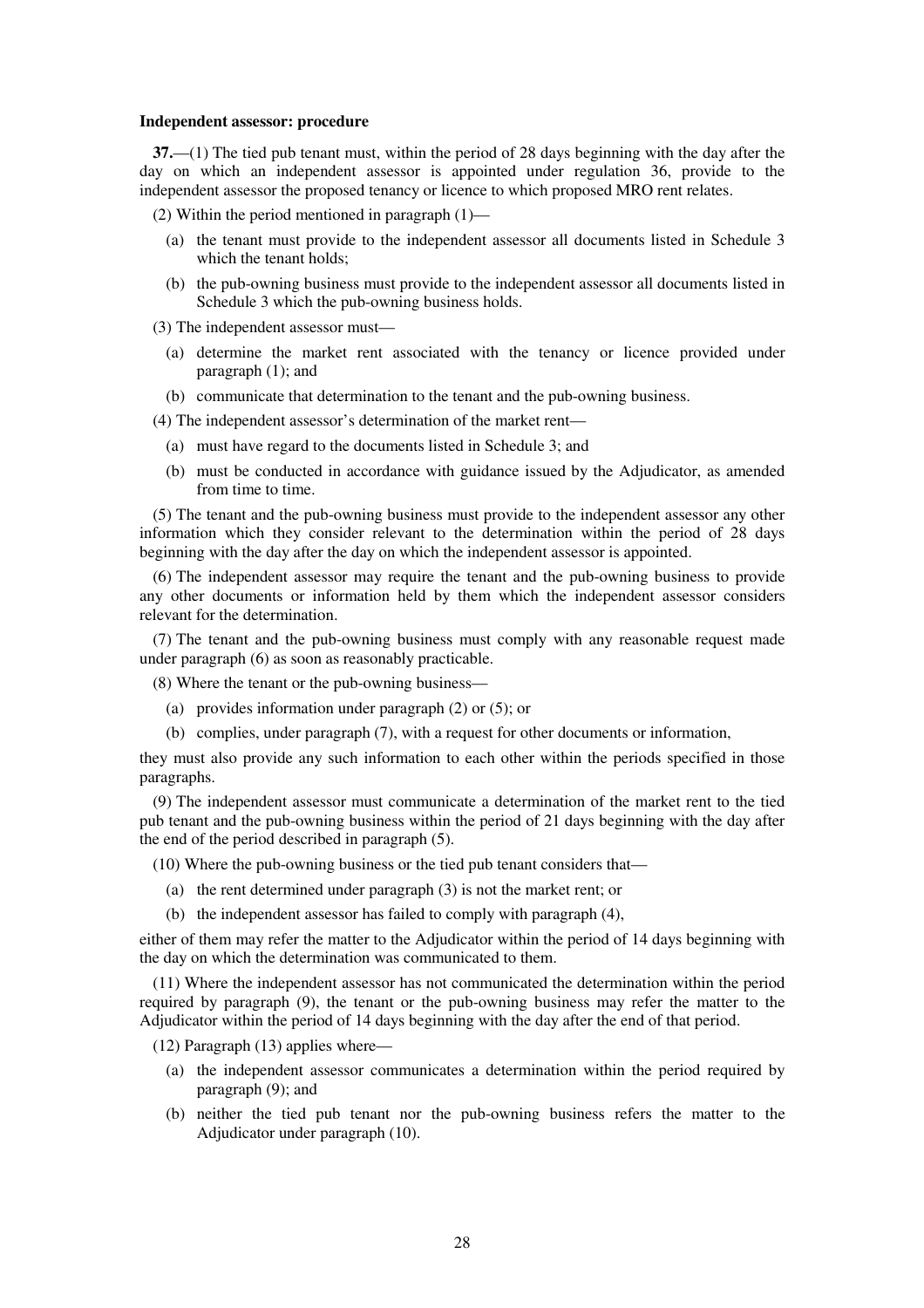(13) The tied pub tenant must, by notice in writing to the pub-owning business, accept or reject the determination communicated under paragraph  $(12)(a)$  and the associated tenancy or licence provided to the assessor under paragraph (1) within the period of 21 days beginning with—

- (a) the day on which the determination was communicated to the tied pub tenant; or
- (b) if later, the day on which any rent assessment, or assessment of money payable in lieu of rent, being carried out in respect of the tenancy or licence ends.

(14) If the tied pub tenant does not comply with paragraph (13), the tenant is treated as having rejected the determination and the associated tenancy or licence on the final day of the period mentioned in that paragraph.

### **MRO procedure where a referral is made to the Adjudicator in connection with the independent assessor**

**38.**—(1) This regulation applies where a matter is referred to the Adjudicator in connection with the independent assessor's determination of the market rent.

(2) Where the Adjudicator (or a person appointed by the Adjudicator under regulation 58(2)(b) or  $60(4)(b)$ —

- (a) directs the independent assessor under regulation  $59(3)(b)(ii)$  to make a second determination of the market rent; or
- (b) appoints another independent assessor under regulation  $59(3)(b)(iii)$  or  $(6)(c)$  to determine the market rent,

the independent assessor must communicate the determination of the market rent to the tied pub tenant and the pub-owning business within the period of 21 days beginning with the day on which the direction or the appointment, as the case may be, occurred.

(3) Paragraphs (4) and (5) apply where—

- (a) the Adjudicator (or a person appointed by the Adjudicator under regulation 58(2)(b) or  $60(4)(b)$ ) makes a determination by virtue of regulation  $59(3)(b)(ii)$  or (iii), (6)(b) or (c) or  $(7)(b)$ ; and
- (b) the independent assessor determines the market rent in accordance with that determination.
- (4) Where the pub-owning business or the tied pub tenant considers that—
	- (a) the rent determined is not the market rent; or
	- (b) the independent assessor has failed to comply with regulation 37(4),

either of them may refer the matter to the Adjudicator within the period of 14 days beginning with the day on which the determination was communicated to them.

(5) But if the tenant or the pub-owning business does not refer the matter under paragraph (4), the tied pub tenant must, by notice in writing to the pub-owning business, accept or reject the independent assessor's determination and the associated tenancy or licence provided to the assessor under regulation  $37(1)$  within the period of 21 days beginning with—

- (a) the day on which the determination of the independent assessor is communicated to the tenant; or
- (b) if later, the day on which any rent assessment, or assessment of money payable in lieu of rent, being carried out in respect of the tenancy or licence ends.

(6) If the tied pub tenant does not comply with paragraph (5), the tenant is treated as having rejected the determination and the associated tenancy or licence on the final day of the period mentioned in that paragraph.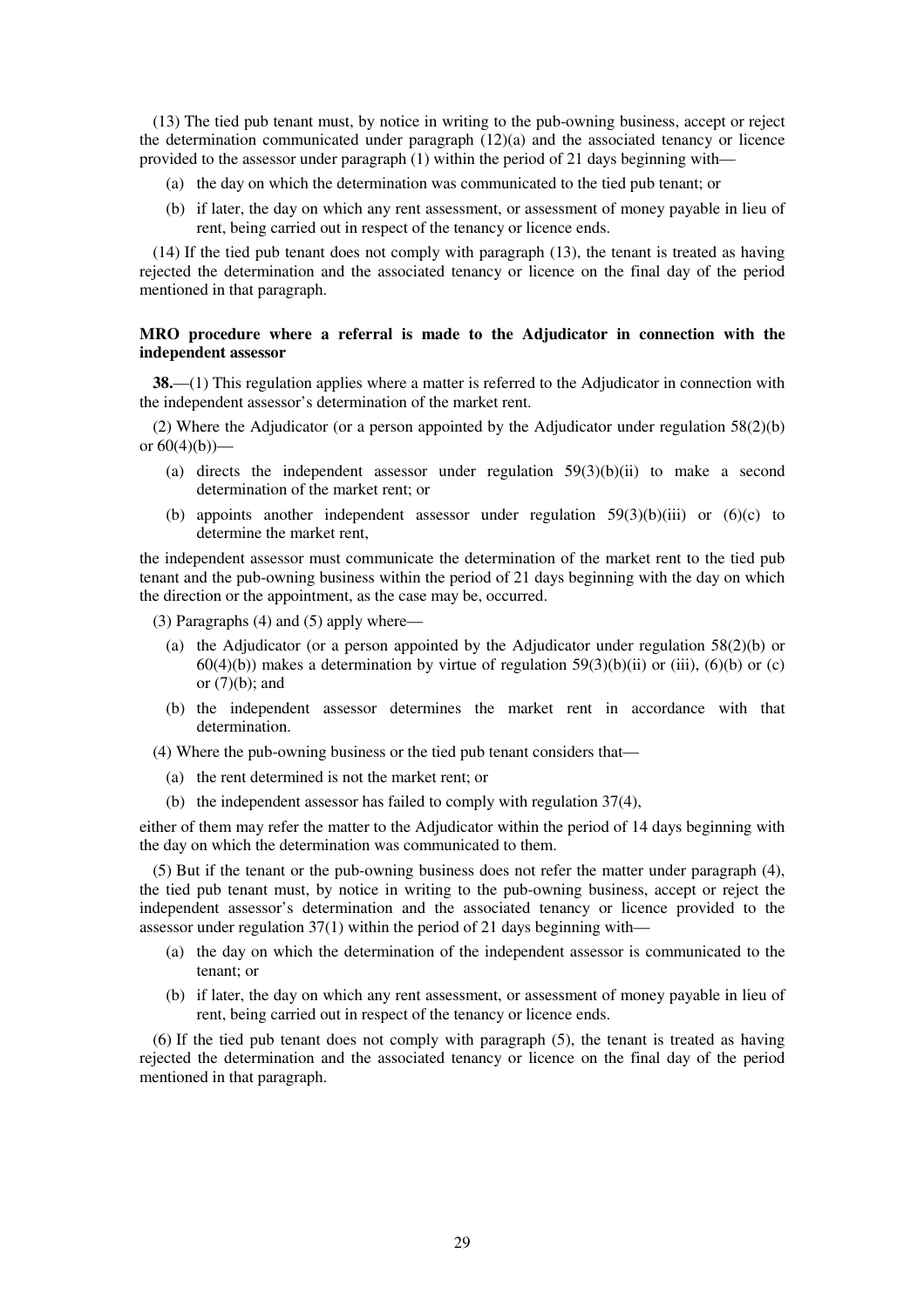### PART 8

### End of the MRO procedure

#### **End of the MRO procedure**

**39.**—(1) This regulation applies where a tied pub tenant has given an MRO notice.

(2) Where the tied pub tenant communicates to the pub-owning business, in writing, a decision to accept a tenancy or licence proposed by the pub-owning business (including where the tenant accepts a tenancy or licence under regulation  $37(13)$ ,  $38(5)$ ,  $59(2)$ ,  $(5)$  or  $(9)$ ), the tenant and the pub-owning business must, as soon as reasonably practicable, enter into the tenancy or licence.

(3) Where the tied pub tenant and the pub-owning business fail to enter into a tenancy or licence in compliance with paragraph (2), either of them may refer the matter to the Adjudicator.

(4) The MRO procedure ends on the earliest of the following days—

- (a) where the tied pub tenant and the pub-owning business enter into a tenancy or licence, on the day on which the tenancy or licence is entered into;
- (b) where the tenancy or licence under which the tied pub is occupied at the time the MRO notice is given ends, on the day on which the tenancy or licence ends;
- (c) where—
	- (i) the negotiation period ends;
- (ii) the tied pub tenant does not, during that period, communicate to the pub-owning business, in writing, a decision to accept a tenancy or licence proposed by the pubowning business;
- (iii) the tenant does not make a reference under regulation 35 in relation to a tenancy or licence proposed by the pub-owning business during that period; and
- (iv) the time allowed under that regulation for making such a reference has expired,

on the day on which the negotiation period ends or, if later, on the day after that on which time expires as mentioned in paragraph (iv);

- (d) where the tied pub tenant rejects a proposed tenancy or licence under regulation 37(13) or  $(14)$ ,  $38(5)$  or  $(6)$ , or  $59(2)$ ,  $(5)$ ,  $(9)$  or  $(10)$ , on the day on which the tenant rejects that proposal;
- (e) where—
	- (i) a matter is referred to the Adjudicator under regulation 32(2); and
- (ii) the Adjudicator (or a person appointed by the Adjudicator under regulation  $58(2)(b)$  or  $60(4)(b)$ ) does not consider that the circumstances are such that the pub-owning business must offer the tenant a market rent only option,

on the day of the Adjudicator's ruling;

- (f) where—
- (i) a matter is referred in connection with any other aspect of the MRO procedure; and
- (ii) the Adjudicator rules that the MRO procedure ends on a specified day,

on the day so specified;

(g) where the pub-owning business conducts a rent assessment or an assessment of money payable in lieu of rent, on the day on which the tenant agrees, in writing, the new rent.

#### **Disputes about rent etc payable during MRO procedure**

**40.** Where the tied pub tenant and the pub-owning business disagree as to whether an amount has become recoverable by the pub-owning business at the end of the MRO procedure as a result of regulation 28(3), either of them may refer the matter to the Adjudicator.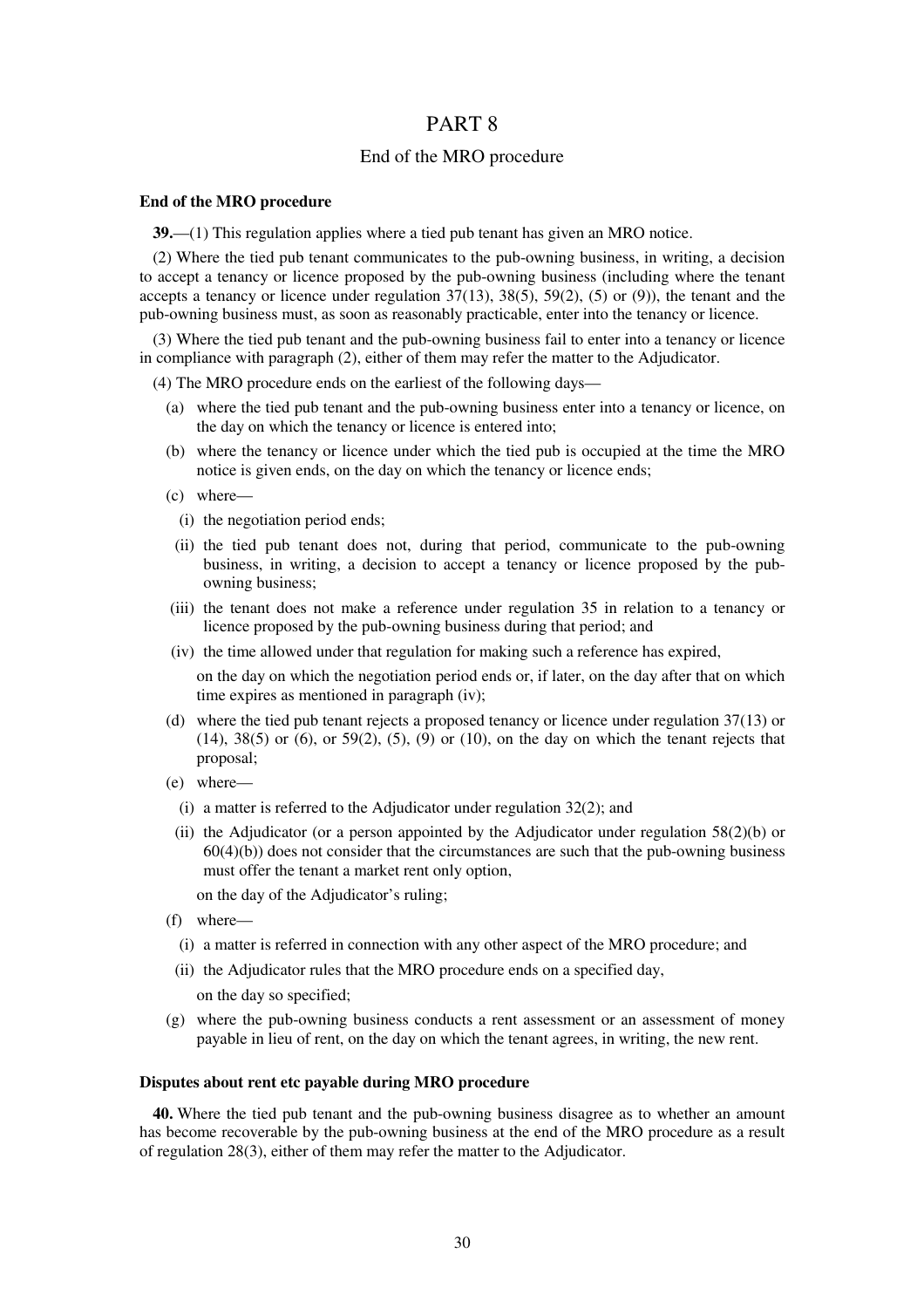### PART 9

### Business development managers and compliance officers

#### **Business development managers**

**41.**—(1) The pub-owning business must ensure that each of its business development managers—

- (a) receives a copy of these Regulations before the business development manager liaises with tied pub tenants over any matters relating to the Regulations;
- (b) is provided with appropriate training in relation to the requirements of these Regulations at least once every 12 months; and
- (c) deals with tied pub tenants in a manner that is consistent with the principle referred to in section 42(3)(a) of SBEEA 2015.

(2) A pub-owning business must provide to its tied pub tenants information about—

- (a) the role of the business development manager; and
- (b) the support and guidance which the business development manager will provide to the tenants.

(3) Where a business development manager is responsible for conducting rent assessments or assessments of money payable in lieu of rent, the pub-owning business must ensure that the business development manager receives appropriate training before conducting any such assessment.

(4) A pub-owning business must ensure that the business development manager—

- (a) makes appropriate notes of any discussions with tied pub tenants in connection with—
	- (i) rent proposals;
- (ii) rent assessments or assessments of money payable in lieu of rent;
- (iii) repairs to the tied pub premises;
- (iv) matters relating to the tied pub tenants' current or future business plans;
- (b) provides tied pub tenants with a record of any such discussions within the period of 14 days beginning with the day on which the discussion occurred; and
- (c) requests that the tenant respond to the business development manager if the tenant does not agree with any aspect of the record within the period of 7 days beginning with the day on which the record was received.

(5) A pub-owning business must specify, in a document published by the pub-owning business—

- (a) its commitment towards the continuous professional development and improvement of its business development managers; and
- (b) how it proposes to fulfil such a commitment, referring where appropriate to relevant qualifications and training.
- (6) A "business development manager" means—
	- (a) a person who is employed as such by a pub-owning business; or
	- (b) any other person who represents the pub-owning business in negotiations with tied pub tenants in connection with the matters listed in paragraph (4)(a).

### **Duty to appoint a compliance officer**

**42.**—(1) A pub-owning business must appoint a suitably qualified employee to be the compliance officer, whose role is to verify the pub-owning business's compliance with these Regulations.

(2) The pub-owning business must ensure that the compliance officer—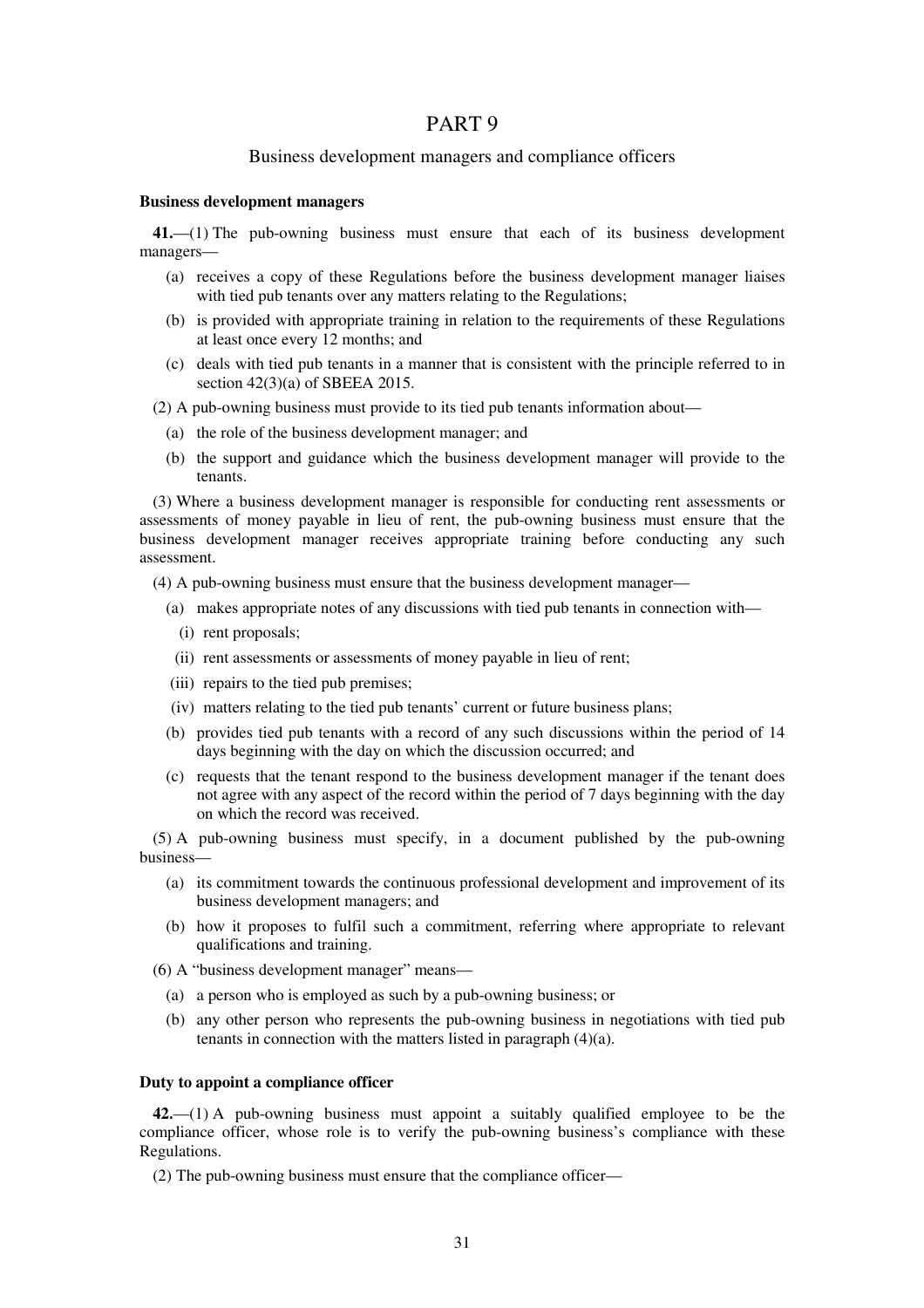- (a) is provided with the resources necessary to carry out his or her role, including information relating to the pub-owning business's obligations under these Regulations;
- (b) is entitled to contact the business development managers to discuss matters relating to those obligations;
- (c) makes himself or herself reasonably available to tied pub tenants and any other persons acting on their behalf who may have a query relating to these Regulations;
- (d) is independent of, and is not managed by, the business development managers;
- (e) is entitled to discuss with tied pub tenants the reasons for any decisions made by the pubowning business under these Regulations;
- (f) is entitled to discuss with the Adjudicator matters relating to the pub-owning business's compliance with these Regulations;
- (g) for the purposes of the annual compliance report, maintains records of the training received by the business development managers.

### **Annual compliance report**

**43.**—(1) A pub-owning business must ensure that the compliance officer submits an annual compliance report to the Adjudicator relating to each financial year(**a**).

(2) The annual compliance report must be submitted to the Adjudicator within the period of 4 months beginning with the day after the end of the financial year to which the report relates.

(3) Paragraph (4) applies in relation to a person who, immediately before these Regulations come into force, is the landlord of 500 or more tied pubs.

(4) The person must ensure that the first annual compliance report required under paragraph (1) relates to the period—

- (a) beginning with the day on which these Regulations come into force; and
- (b) ending on the last day of the first subsequent full financial year.

(5) Before the annual compliance report is submitted to the Adjudicator under paragraph (2), the report must be approved—

- (a) by the Chair of the Audit Committee; or
- (b) if the pub-owning business does not have an Audit Committee, by the non-executive director of the pub-owning business responsible for carrying out the functions normally associated with an Audit Committee, or, in the absence of any such non-executive director, by the pub-owning business's Chief Executive Officer, Managing Director or equivalent.

(6) The annual compliance report must include a detailed and accurate account of —

- (a) the pub-owning business's compliance with these Regulations in the period to which the report relates;
- (b) any instances where a breach or alleged breach of these Regulations has been identified by a tied pub tenant;
- (c) the steps taken in relation to any such breach, or alleged breach; and
- (d) any steps taken during the period to which the report relates to ensure compliance with these Regulations, including details of training and guidance offered to employees in connection with the Regulations.
- (7) The pub-owning business must ensure—
	- (a) that the compliance officer provides such other reports as are necessary to ensure that the pub-owning business's Audit Committee has an understanding of the pub-owning business's compliance with these Regulations; or

<u>.</u>

<sup>(</sup>**a**) Section 72(1) of SBEEA 2015 defines "financial year".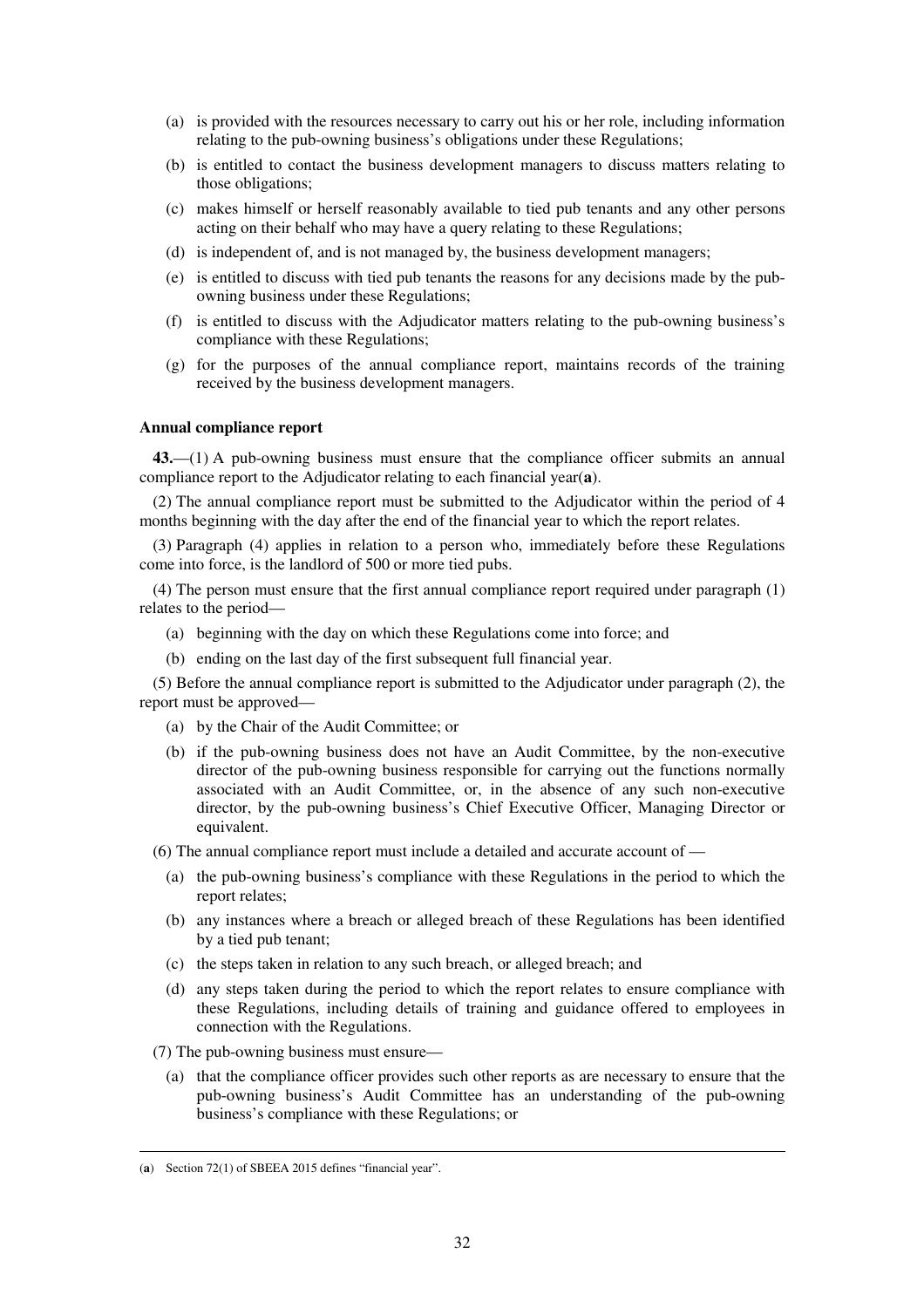(b) that, if the pub-owning business does not have an Audit Committee, the compliance officer reports directly to the non-executive director of the pub-owning business responsible for carrying out the functions normally associated with an Audit Committee, or, in the absence of any such non-executive director, to the pub-owning business's Chief Executive Officer, Managing Director or equivalent.

(8) A summary of the annual compliance report must be included in the pub-owning business's annual report.

(9) If the pub-owning business does not produce an annual report, the summary of the annual compliance report must be published clearly and prominently on the pub-owning business website (if any) within the period of 4 months beginning with the day after the end of the financial year to which the report relates.

### **Provisions of these Regulations which are not arbitrable**

**44.** For the purposes of section 48 of SBEEA 2015 (referral for arbitration by tied pub tenants) the following provisions are not arbitrable—

- (a) regulation  $41(1)(b)$ , (3) and (5);
- (b) regulation 42;
- (c) regulation 43.

### PART 10

### Miscellaneous

### **Pub-owning business to notify Adjudicator and tied pub tenants of status under these Regulations**

**45.**—(1) A person who, immediately before the commencement date, is the landlord of 500 or more tied pubs, must notify that fact to—

- (a) the Adjudicator; and
- (b) its tied pub tenants,

as soon as reasonably practicable after the commencement date.

(2) A person who, at any time on or after the commencement date, becomes the landlord of 500 or more tied pubs must, as soon as reasonably practicable after that date, notify the Adjudicator and its tied pub tenants, of that fact.

(3) A person who—

- (a) gives notice under paragraph (1) or (2); and
- (b) subsequently ceases to be the landlord of 500 or more tied pubs,

must, as soon as reasonably practicable, notify the Adjudicator and its tied pub tenants, of that fact.

### **Insurance**

**46.**—(1) Paragraphs (2) to (4) apply where a pub-owning business intends to charge a tied pub tenant an amount ("the insurance charge") in respect of premiums for insurance in respect of the premises to which the tenancy or licence relates.

(2) The pub-owning business must inform the tied pub tenant whether—

(a) the insurance charge exceeds the amount payable by the pub-owning business in respect of premiums for insurance in respect of the premises under the insurance policy and, if so, the amount of that excess; and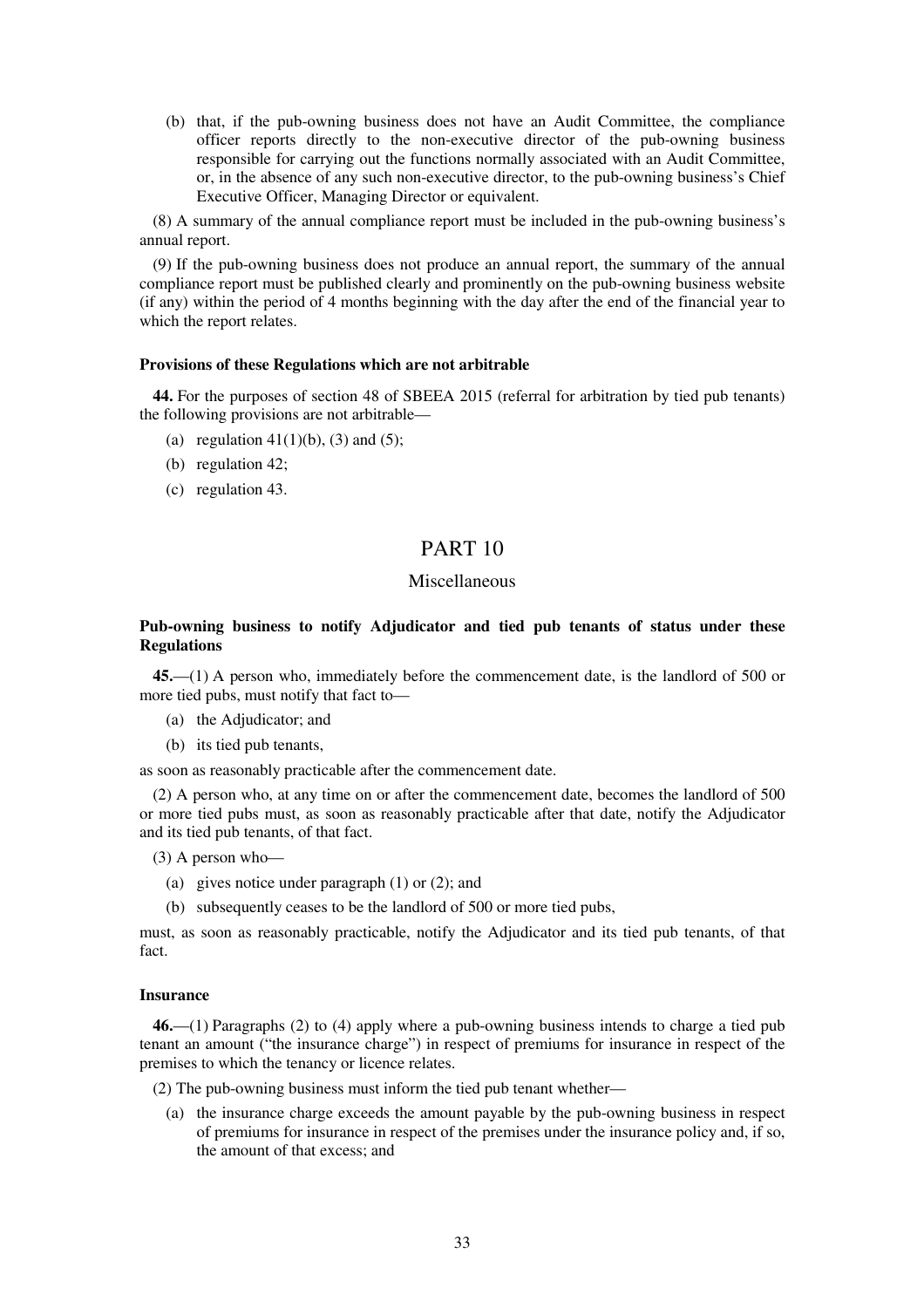(b) the pub-owning business, or any group undertaking(**a**) in relation to the pub-owning business, receives, or expects to receive, any commission or rebate in connection with that policy.

(3) Before the pub-owning business purchases, or renews, an insurance policy in respect of the premises, the pub-owning business must—

- (a) provide to the tenant full details of that policy, including the cover which is provided, the charges payable and any contributions towards a claim which the tenant is required to make;
- (b) provide to the tenant any additional information required to allow the tenant to compare the policy with other suitable, comparable policies which may be available; and
- (c) where the tied pub tenant notifies the pub-owning business that it has identified a suitable and comparable alternative policy (the "tenant's alternative policy"), consider that policy.

(4) Where the pub-owning business is required to provide information under paragraph (3), the pub-owning business must do so—

- (a) at least 21 days before the day on which the policy has effect; or
- (b) if earlier, at least 21 days before the day on which the pub-owning business enters into the insurance.

(5) Paragraph (6) applies where the insurance charge is higher than the amount which it would be if the pub-owning business entered into the tenant's alternative policy (the "alternative insurance charge").

(6) The pub-owning business must—

- (a) purchase the tenant's alternative policy; or
- (b) agree, in writing, that any difference between the insurance charge and the alternative insurance charge is not payable by the tenant.

#### **Gaming machines**

<u>.</u>

**47.** A pub-owning business—

- (a) must not enter into a new tenancy or licence; and
- (b) must not renew a tenancy or a licence,

which requires a tied pub tenant to purchase or rent gaming machines.

### **Blank template for profit and loss account**

**48.** Where the tied pub tenant so requests, the pub-owning business must provide to the tenant a blank template for completing the tied pub's profit and loss account.

### **Sale of freehold or long leasehold**

**49.**—(1) Where the pub-owning business is aware that the holder of the freehold, or the superior landlord, of the premises to which the tenancy or licence relates has—

- (a) taken any steps to advertise the sale of the freehold or the leasehold;
- (b) placed the freehold or the leasehold on the market;
- (c) employed an agent to sell the freehold or the leasehold; or
- (d) entered into an agreement to sell the freehold or the leasehold,

the pub-owning business must comply with paragraph (2) as soon as reasonably practicable.

(2) The pub-owning business must provide to the tied pub tenant—

<sup>(</sup>**a**) Section 72(1) of SBEEA 2015 defines "group undertaking".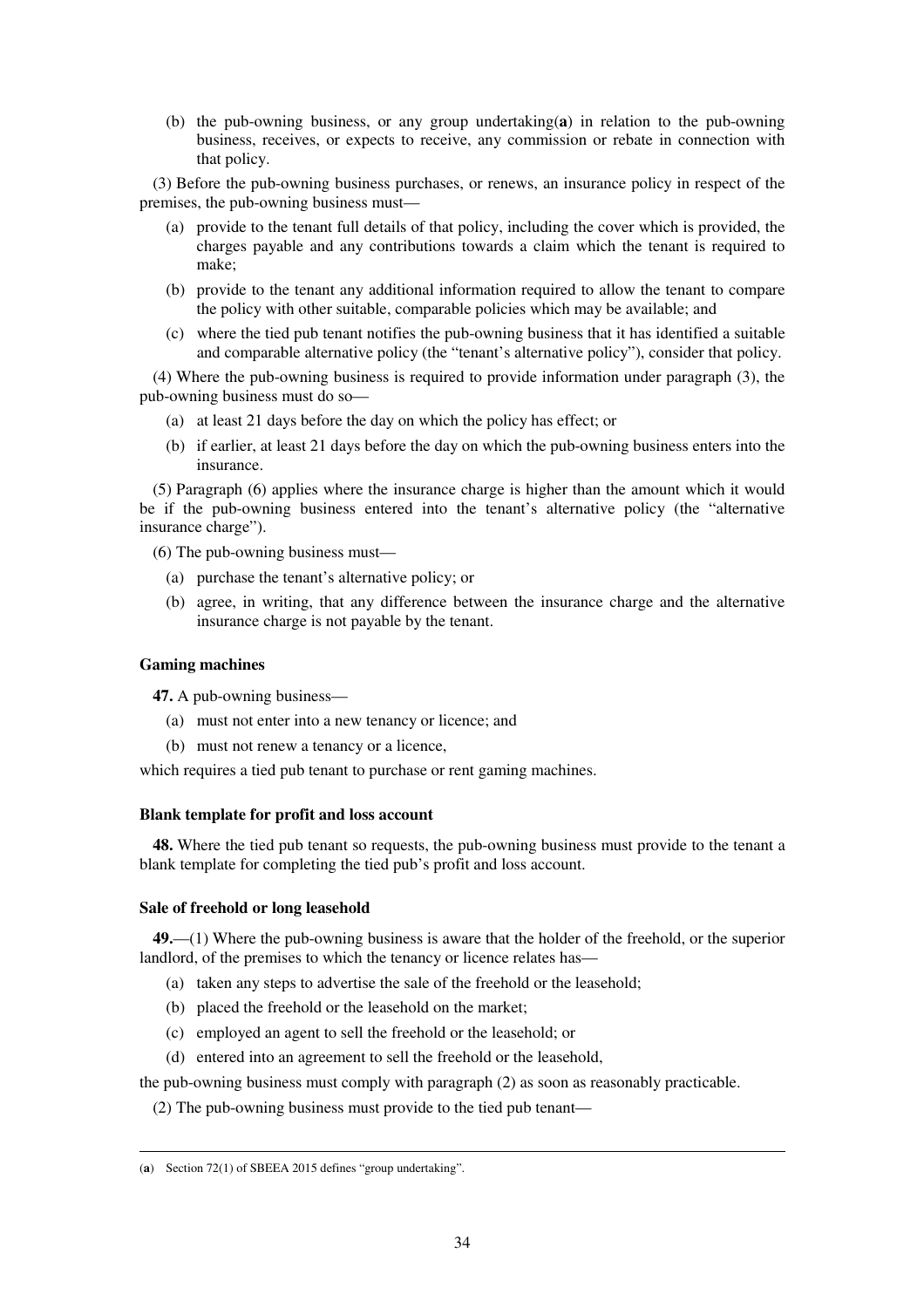- (a) details of any arrangements which have been made of the kind mentioned in paragraph  $(1)(a)$  to  $(c)$ ; and
- (b) where an agreement of the kind mentioned in paragraph  $(1)(d)$  has been entered into, the name and address of the buyers.

(3) The pub-owning business is not required to provide the information under paragraph  $(2)(a)$ —

- (a) if the sale is part of a sale and leaseback transaction; or
- (b) if a disclosure under that paragraph would breach any obligation under or by virtue of any Act.

#### **Tied pub tenant not to suffer detriment**

**50.** A pub-owning business must not subject a tied pub tenant to any detriment on the ground that the tenant exercises, or attempts to exercise, any right under these Regulations.

#### **Flow monitoring devices**

**51.**—(1) A pub-owning business must not subject a tied pub tenant to any detriment, or impose any liabilities on the tenant, as a result of any reading taken from a flow monitoring device, without additional evidence in connection with the purchase and stock of alcohol at the tied pub.

(2) A "flow monitoring device" means a device which is at the tied pub at the direction of the pub-owning business—

- (a) to measure the amount of alcohol(**a**) being sold by the tied pub tenant; and
- (b) for the purposes of verifying that the tenant does not sell alcohol at the tied pub in contravention of the terms of the tenancy or licence.

# PART 11

### Extended protection under these Regulations

### **Extended protection to last until the end of a tenancy**

**52.** Where a protected 1954 Act tenancy is renewed, the tenancy ends, for the purposes of section  $69(5)(a)$  of SBEEA 2015–

- (a) on the date on which the tenancy is renewed; or
- (b) if earlier, on the date on which the tenancy was due to expire before it was renewed.

### **Extended protection to last until a rent assessment is concluded**

**53.** For the purposes of section 69(5)(b) of SBEEA 2015, a rent assessment or assessment of money payable in lieu of rent is concluded when the tenant and the landlord who is no longer a pub-owning business agree the new rent in writing under regulation 22(3).

<u>.</u>

<sup>(</sup>**a**) Section 68(9) of SBEEA 2015 defines "alcohol".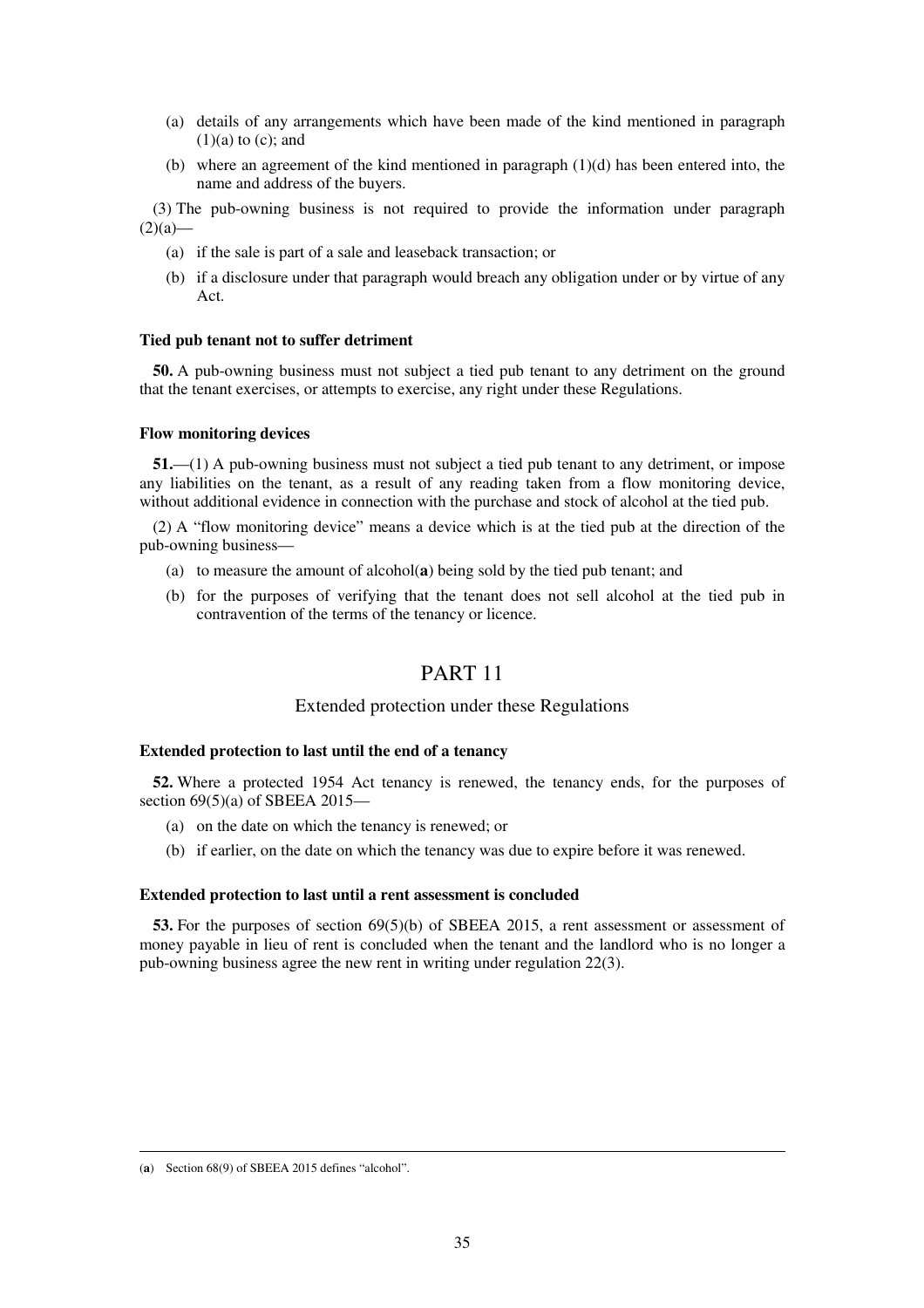# PART 12

### Exemptions from these Regulations

### **Short agreements**

**54.** Where a pub-owning business and a tied pub tenant—

- (a) enter into a short agreement (whether before, on or after the commencement date); and
- (b) that agreement, together with all other short agreements (if any) previously entered into between the pub-owning business and the tied pub tenant entitle the tenant to occupy the tied pub for a total period of less than 12 months,

regulations 9 to 13 and Parts 3 to 10 of these Regulations do not apply to the dealings of the pubowning business and the tenant in connection with that agreement.

### **Pub franchise agreements**

**55.**—(1) The following provisions of these Regulations do not apply to the dealings of a pubowning business with a tied pub tenant under a pub franchise agreement—

- (a) Parts 3 and 4 to 8;
- (b) regulation 47; and
- (c) paragraphs 20(a) and (b) and 25 of Schedule 1.

(2) A "pub franchise agreement" means an agreement between a pub-owning business and a tied pub tenant for the tenant to occupy the tied pub which—

- (a) grants the tied pub tenant a fixed share of turnover or a relevant share of turnover;
- (b) requires the pub-owning business to offer marketing, training and other business support to the tied pub tenant;
- (c) grants the tied pub tenant a right to use the relevant business model and may require the tenant to pay a fee in respect of the use of that model;
- (d) does not require the tied pub tenant to pay to the pub-owning business any other amount in respect of the tenant's occupation of the tied pub;
- (e) does not require the tied pub tenant to make any other payments to the pub-owning business in connection with the supply of products to the tied pub tenant or the services offered to the tenant unless the circumstances in paragraph (3) arise after the parties have entered into the pub franchise agreement; and
- (f) grants the tied pub tenant a right to sell the business to a third party at market value.
- (3) The circumstances mentioned in paragraph (2)(e) are that—
	- (a) the tied pub tenant accepts the pub-owning business's offer to supply, at cost price, a tied product or service which the business has not already agreed to supply under the pub franchise agreement; and
	- (b) the pub franchise agreement does not require the tenant to accept such an offer.

(4) A "fixed share of turnover" means a percentage of the tied pub's turnover, being a percentage which is fixed for the duration of the franchise agreement.

(5) A "relevant share of turnover" means a percentage of the tied pub's turnover which —

- (a) is a percentage ("the original percentage") specified in the agreement; or
- (b) is, where the tied pub's turnover increases beyond one or more thresholds specified in the agreement, the original percentage increased by an amount or amounts specified in the agreement.
- (6) "Relevant business model" means a model for doing business at a pub which—
	- (a) the pub-owning business has used at two or more pubs for a period of 12 months or more;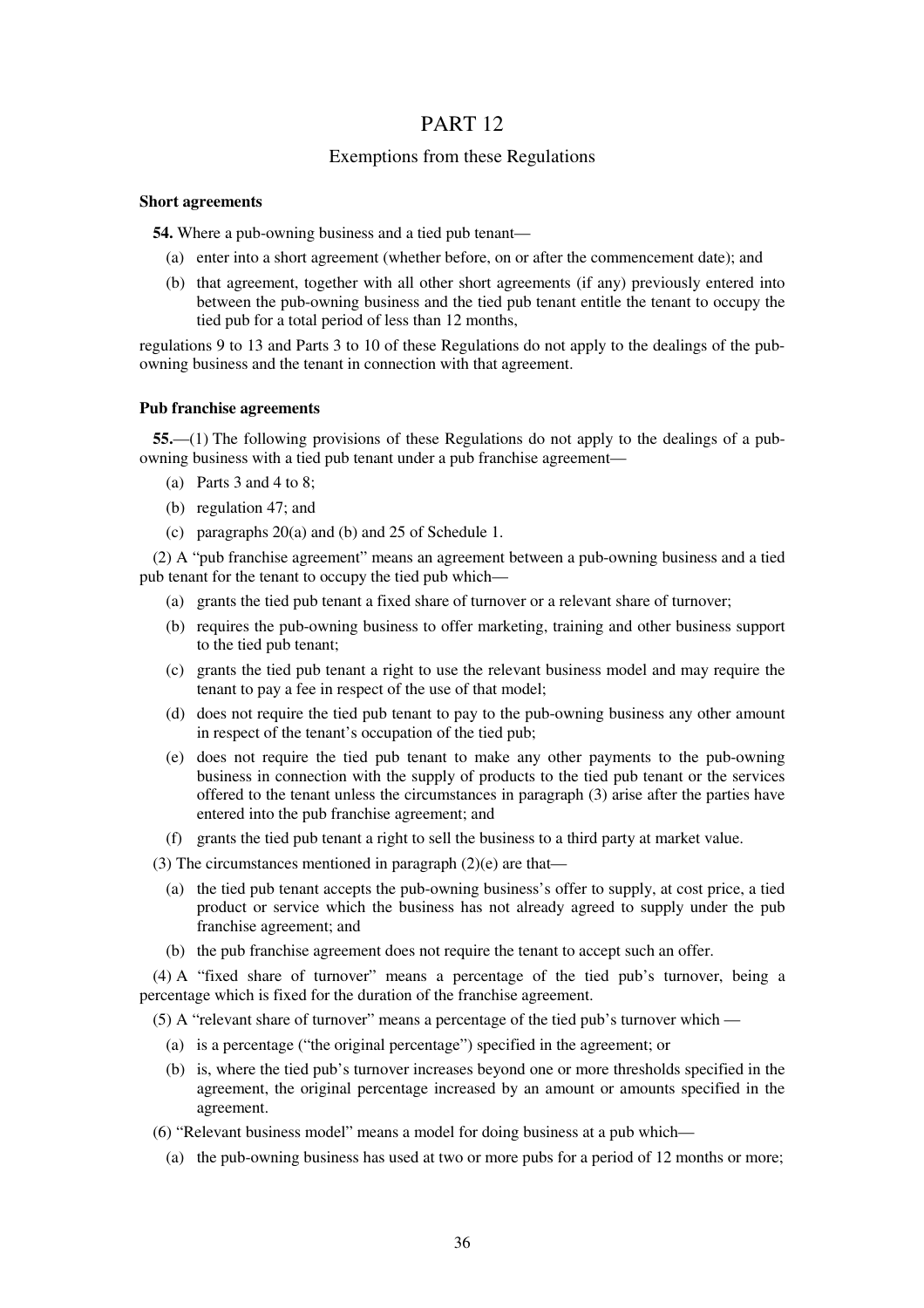- (b) the pub-owning business can demonstrate has the potential to succeed when applied to the tied pub; and
- (c) includes details of intellectual property rights held by the pub-owning business and methods, procedures and other technical and industrial know-how required for its use.

(7) For the purposes of paragraph (6)(b), a relevant business model has the potential to succeed if it has the potential to generate, from the tied pub, a reasonable profit for the tied pub tenant and the pub-owning business.

### **The investment exception**

**56.**—(1) The investment exception applies where—

- (a) a pub-owning business has made a qualifying investment;
- (b) the pub-owning business and the tied pub tenant have entered into an investment agreement in relation to the qualifying investment; and
- (c) the investment period has not ended.
- (2) A "qualifying investment" is an investment in the premises of a tied pub—
	- (a) which is made in connection with a project which, when the investment agreement is signed, would be reasonably expected to—
		- (i) change the trading environment, the nature or the capacity of the premises; and
	- (ii) increase the trade and profit of the tied pub;
	- (b) which is not made in pursuance of any duty under the terms of the tenancy or licence under which the tied pub is occupied; and
	- (c) the amount of which is equal to or greater than—
		- (i) where the tenant was in occupation of the tied pub throughout the last complete financial year preceding the date on which the investment agreement was signed, twice the rent, or the money payable in lieu of rent, payable under the tenancy or licence in respect of that period;
	- (ii) where paragraph (i) does not apply but the tenant was in occupation of the tied pub throughout the period of 12 months preceding the date on which the investment agreement was signed, twice the rent, or the money payable in lieu of rent, payable under the tenancy or licence in respect of that period;
	- (iii) otherwise, twice the rent, or the money payable in lieu of rent, payable under the tenancy or licence in respect of the period of 12 months beginning with the date on which the tenancy or licence first confers on the tied pub tenant the right to occupy the tied pub.

(3) An "investment agreement" is a written agreement between the tied pub tenant and the pubowning business which includes—

- (a) a description of the proposed investment which demonstrates that it is a qualifying investment;
- (b) a term specifying any proposed change to the terms of the tenancy or licence;
- (c) a list of the works to be carried out in the premises as a result of the investment which includes—
- (i) the dates on which those works are to be completed;
- (ii) the estimated costs of the works; and
- (iii) confirmation that the tied pub tenant has had an opportunity to obtain alternative estimates for the works;
- (d) a term specifying the dates on which the investment period is to begin and end;
- (e) a term specifying—
- (i) that at least one rent review will be conducted during the investment period; and
- (ii) the date of that review; and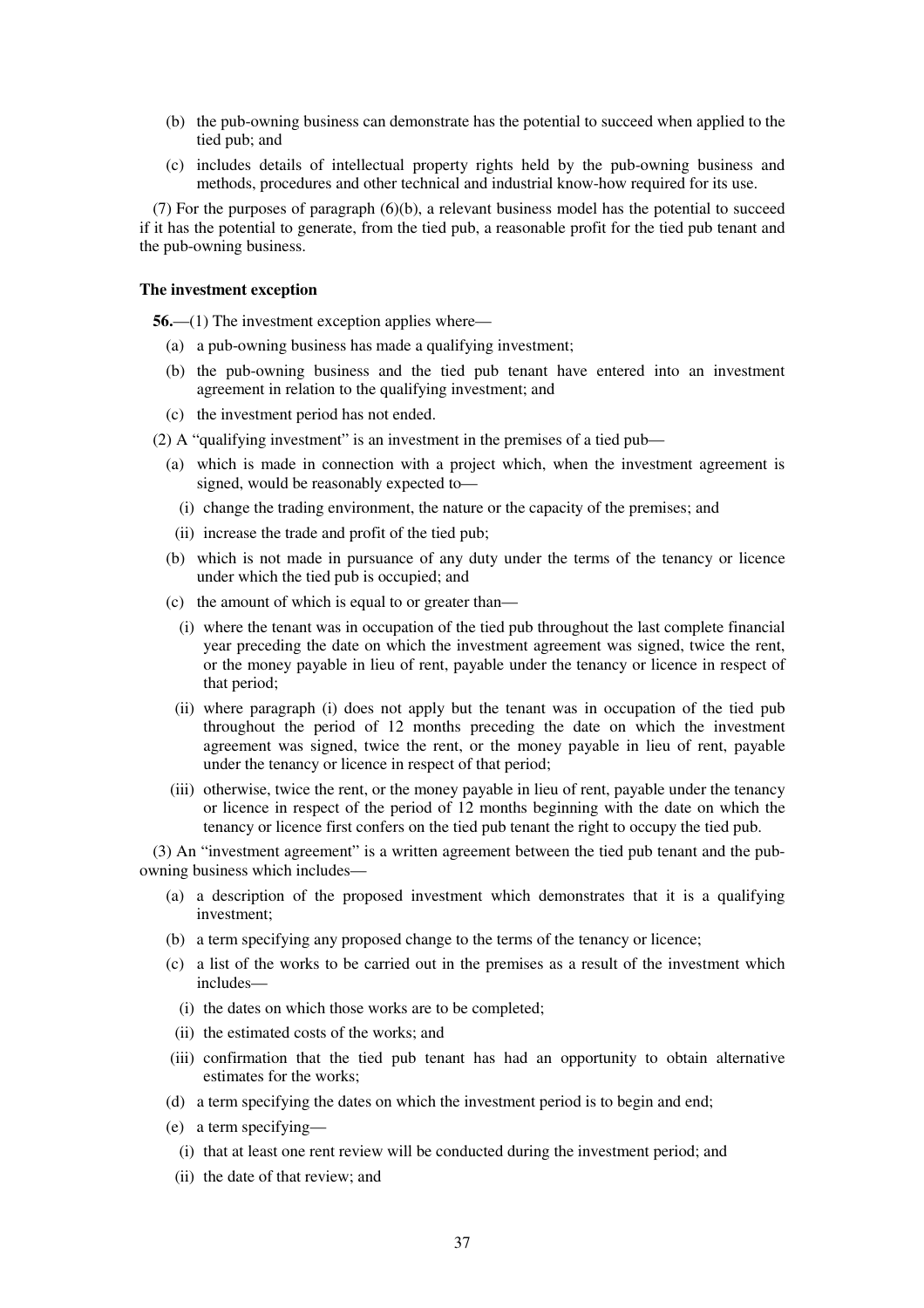(f) confirmation that the tied pub tenant has obtained independent professional advice in relation to the agreement.

(4) Before the investment agreement is signed by the pub-owning business and the tied pub tenant, the pub-owning business must provide to the tenant information which, in the pub-owning business's opinion, is necessary to demonstrate to the tenant how the investment would be reasonably expected to achieve the outcomes described in paragraph  $(2)(a)(i)$  and (ii), such as a reasonable forecast profit and loss statement for the tied pub for a period of 2 years.

(5) For the purposes of paragraph (1) the investment agreement—

- (a) is of no effect unless the pub-owning business complies with paragraph (4); and
- (b) ceases to have effect if the works mentioned in paragraph  $(3)(c)$  are not completed—
	- (i) within the period of 12 months beginning with the day on which the investment agreement is signed by the pub-owning business and the tied pub tenant; or
- (ii) if later, by the date agreed by the parties in the investment agreement.

(6) But paragraph (5)(b) does not apply where, after the investment agreement has been signed by both parties—

- (a) an event occurs which is beyond the reasonable control of the pub-owning business;
- (b) the event is likely to delay the date on which the works are completed;
- (c) the pub-owning business notifies the tenant, in writing, within the period of 14 days beginning with the day on which the event occurs, of a new date by which the works are to be completed; and
- (d) that new date is reasonable, given the nature of the event.

(7) In that case, the investment agreement ceases to have effect if the works mentioned in paragraph  $(3)(c)$  are not completed by the new date mentioned in paragraph  $(6)(c)$ .

 $(8)$  For the purposes of paragraphs  $(5)(b)$  and  $(6)$ , the works are completed when the pubowning business provides the tenant with a practical completion notice.

(9) Where a tied pub tenant considers that the investment agreement is of no effect for the purposes of paragraph (1) because the pub-owning business has not complied with paragraph (4), the tenant may refer the matter to the Adjudicator.

(10) Where a tied pub tenant considers that the investment agreement has ceased to have effect for the purposes of paragraph (1)—

- (a) because the works specified in that agreement are not completed within the period, or on the date, specified in paragraph  $(5)(b)$  or  $(6)(c)$ ; or
- (b) because the new date mentioned in that paragraph is not reasonable,

the tenant may refer the matter to the Adjudicator.

(11) Where a tied pub tenant and a pub-owning business have entered into an agreement but disagree as to whether it is an investment agreement, either of them may refer the matter to the Adjudicator.

(12) The "investment period" is the period which—

- (a) begins with the day on which the investment agreement is signed by the pub-owning business and the tied pub tenant; and
- (b) ends with a date agreed between the tenant and the pub-owning business, being a date—
- (i) which is reasonable in the light of the value of the qualifying investment;
- (ii) which is no later than 7 years from the day on which the investment agreement is signed.

 $(13)$  For the purposes of paragraph  $(4)(a)$  a "reasonable forecast" is a forecast which is based on an assessment of the level of trading at the tied pub after the investment if it were operated by a reasonably efficient tenant.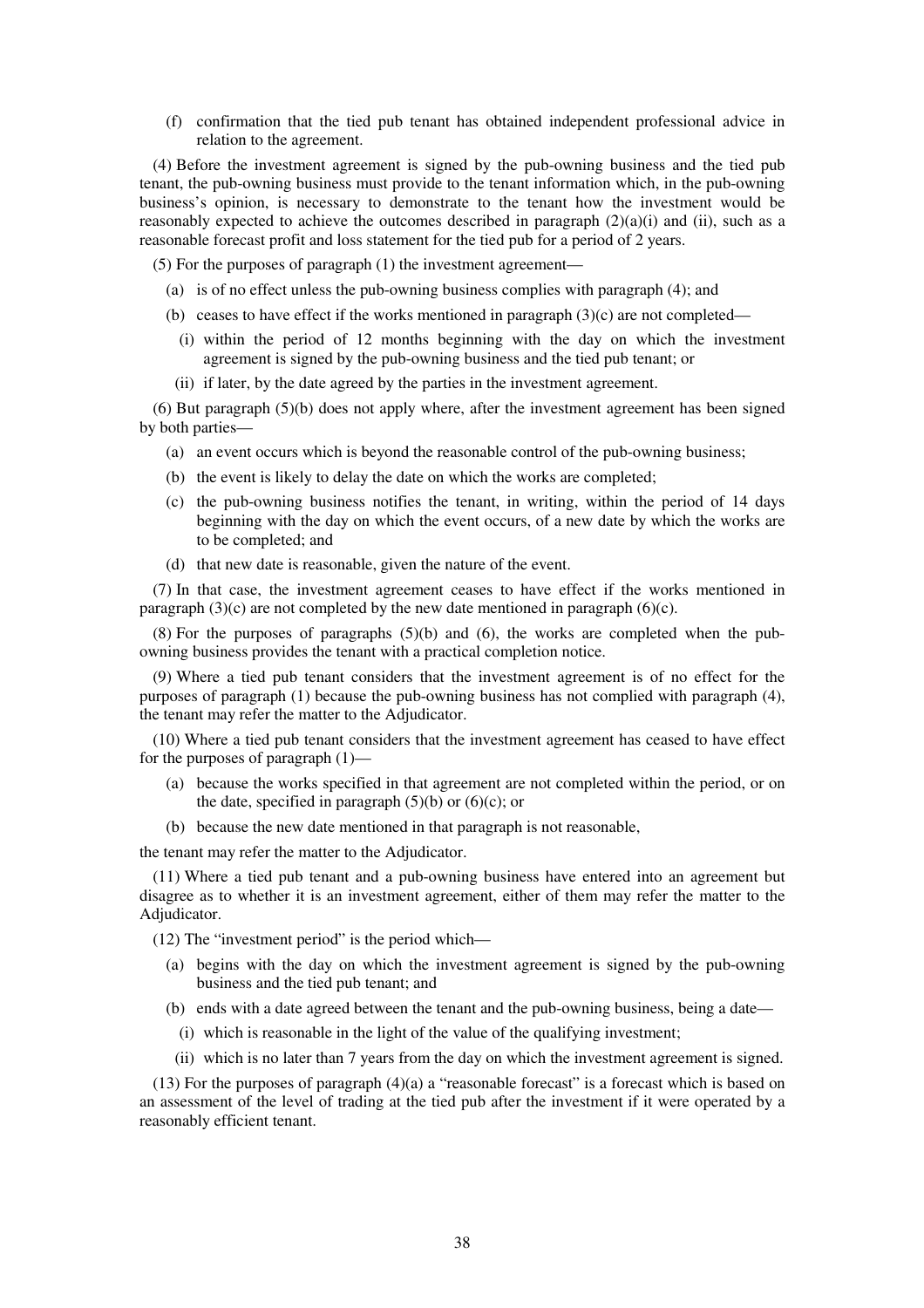# PART 13

### Void or unenforceable terms

### **Void or unenforceable terms of a tenancy or licence**

**57.**—(1) A term of a tenancy or other agreement between a tied pub tenant and a pub-owning business (whether entered into before or after the commencement date) is void if it purports to—

- (a) penalise the tenant for requiring the pub-owning business to act, or not act, in accordance with Parts 2 to 10 of these Regulations; or
- (b) provide that a rent review or a review of money payable by the tenant in lieu of rent in relation to the tied pub—
	- (i) may be initiated only by the pub-owning business; or
- (ii) may only determine that the rent or money payable in lieu of rent is to be increased.

(2) A dispute in relation to a term which is unenforceable, in that it purports to exclude, limit or otherwise modify the processes or the obligations of pub-owning businesses required under Parts 2 to 10 of these Regulations, may be arbitrated in accordance with an arbitration agreement(**a**).

# PART 14

### Disputes

### **Referrals to the Adjudicator in connection with the MRO procedure**

**58.**—(1) Paragraph (2) applies where a matter has been referred to the Adjudicator under—

- (a) regulation  $32(2)$  (disputes in connection with the full response);
- (b) regulation 35(1) (disputes in connection with the negotiation period);
- (c) regulation 37(10) or (11) or 38(4) (disputes in connection with the independent assessor);
- (d) regulation 39(3) (disputes in connection with a tenancy or licence after proposal agreed);
- (e) regulation 40 (disputes in connection with recovery of rent etc after MRO procedure);
- (f) regulation 56(9), (10) or (11) (disputes in connection with the investment agreement).

(2) The Adjudicator must either—

- (a) arbitrate the dispute; or
- (b) appoint another person to arbitrate the dispute.

(3) Except where this Part makes different provision, the arbitration must be conducted in accordance with —

- (a) the rules regarding arbitrations issued from time to time by the Chartered Institute of Arbitrators; or
- (b) the rules of another dispute resolution body nominated by the arbitrator.

### **Referrals to the Adjudicator in connection with the independent assessor**

**59.**—(1) Where—

- (a) a matter is referred to the Adjudicator under regulation 37(10); and
- (b) the Adjudicator (or a person appointed by the Adjudicator under regulation 58(2)(b) or  $60(4)(b)$ ) rules that the alleged failure has not occurred,

paragraph (2) applies.

<u>.</u>

<sup>(</sup>**a**) Section 72(1) of SBEEA 2015 defines "arbitration agreement".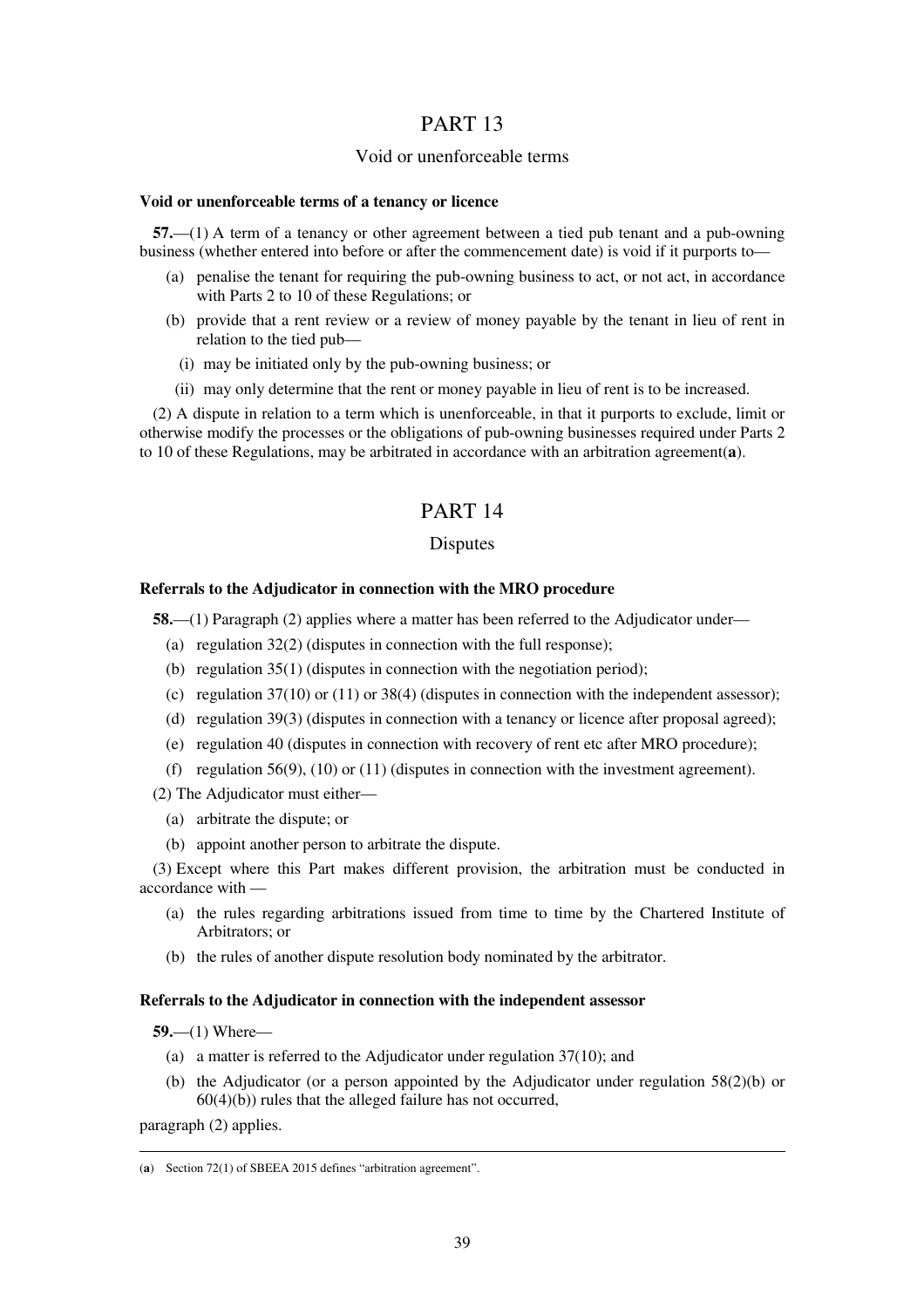(2) The tied pub tenant must, by notice in writing to the pub-owning business, accept or reject the determination provided under regulation 37(9) and the associated tenancy or licence provided under regulation 37(1) within the period of 21 days beginning with—

- (a) the day on which the determination is communicated to the tenant; or
- (b) if later, the day on which any rent assessment or assessment of money payable in lieu of rent being carried out in respect of the tenancy or licence ends.

(3) Where a matter is referred to the Adjudicator under regulation 37(10), and the Adjudicator (or a person appointed by the Adjudicator under regulation  $58(2)(b)$  or  $60(4)(b)$ ) rules that the alleged failure has occurred, the Adjudicator (or a person appointed under regulation 58(2)(b) or  $60(4)(b)$  must—

- (a) give an explanation, in writing, as to why the failure has occurred; and
- (b) having regard to the nature of the failure—
	- (i) substitute a figure for the market rent himself or herself and provide an explanation for that substitution;
- (ii) direct the independent assessor to make a second determination of the market rent in the light of that explanation within 21 days beginning with the day on which the direction is made; or
- (iii) make such other determination as the Adjudicator (or a person appointed by the Adjudicator under regulation  $58(2)(b)$  or  $60(4)(b)$ ) considers appropriate.

(4) When making a determination under paragraph (3)(b)(iii), the Adjudicator (or a person appointed by the Adjudicator under regulation  $58(2)(b)$  or  $60(4)(b)$  may, in exceptional circumstances, appoint another independent assessor to conduct an assessment of the market rent; and where such an appointment is made, the appointee must determine the market rent within the period of 21 days following the appointment.

(5) A substitution of the market rent made by the Adjudicator (or a person appointed by the Adjudicator under regulation  $58(2)(b)$  or  $60(4)(b)$ ) under paragraph  $(3)(b)(i)$  is final and, once it has been communicated to the tied pub tenant, the tenant must, by notice in writing to the pubowning business, accept or reject the substitution and the associated tenancy or licence provided under regulation  $37(1)$ , within the period of 21 days beginning with—

- (a) the day on which the substitution made by the Adjudicator (or a person appointed by the Adjudicator under regulation  $58(2)(b)$  or  $60(4)(b)$ ) is communicated to the tenant; or
- (b) if later, the day on which any rent assessment or assessment of money payable in lieu of rent being carried out in respect of the tenancy or licence ends.

(6) Where a matter is referred to the Adjudicator under regulation 37(11), the Adjudicator (or a person appointed by the Adjudicator under regulation  $58(2)(b)$  or  $60(4)(b)$ ) must—

- (a) determine that the independent assessor requires additional information to complete the determination of the market rent;
- (b) direct the independent assessor to make the determination within a period of time specified by the Adjudicator (or a person appointed by the Adjudicator under regulation 58(2)(b) or  $60(4)(b)$ ; or
- (c) appoint another independent assessor within the period of 14 days beginning with the day of the referral to make the determination.

(7) Where the Adjudicator (or a person appointed by the Adjudicator under regulation 58(2)(b) or  $60(4)(b)$ ) makes a determination under paragraph  $(6)(a)$ , the Adjudicator must—

- (a) require the tied pub tenant or the pub-owning business to provide any additional information to the independent assessor; and
- (b) direct the independent assessor to complete the determination within a period of time specified by the Adjudicator (or a person appointed by the Adjudicator under regulation  $58(2)(b)$  or  $60(4)(b)$ ).

(8) Where a matter is referred to the Adjudicator under regulation 38(4) the Adjudicator (or a person appointed by the Adjudicator under regulation  $58(2)(b)$  or  $60(4)(b)$ ) may, within the period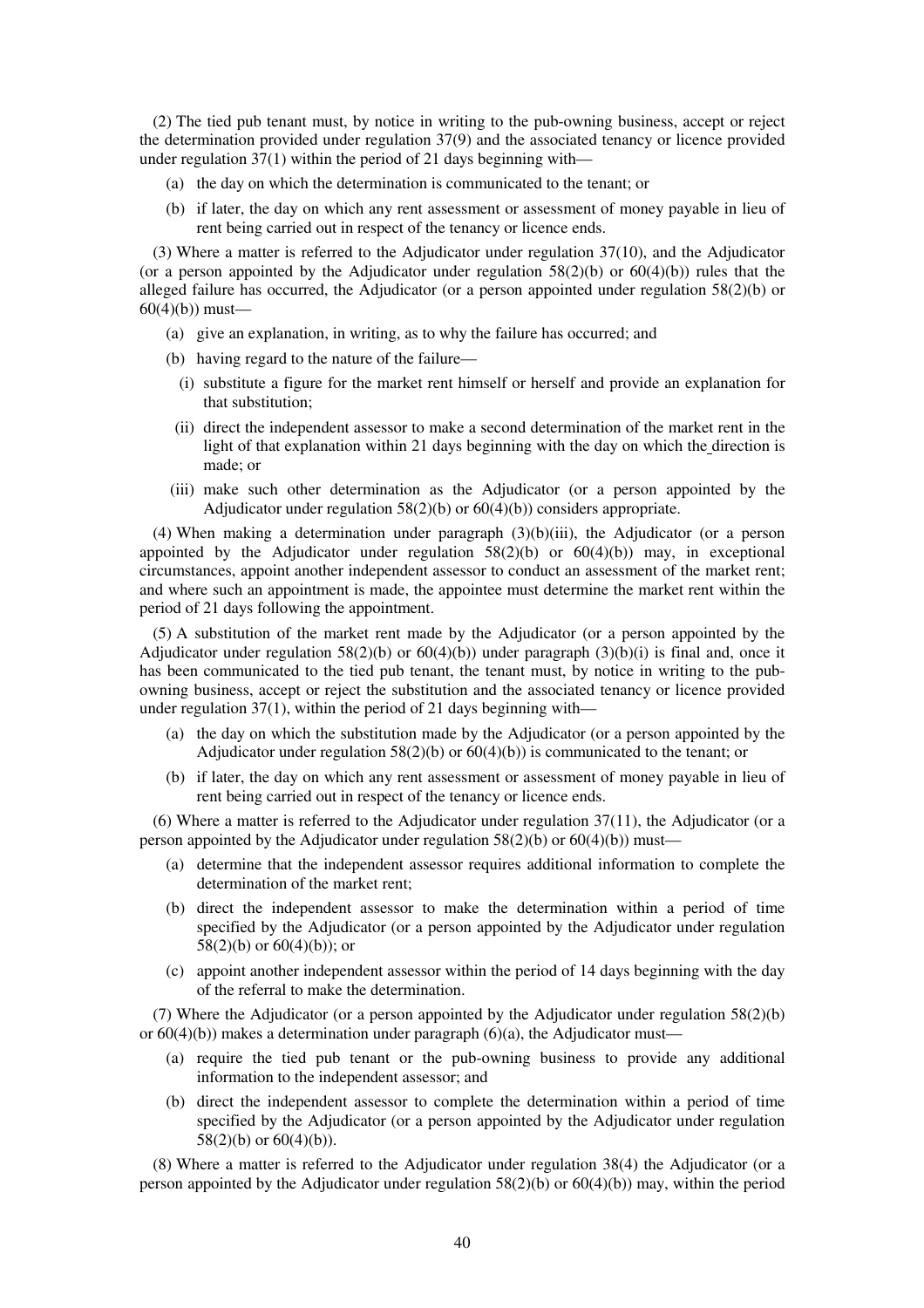of 21 days beginning with the day on which the referral is made, make a further determination of the market rent which is final.

(9) Where the Adjudicator (or a person appointed by the Adjudicator under regulation 58(2)(b) or 60(4)(b)) makes a final determination of the market rent, the tied pub tenant must, by notice in writing to the pub-owning business, accept or reject the final determination and the associated tenancy or licence provided under regulation 37(1) within the period of 21 days beginning with—

- (a) the day on which the determination is communicated to the tenant; or
- (b) if later, the day on which any rent assessment or assessment of money payable in lieu of rent being carried out in respect of the tenancy or licence ends.

(10) If the tied pub tenant does not comply with paragraph (2), (5) or (9), the tenant is treated as having rejected the determination and the associated tenancy or licence on the final day of the period mentioned in that paragraph.

#### **Arbitration commenced by pub-owning business**

**60.**—(1) This regulation applies where—

- (a) there is an arbitration agreement between a tied pub tenant and a pub-owning business;
- (b) the pub-owning business commences arbitral proceedings about a matter which is, or which includes, an MRO dispute between the pub-owning business and the tied pub tenant; and
- (c) the tied pub tenant would have been able to refer the MRO dispute to the Adjudicator (were it not for the commencement of arbitral proceedings by the pub-owning business) under —
	- (i) regulation  $32(2)$  (disputes in connection with the full response);
- (ii) regulation  $35(1)$  (disputes in connection with the negotiation period);
- (iii) regulation 37(10) or (11) or 38(4) (disputes in connection with the independent assessor);
- (iv) regulation 39(3) (disputes in connection with a tenancy or licence after proposal agreed);
- (v) regulation 40 (disputes in connection with recovery of rent etc after MRO procedure);
- (vi) regulation  $56(9)$ ,  $(10)$  or  $(11)$  (disputes in connection with the investment agreement).

(2) The tied pub tenant may, by giving notice in writing to the pub-owning business and the Adjudicator, appoint the Adjudicator to arbitrate the MRO dispute.

(3) A notice under paragraph (2) must be given—

- (a) where the arbitration agreement provides for the arbitrator to be appointed by a person other than the pub-owning business or the tied pub tenant, within the period of 21 days beginning with the day on which that person notifies the tied pub tenant of the person proposed to be appointed as arbitrator;
- (b) otherwise, within the period of 21 days beginning with the day on which arbitral proceedings commenced.

(4) Where the Adjudicator is appointed to arbitrate the MRO dispute (whether under paragraph (2) or otherwise) the Adjudicator must—

- (a) arbitrate the MRO dispute; or
- (b) appoint another person to arbitrate that dispute.

(5) Section 14 of the Arbitration Act 1996(**a**) makes provision about the commencement of arbitral proceedings.

(6) An "MRO dispute" is a dispute relating to the offer of a market rent only option.

<u>.</u>

<sup>(</sup>**a**) 1996 c.23.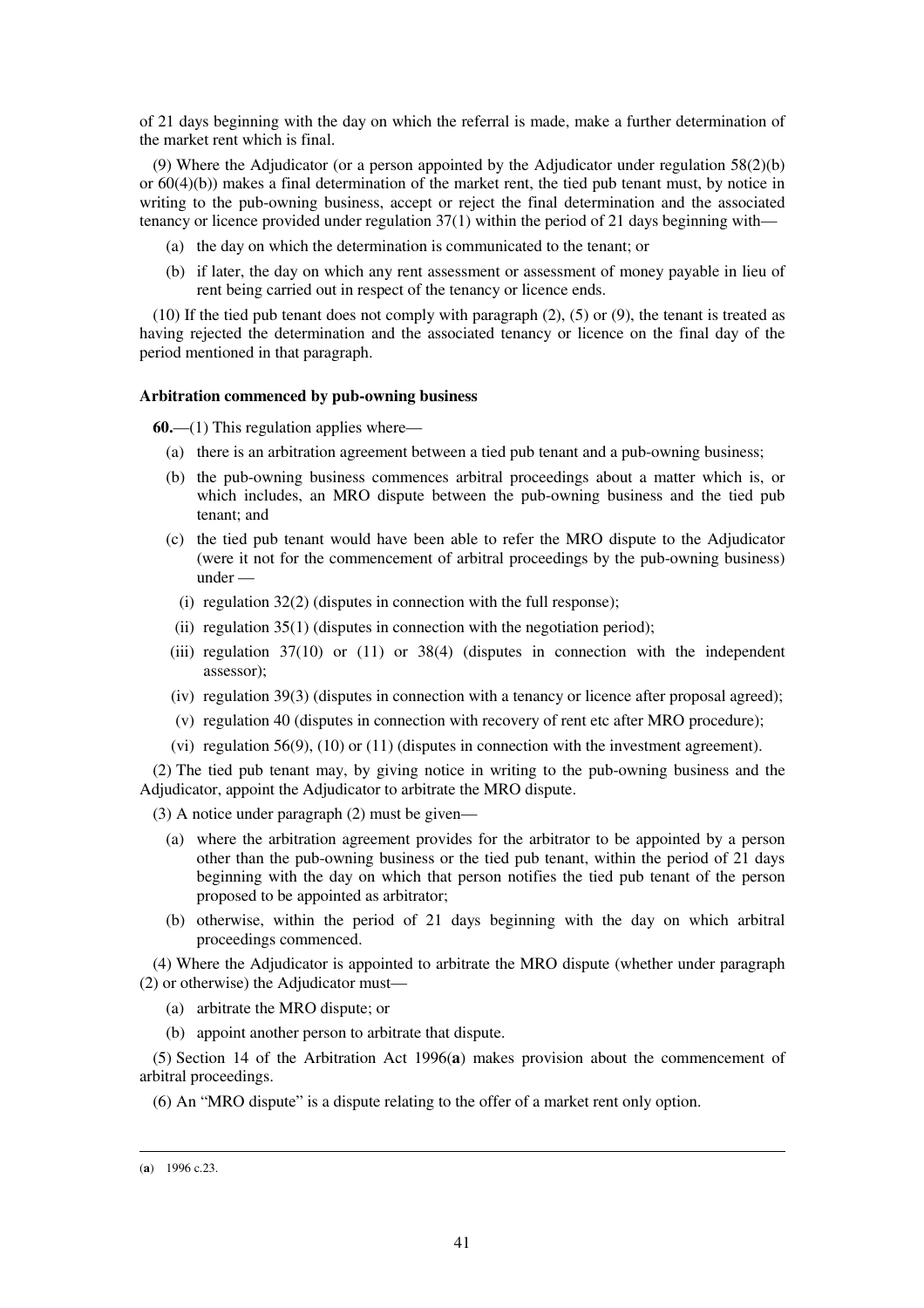#### **Information required by the Adjudicator**

**61.**—(1) If the Adjudicator appoints another person as arbitrator under regulation 58(2)(b) or 60(4)(b), the Adjudicator may require the arbitrator, or the pub-owning business and the tied pub tenant concerned, to provide information to assist the Adjudicator in carrying out functions under this Part.

(2) The Adjudicator may enforce any requirement to provide information under this Part by bringing civil proceedings to obtain an injunction.

### PART 15

### Group undertakings

### **Adjudicator's determination during referral of a dispute**

**62.**—(1) This regulation applies where—

- (a) a tied pub tenant has referred a dispute between the tenant and a pub-owning business ("P") to the Adjudicator under section 48 of SBEEA 2015; and
- (b) there is evidence before the Adjudicator which suggests that a group undertaking ("U") in relation to the pub-owning business—
	- (i) discharges, has discharged, exercises or has exercised, influence over any of P's obligations under the tenancy or licence to which the dispute relates; or
- (ii) is responsible for, or exercises influence over, the terms of that tenancy or licence, the financial arrangements, the charging policies or any other administrative, managerial or executive decisions of P, which affect the tied pub tenant,

in a way which is relevant to the dispute.

(2) Where this regulation applies, the Adjudicator may determine that U is to be treated as a pub-owning business, as well as or instead of P, for the purposes of the arbitration.

(3) Before the Adjudicator makes a determination under paragraph (2), the Adjudicator must consider representations from U.

(4) The Adjudicator may disregard a request from a tied pub tenant for U to be treated as a pubowning business, where—

- (a) U is not identified by the tenant in such a way that the Adjudicator is able to establish U's name, business address and its relationship with P;
- (b) the tied pub tenant has not notified U in writing of the dispute; or
- (c) the tenant has not forwarded a copy of the request to U.

### **Investigations by the Adjudicator**

**63.**—(1) This regulation applies where—

- (a) the Adjudicator is conducting an investigation of a pub-owning business ("P") under section 53 of SBEEA 2015; and
- (b) in the course of that investigation, evidence becomes available to the Adjudicator which suggests that a group undertaking in relation to P—
	- (i) discharges, has discharged, exercises, or has exercised, influence over any of P's obligations under the tenancy or licence to which the investigation relates; or
- (ii) is responsible for, or exercises influence over, that tenancy or licence, the financial arrangements, the charging policies or any other administrative, managerial or executive decisions of P, which affect the tied pub tenant,

in a way which is relevant to the investigation.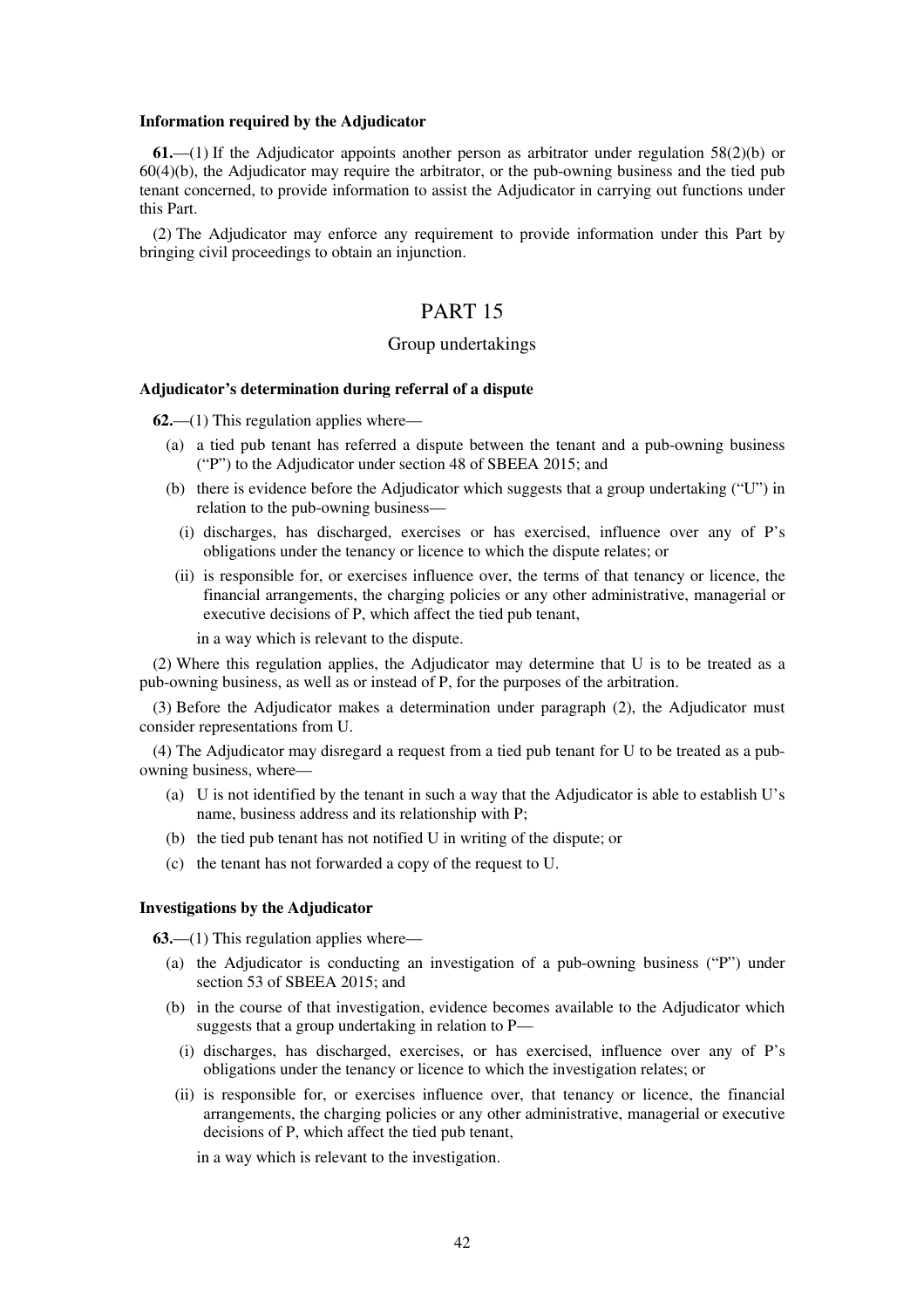(2) Where this regulation applies, the Adjudicator may determine that the group undertaking is to be treated as a pub-owning business, as well as, or instead of P, for the purposes of an investigation under sections 53 to 61 of SBEEA 2015.

#### **Adjudicator's determination in relation to UK businesses only**

**64.** The Adjudicator may not determine that a person who is a group undertaking in relation to a pub-owning business is to be treated as a pub-owning business unless the person—

- (a) carries on a trade or business in the United Kingdom; or
- (b) is a UK-registered company within the meaning of section 1158 of the Companies Act 2006(**a**).

### PART 16

### Transitional provisions

#### **Rent proposals**

**65.**—(1) A pub-owning business is not required to provide a rent proposal under regulation 15(1) by virtue of the application of regulation 15(2), unless the event mentioned in regulation 15(2)(a) occurs on or after the commencement date.

(2) A pub-owning business is not required to provide a rent proposal under regulation 15(1) by virtue of the application of regulation 15(3), unless the event mentioned in regulation 15(3)(a) occurs on or after the commencement date.

(3) A pub-owning business is not required to provide a rent proposal under regulation 15(1) by virtue of the application of regulation 15(4), unless the event mentioned in regulation  $15(4)(a)$ occurs on or after the commencement date.

(4) A pub-owning business is not required to provide a rent proposal under regulation 15(1) by virtue of the application of regulation 15(5), unless the event mentioned in regulation  $15(5)(a)$ occurs on or after the commencement date.

(5) A pub-owning business is not required to provide a rent proposal under regulation 15(1) by virtue of the application of regulation 15(6), unless the event mentioned in regulation 15(6)(a) occurs on or after the commencement date.

(6) A pub-owning business is not required to provide a rent proposal under regulation 15(1) by virtue of the application of regulation 15(7), unless the notification mentioned in regulation 15(7) occurs on or after the commencement date.

### **Rent assessments**

**66.**—(1) The reference in regulation 19(1)(a) to a rent review which is required under the terms of a tenancy or licence does not include—

- (a) a rent review where the rent review date falls before the commencement date; or
- (b) a rent review which is concluded before the commencement date.

(2) A tied pub tenant may request, on or before the 5-year anniversary date, a rent assessment or an assessment of money payable in lieu of rent under regulation  $19(2)(a)$  if, and only if—

- (a) no rent assessment or assessment of money payable in lieu of rent has been concluded before the date of the request; and
- (b) no rent review has been concluded within the period of 5 years ending with the date of the request.

<u>.</u>

<sup>(</sup>**a**) 2006 c.46.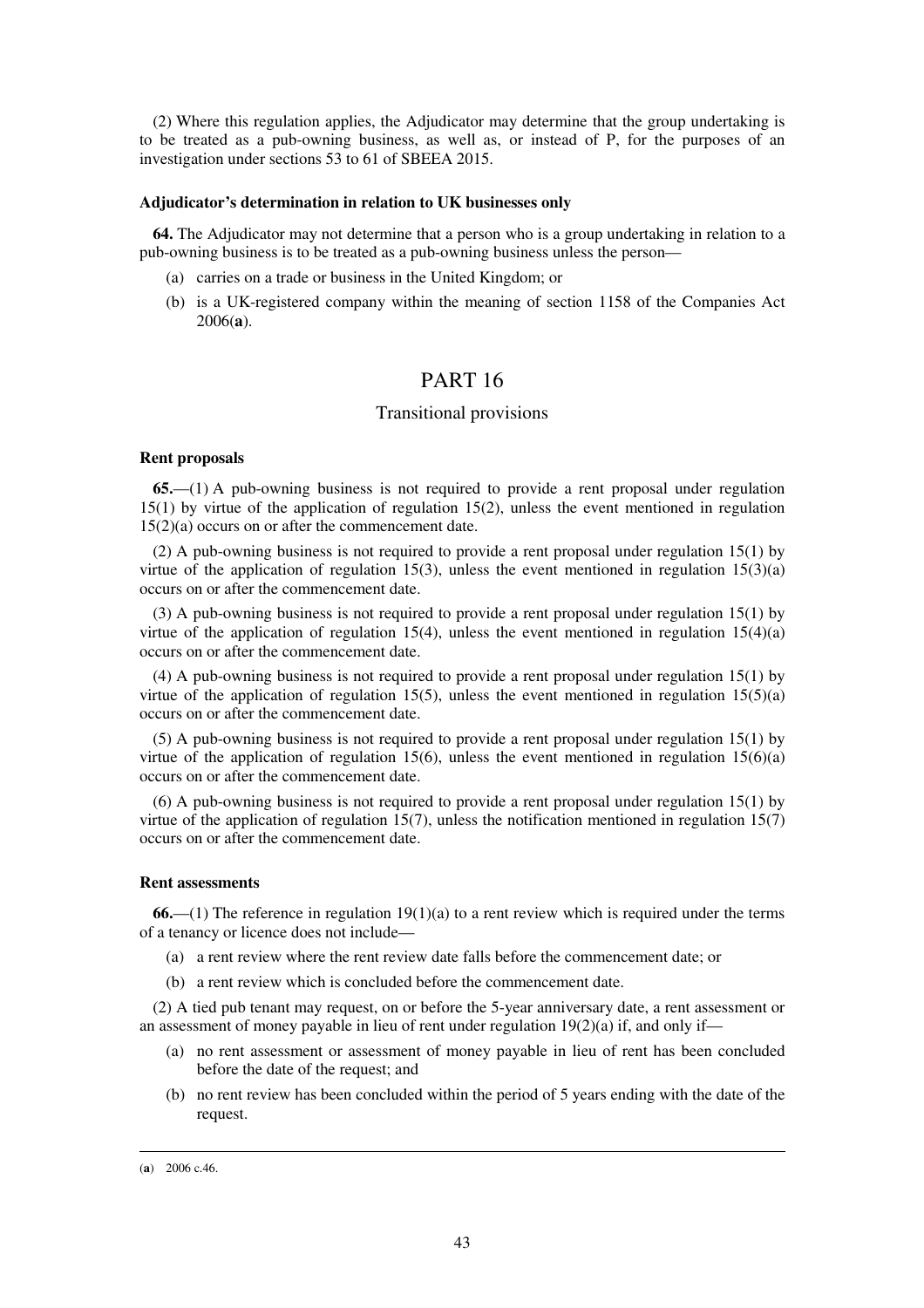(3) A tied pub tenant may not request a rent assessment or an assessment of money payable in lieu of rent under regulation 19(2)(b) unless the tenant first receives notification of the significant increase on or after the commencement date.

(4) A tied pub tenant may not request a rent assessment or an assessment of money payable in lieu of rent under regulation 19(2)(c) unless the tenant sends the written analysis mentioned in that paragraph on or after the commencement date.

(5) Paragraphs (6) and (7) apply where—

- (a) a pub-owning business is required to conduct a rent assessment or an assessment of money payable in lieu of rent under regulation 19(1)(a); and
- (b) the rent review date falls before the end of the period of 6 months beginning with the commencement date.

(6) Regulation 20(2)(a) does not apply; instead, the pub-owning business must provide the rent assessment proposal to the tied pub tenant before the end of the relevant period.

(7) In paragraph (6) "the relevant period" means—

- (a) where the rent review date falls before the end of the period of 3 months beginning with the commencement date, the period of 6 weeks beginning with the commencement date;
- (b) otherwise, the period of 12 weeks beginning with the commencement date.

(8) For the purposes of this regulation—

- (a) a rent review is concluded when the rent, or money payable in lieu of rent, is agreed in writing between the pub-owning business and the tied pub tenant;
- (b) a rent assessment is concluded when it ends (see regulation 22).

(9) In this regulation, the "5-year anniversary date" means the date which is 5 years after the commencement date.

#### **Market rent only option: the MRO notice**

**67.**—(1) References in regulation 23(1) to an event occurring do not include an event which occurred before the commencement date.

(2) The reference in regulation 25(1) to a relevant analysis which demonstrates that a trigger event has occurred does not include a relevant analysis which demonstrates that a trigger event has occurred before the commencement date.

# PART 17

### Review

#### **Review of Parts 11 to 16**

<u>.</u>

**68.**—(1) The Secretary of State must, for each review period, carry out a review of Parts 11 to 16(**a**) (and of Part 1 so far as it applies for the purposes of those Parts).

(2) As soon as practicable after a review period, the Secretary of State must publish a report of the findings of the review for that period.

(3) The first review period is the period beginning on the commencement date and ending 2 years after the following 31 March.

(4) Subsequent review periods are each successive period of 3 years after the first review period.

<sup>(</sup>**a**) Parts 2 to 10 of these Regulations are made under sections 42 to 44 of SBEEA 2015 and are, accordingly, "the Pubs Code" for the purposes of SBEEA 2015 (see section 42(2)). Section 46 of SBEEA 2015 requires the Secretary of State to review the Pubs Code.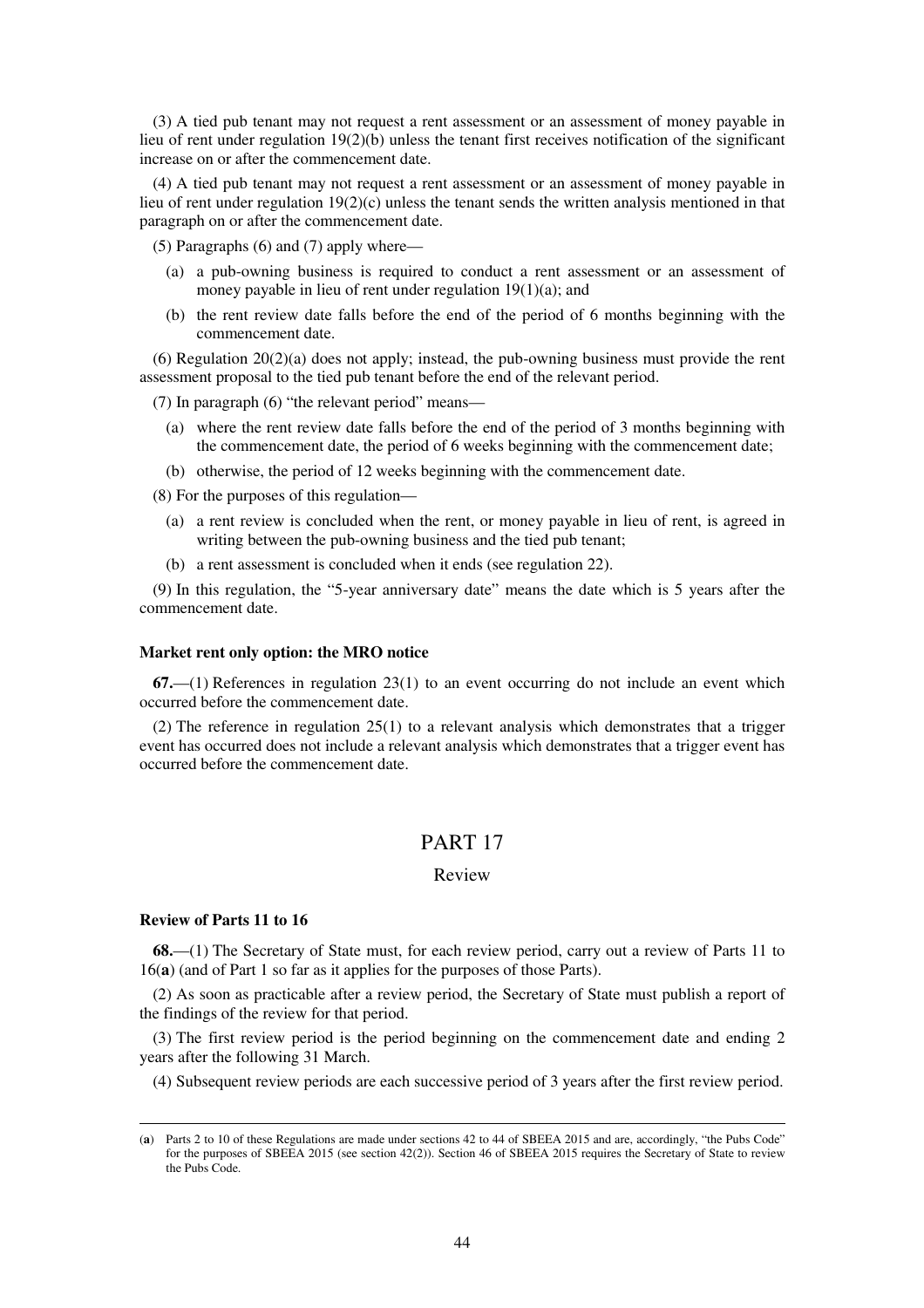SCHEDULE 1 Regulations 11, 12 and 14

### Information specified for the purposes of a new agreement etc.

### **Regulations and code of practice**

**1.** The Pubs Code etc. Regulations 2016.

**2.** Where the pub-owning business has a code of practice which is relevant to its dealings with the tied pub, a copy of that code.

### **The type of tenancy or licence**

**3.** An overview of the different tenancies or licences offered to tied pub tenants by the pubowning business.

**4.** Whether the tenancy offered by the pub-owning business is a protected 1954 Act tenancy and the process for the renewal of such a tenancy, or any other tenancy, including when notification to renew, or otherwise, must be given.

**5.** Whether there is a superior landlord and, if so, the name and address of the superior landlord.

**6.** The length of the tenancy, licence or relevant tie agreement offered to the tied pub tenant by the pub-owning business, including the date on which the tenancy, licence or relevant tie agreement is to begin and the date on which it is to end ("the end-date").

**7.** Whether the tied pub tenant or the pub-owning business may terminate the tenancy, licence or relevant tie agreement before the end-date.

**8.** Details of the pub-owning business's procedures for responding to any request by the tied pub tenant to terminate the tenancy, licence or relevant tie agreement before the end-date.

**9.** In paragraphs 6 to 8 a "relevant tie agreement" is an agreement of the kind described in section 43(8)(b) of SBEEA 2015 where the terms of that agreement are not included in the tenancy or licence offered to the tenant.

#### **The premises**

**10.** A full and clear description of the premises to which the tenancy or licence relates, including—

- (a) details of the premises licence, within the meaning of section 11 of the Licensing Act 2003(**a**) and any licence conditions;
- (b) details of any enforcement action taken by any public authority in connection with the tied pub during the previous 2 years, where known;

<u>.</u>

<sup>(</sup>**a**) 2003 c.17.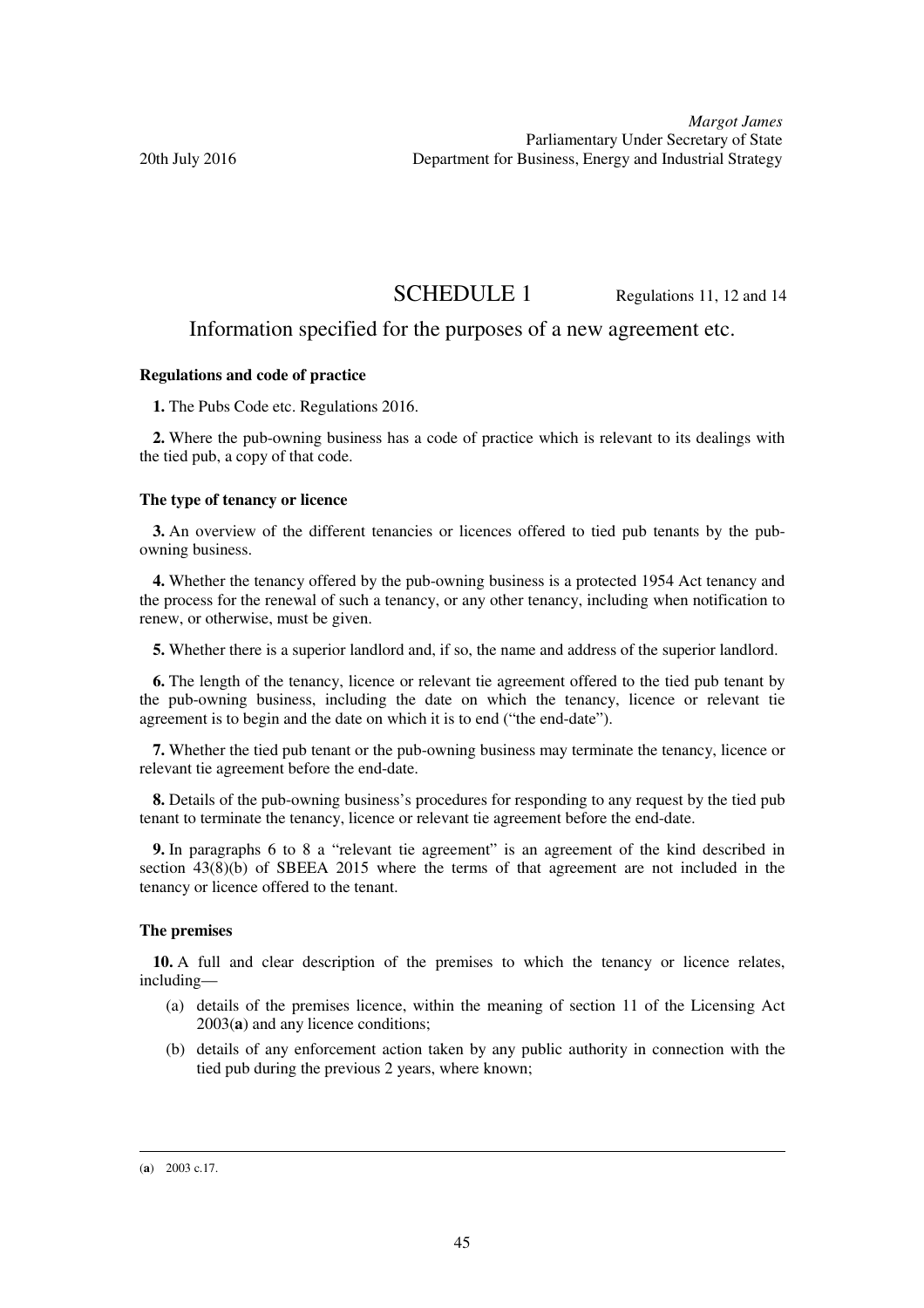- (c) details of any foreseeable material changes to the commercial conditions in the tied pub's local area and how these might influence the costs and trading environment of the tied pub tenant;
- (d) details of any restrictions on the use of the premises, such as planning constraints, restrictions on types of trading, restrictions on access to the premises (including details of any shared access) and hours of trading;
- (e) a Schedule of Condition;
- (f) details of any specific problems in the premises.

**11.** Whether the fixtures and fittings in the tied pub are required to be purchased by the tied pub tenant under the tenancy or licence and, if so, the arrangements for the payment for such fixtures and fittings.

#### **Maintenance and repair**

**12.** The respective obligations of the pub-owning business and the tied pub tenant under the tenancy or licence or pursuant to any other document, such as a code of practice, in relation to repairing and maintaining the premises to which the tenancy or licence relates.

**13.** The pub-owning business's procedures for discharging its obligations to repair and maintain the premises under the tenancy or licence, including the procedure by which a tied pub tenant can raise concerns about the discharge of those obligations.

**14.** Where the tenancy or licence requires the tied pub tenant to repair or maintain the premises to which the tenancy or licence relates, confirmation that, unless otherwise specified in the tenancy or licence, the requirement is to keep or maintain the premises in the condition set out in the Schedule of Condition.

**15.** The procedures to be followed in connection with the respective obligations of the pubowning business and the tied pub tenant under the tenancy or licence in relation to assessing and making good dilapidations, including—

- (a) the time when the Schedule of Condition may be reviewed;
- (b) if applicable, the process for agreeing the works which must be carried out in the light of a review of the Schedule of Condition;
- (c) where the tenant is responsible for remedying, or paying for, any dilapidations, the period before the end of the tenancy when a survey will be carried out to determine the extent of dilapidations;
- (d) the process for resolving a dispute in connection with any obligation under the tenancy or licence to maintain, repair and make good.

**16.** Where, before entering into a new agreement, a short agreement, or an agreement to renew a tenancy which not a protected 1954 Act tenancy, the pub-owning business is aware of any maintenance, repair or improvement works ("initial works") which must be carried out to the premises to which the tenancy or licence relates—

- (a) a Schedule of Condition prepared before the initial works are carried out;
- (b) a list of the initial works which must be carried out;
- (c) the respective obligations of the tied pub tenant and the pub-owning business in relation to those works under the tenancy or licence;
- (d) details of any initial works which are required to be completed before the agreement or the renewal is in force including whether the pub-owning business or the tenant will be responsible for carrying them out;
- (e) where any of the initial works—
	- (i) are to be carried out to improve the premises significantly; or
- (ii) require a significant investment of capital,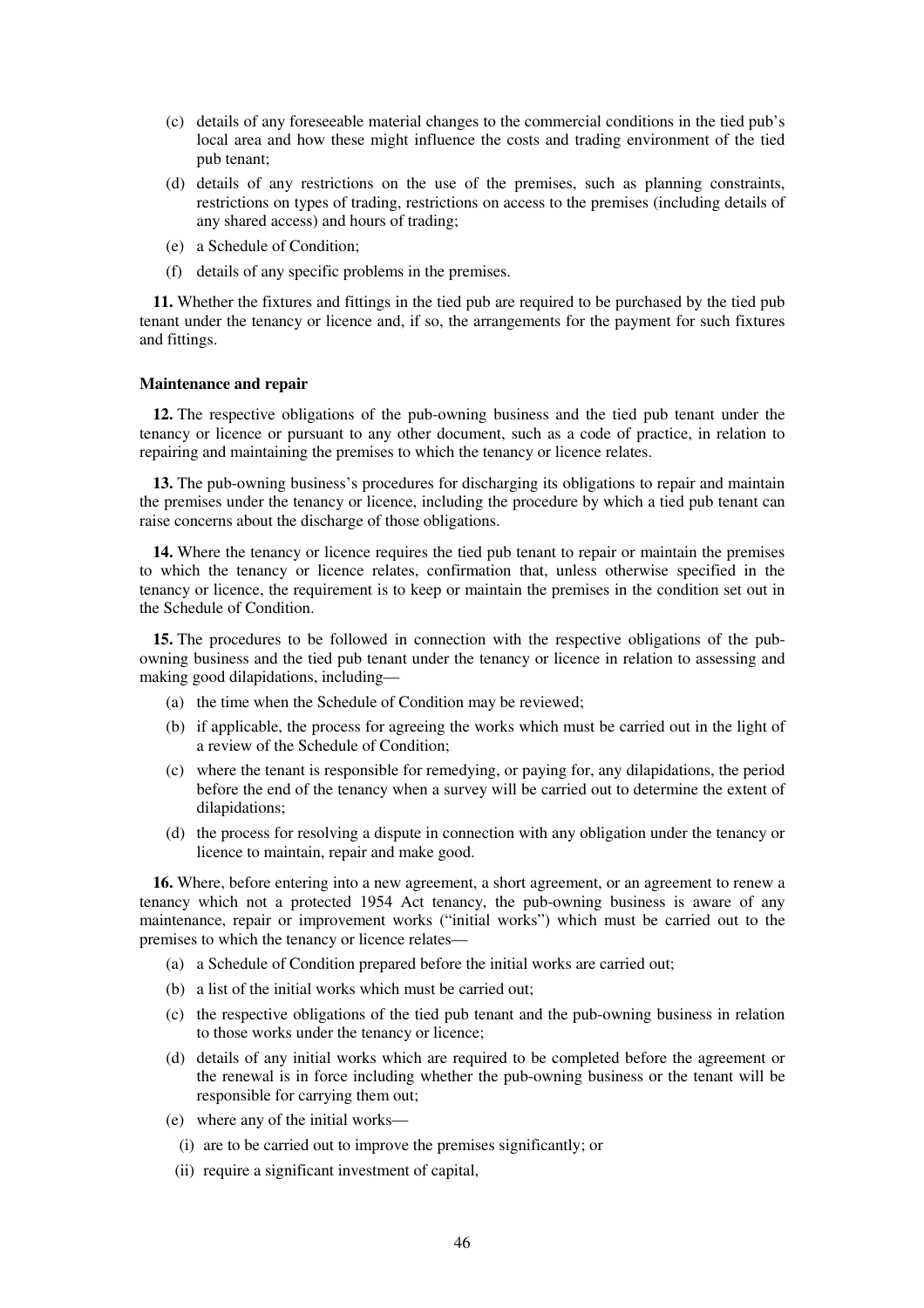a sketch or an artist's plan (if any) of those works; and

- (f) where any of the initial works are to be carried out after the agreement has been entered into or after the renewal has been agreed —
	- (i) whether the pub-owning business or the tenant will be responsible for carrying out the works;
- (ii) the date on which the works must be completed; and
- (iii) any penalty in respect of a failure to complete the works, or to complete them by a certain date.

**17.** Any requirements under the tenancy or licence in relation to the condition in which the premises to which the tenancy or licence relates are to be returned to the pub-owning business at the end of the tenancy or licence.

**18.**—(1) The pub-owning business's policy for investing in the premises to which the tenancy or licence relates by way of improvements and refurbishments to those premises, including any policy on joint investment with its tied pub tenants.

(2) Where, at the time the information under this Schedule is sent to the tenant, the pub-owning business is considering investing in the premises, the information required under sub-paragraph (1) includes details of the potential impact of any such investment on the rent, money payable in lieu of rent or other payments which the tied pub tenant must pay under the tenancy or licence.

**19.** The respective obligations of the pub-owning business and the tied pub tenant under any enactments in relation to—

- (a) utilities at the tied pub, such as electrics, gas, water or sewerage; and
- (b) environmental impact, health and safety.

### **Obligations in relation to the purchase of tied products and services**

**20.** Details of any obligations to purchase products or services subject to a product or service tie including—

- (a) the current price list for those products or services and notification of any imminent changes to that list;
- (b) any discounts which may be available to the tied pub tenant in connection with the purchase of those products or services;
- (c) whether the tenancy or licence authorises the tenant to purchase any food, drink or services which are not subject to a tie and, if so, the details of that authorisation;
- (d) if gaming machines are offered to the tied pub under the tenancy or licence, the terms on which they are supplied, including details of the arrangements for the distribution of income from the machines and an outline of the trading, payment and credit terms in relation to them.

### **Assignment**

**21.** In the case of a tenancy—

- (a) whether the tenancy may be assigned or sold and, if so, the procedures which the tied pub tenant must follow to assign or sell the tenancy; and
- (b) the procedures which the pub-owning business must follow where the tied pub tenant makes a request to assign or sell the tenancy.

### **Advice and support**

**22.**—(1) The advice and support available to the tied pub tenant during the tenancy or licence, including advice and support in respect of—

(a) the capabilities and training needs of the tied pub tenant and the tenant's employees;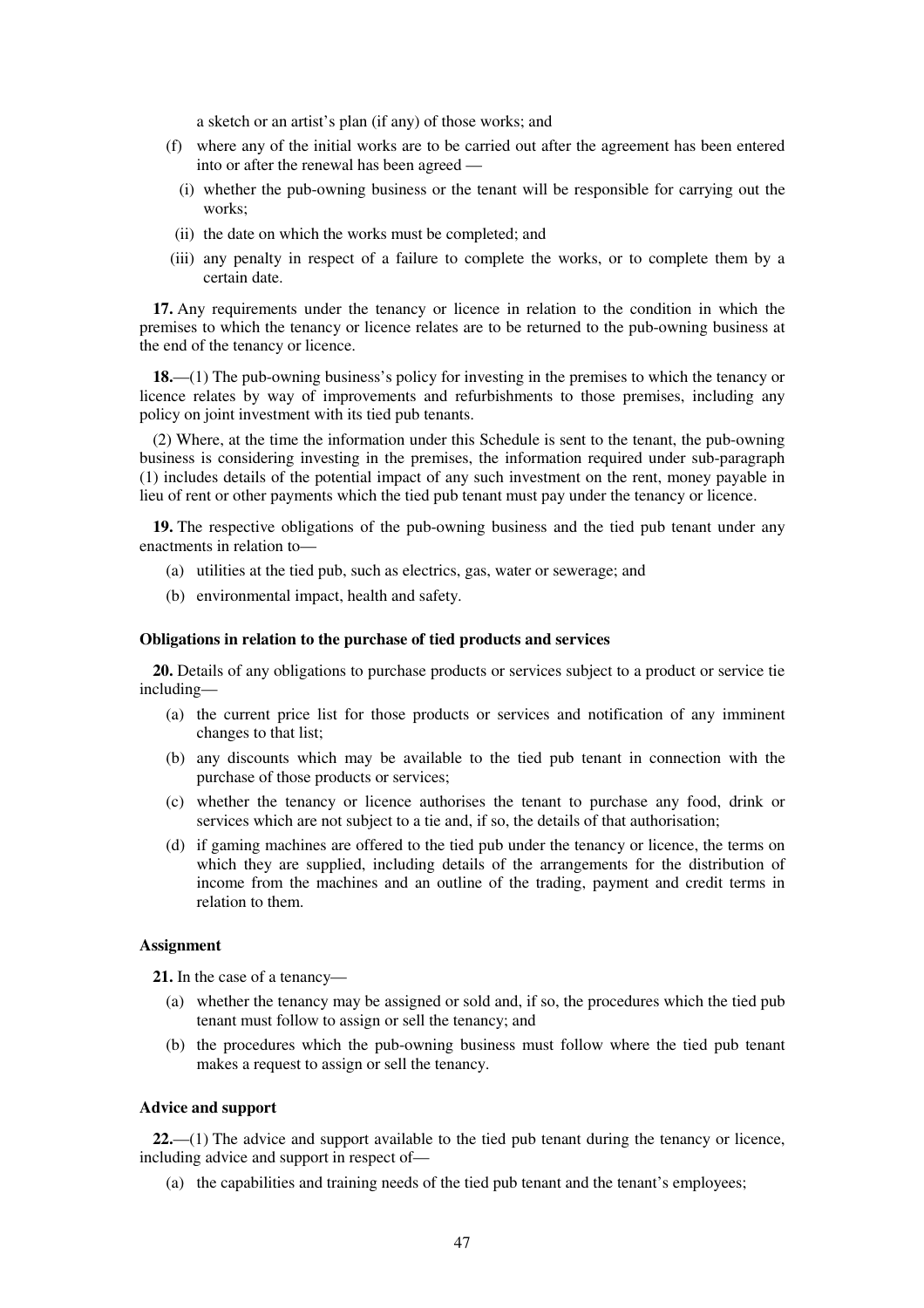- (b) licences and any relevant training requirements in relation to those licences;
- (c) brand promotion and merchandising;
- (d) provision and maintenance of dispensing equipment;
- (e) pub promotion and marketing;
- (f) other aspects of business management which are significant, in the pub-owning business's opinion;
- (g) the benefits which the tied pub tenant may expect to enjoy as a consequence of the pubowning business's ability to procure and supply products, services and expertise to the tied pub tenant;
- (h) business rates; and
- (i) the exterior decoration of the premises, the signs, repairs to the building, car parks and gardens (where relevant).

(2) The information required under sub-paragraph (1) is not required to be provided to a tied pub tenant who is already subject to a tenancy or licence granted by the pub-owning business in relation to a tied pub unless that information has changed since the tied pub tenant received it in connection with that tenancy or licence.

**23.** The pub-owning business's policy (if any) for dealing with requests for assistance from the tied pub tenant in cases of difficulties in respect of the tenancy or licence which are beyond the tenant's control.

**24.** The circumstances (if any) in which the pub-owning business may be willing to consider amendments to its standard terms.

**25.** The events, the occurrence of which, entitle the tied pub tenant, under regulation 23, to give an MRO notice.

### **Insurance**

**26.** Whether, under the tenancy or licence—

- (a) the pub-owning business is responsible for insuring the premises and, if so, whether the pub-owning business requires an insurance charge; or
- (b) the tenant is responsible for insuring the premises.

**27.** Where the tied pub tenant is responsible for insuring the premises, any minimum requirements for insurance under the tenancy or licence.

### **Payment of rent and deposits**

**28.**—(1) The arrangements for the payment of deposits, including—

- (a) the amount of any deposit ("the deposit") payable by the tied pub tenant to the pubowning business for the purposes of securing the tenancy or licence;
- (b) the period for which the deposit is likely to be retained by the pub-owning business;
- (c) the arrangements for paying to the tied pub tenant any interest accruing on the deposit;
- (d) the circumstances in which the deposit may be required to be increased under the tenancy or licence;
- (e) when and how the deposit will be repaid to the tied pub tenant;
- (f) how the deposit is to be treated if the pub-owning business becomes insolvent.

(2) The information required under sub-paragraph (1) is not required to be provided to a tied pub tenant in connection with the renewal of a protected 1954 Act tenancy unless the pub-owning business proposes to change the arrangements for the payment of rent, money payable in lieu of rent and other deposits on the renewal.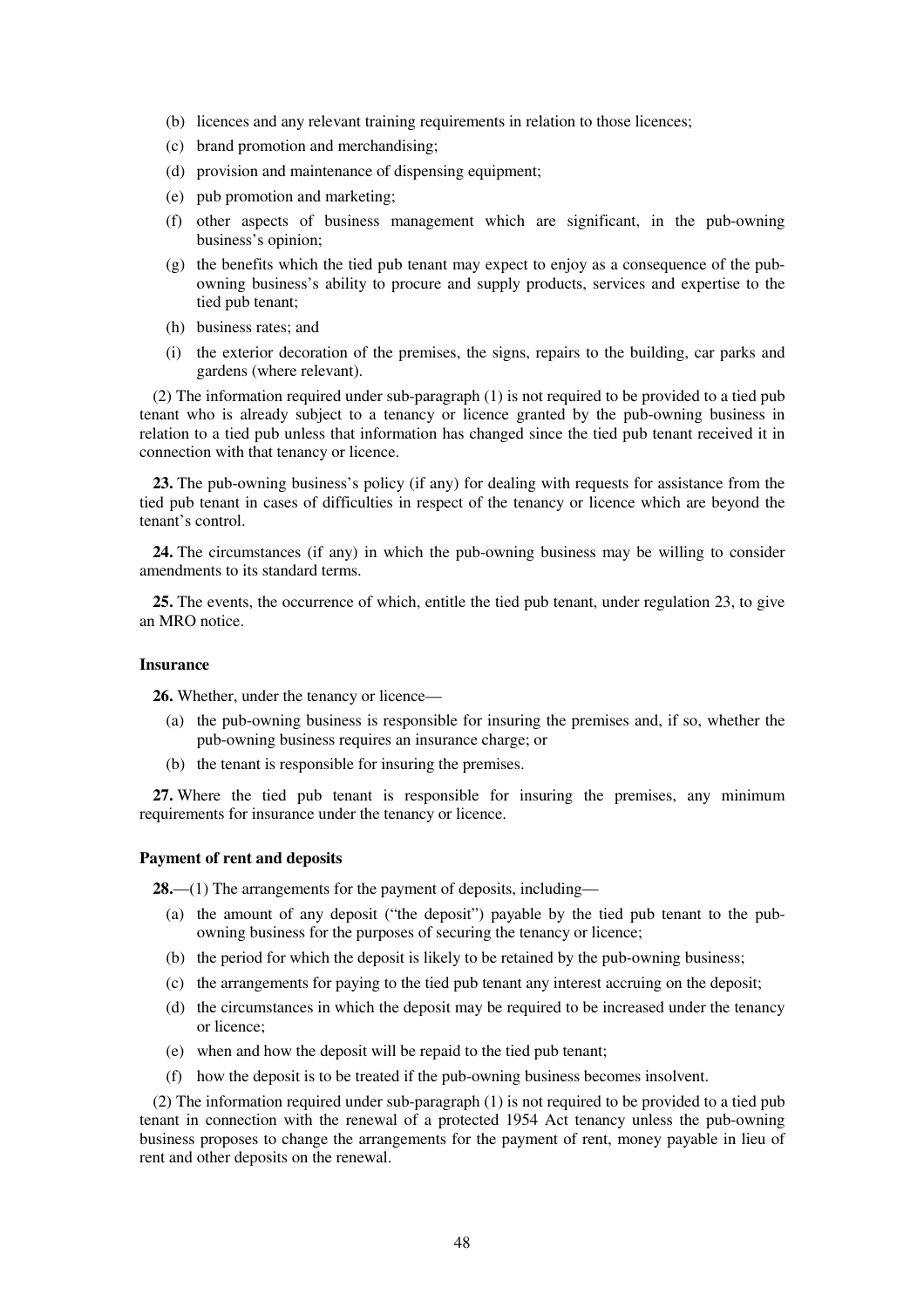**29.** Where the tenancy or licence provides that the rent or money payable in lieu of rent is to be varied by reference to an index—

- (a) the index used;
- (b) when the indexation rate will be assessed and applied; and
- (c) an illustration of the impact which the indexation rate will have on the rent, or money payable in lieu of rent, during the tenancy or licence, using, by way of example, the indexation rate at the time the information under this Schedule is sent to the tenant.

**30.** In cases where damage to the premises to which the tenancy or licence relates impacts on the tied pub's potential for trading, the pub-owning business's policy in respect of the temporary suspension of—

- (a) rent or money payable in lieu of rent; and
- (b) minimum purchasing requirements under the tie.

**31.** Information in respect of other support available in cases where damage to the property impacts on the tied pub's potential for trading.

**32.** Details of any other fees, charges, including service charges, or financial penalties which the tied pub tenant may be required to pay during the tenancy or licence.

#### **Additional information where new agreement is a pub franchise agreement**

**33.**—(1) Where the new agreement being entered into is a pub franchise agreement—

- (a) information about any initial and ongoing fees payable by the tenant to the pub-owning business under the agreement;
- (b) details of the fixed share of turnover or the relevant share of turnover granted to the tied pub tenant;
- (c) a description of the new agreement which demonstrates that it is a pub franchise agreement; and
- (d) a forecast of a profit and loss statement for the tied pub for the period of 12 months beginning with the day on which the franchise agreement is proposed to be entered into ("the franchise forecast period").

(2) The statement required under sub-paragraph (1)(d) must include the figures and other information specified in paragraph 5(a) to (i) of Schedule 2 to these Regulations.

(3) For the purposes of the duty under sub-paragraph (1)(d), references in paragraph 5 of Schedule 2 to the "forecast period" must be read as references to "the franchise forecast period".

### **Other obligations**

**34.** Information in respect of any obligation which the tied pub tenant may have in connection with the Transfer of Undertakings (Protection of Employment) Regulations 2006(**a**).

### **Breaches**

<u>.</u>

**35.** The pub-owning business's procedures for establishing whether the tied pub tenant has breached the tenancy or licence.

**36.** Where a tied pub tenant is in breach of the tenancy or licence, the pub-owning business's procedures for informing the tied pub tenant that the tenant is in breach and whether the tenant will have opportunities to remedy the breach before any enforcement action is taken.

<sup>(</sup>**a**) S.I. 2006/246, amended by S.I. 2010/93, 2014/16, 2014/386 and 2014/853.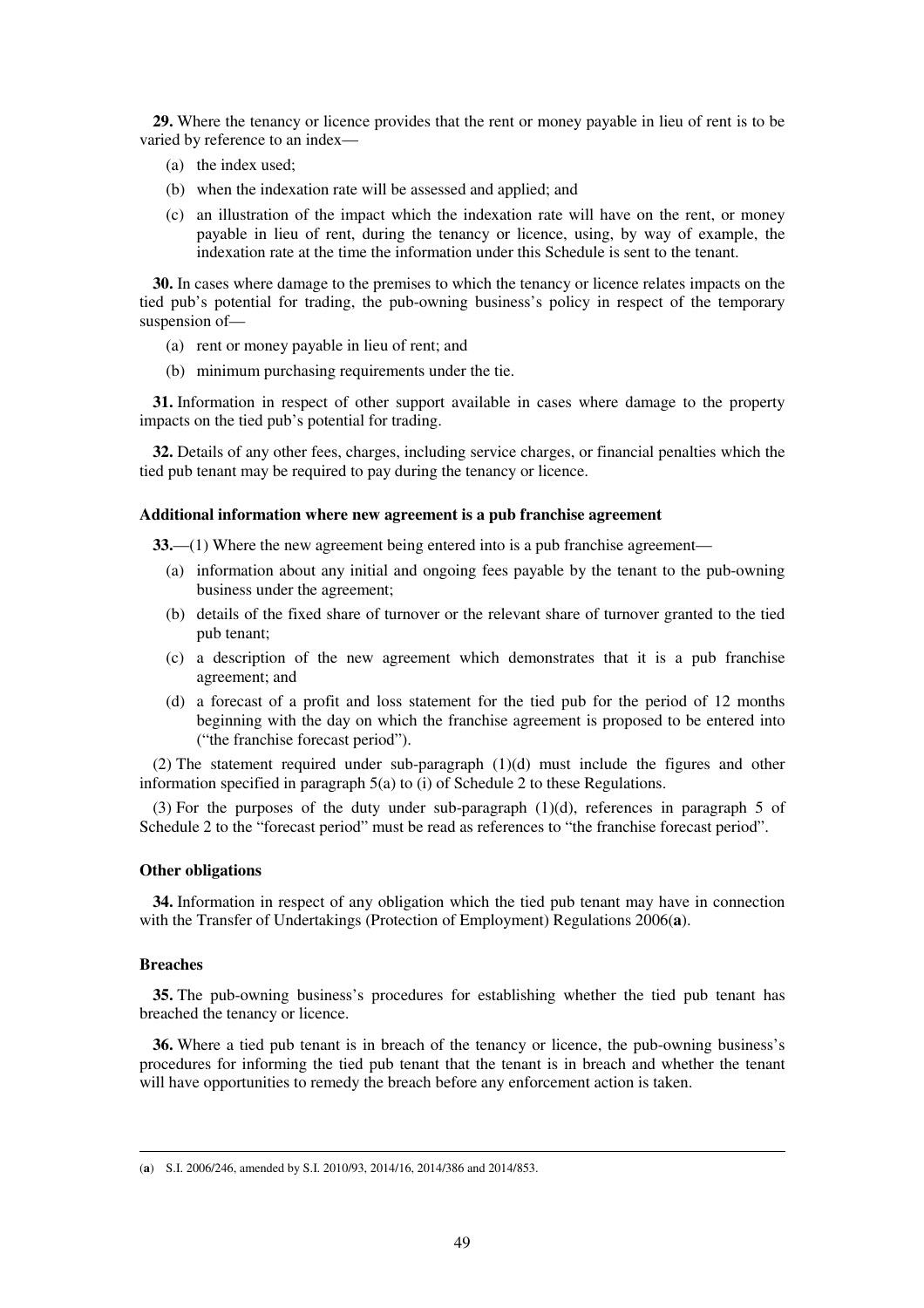**37.** Information about the procedures which may be followed by the tied pub tenant in cases where the tenant considers that the pub-owning business has failed to comply with the provisions of these Regulations.

# SCHEDULE 2 Regulations 16 and 20

# Information specified for the purposes of a rent proposal or a rent assessment proposal

**1.** A summary of the methods which must be used under the tenancy or licence to calculate the initial or revised rent or the new rent including—

- (a) the information which will be used to support those calculations;
- (b) the justification for the use of such information.

**2.** An outline of the procedure to be followed during negotiations of the initial or revised rent or the new rent between the pub-owning business and the tied pub tenant.

**3.** A list of the matters which will be considered to be relevant and irrelevant in such negotiations.

**4.** Information in respect of the cost of service charges relating to the tied pub during the last 3 years.

**5.** A forecast profit and loss statement for the tied pub for the period of 12 months beginning with the day on which the initial or revised rent or the new rent is payable ("the forecast period") and the figures and other information which have been relied on to formulate that statement, including—

- (a) the volume of alcohol, including the number of barrels of alcohol, purchased during the last 3 years from the pub-owning business or its agents;
- (b) the percentage of the tied pub's turnover during the last 3 years which the sale of this volume of alcohol represents;
- (c) if different from the figure in (a), the volume of alcohol in respect of which duty was paid during the last 3 years**;**
- (d) a figure for the total estimated sales and gross profit margins of the tied pub for the forecast period, with a breakdown showing separate figures for the estimated sales, gross profit margins, for—
	- (i) draught ales;
- (ii) draught lagers;
- (iii) packaged beers;
- (iv) draught ciders;
- (v) packaged ciders;
- (vi) wines;
- (vii) spirits;
- (viii) flavoured alcoholic beverages; and
- (ix) soft drinks;
- (e) the percentage of the pub's turnover for the forecast period which each drink in subparagraph  $(d)(i)$  to  $(ix)$  represents;
- (f) an estimate figure for the volume of draught beer and cider which will not be sold during the forecast period (including draught beer and cider wasted, unfit for sale or dispensed in promotions) where that figure has not been accounted for in the gross profit margin;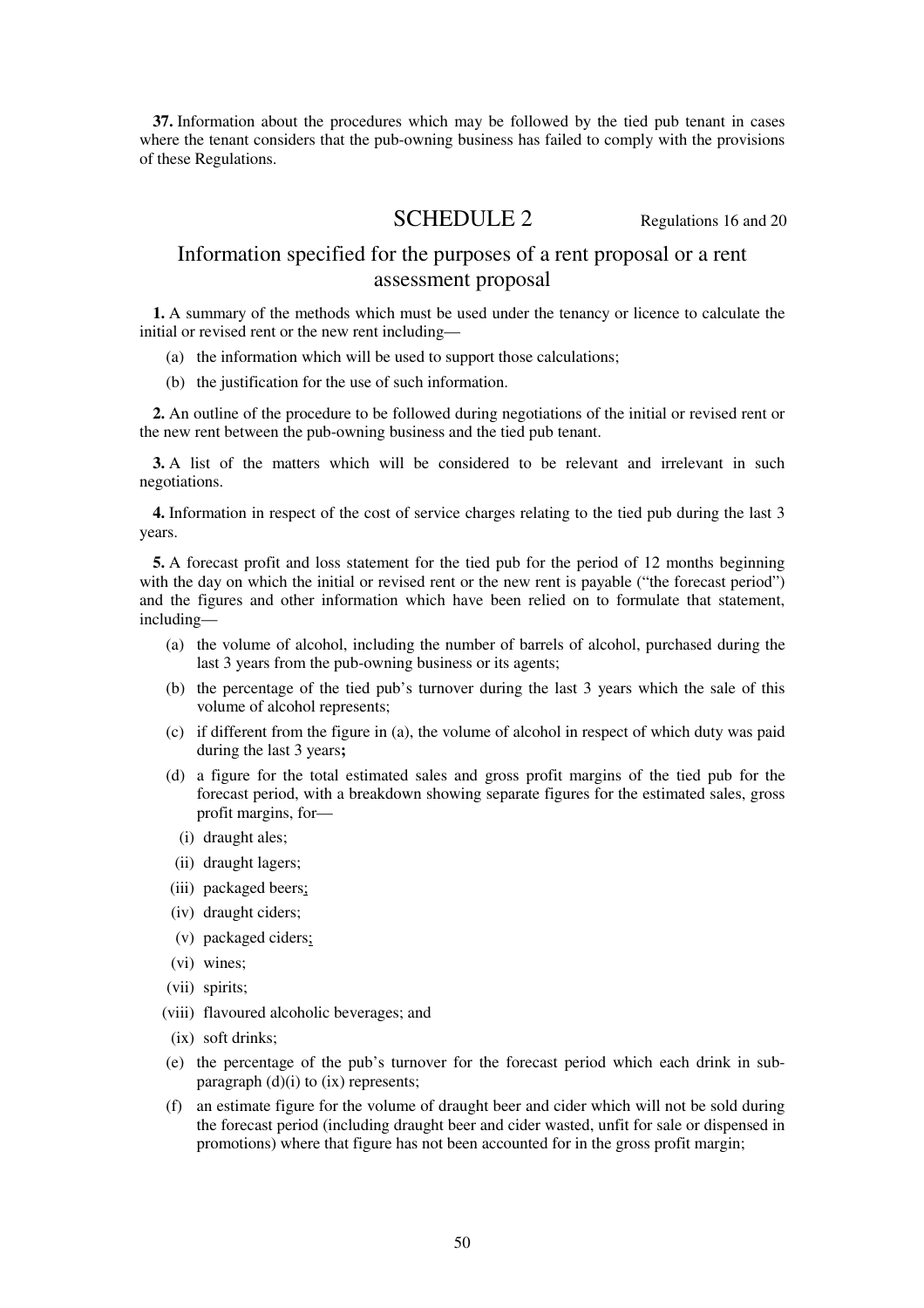- (g) the estimated operating costs likely to affect the tied pub tenant's profit during the forecast period including, where relevant, the estimated cost of a manager during that year, where the tied pub tenant is not the manager of the tied pub;
- (h) an explanation of how estimated income during the forecast period from any gaming machine, in the tied pub has been accounted for in the statement;
- (i) a breakdown of any costs during the forecast period which have not been accounted for separately but have been included in the estimated figures for other costs (for example, the cost of cellar gas).

**6.** The figures which are provided under paragraph 5 must be provided net of value added tax or machine games duty (within the meaning of Schedule 24 to the Finance Act 2012(**a**)).

**7.** The profit and loss statement provided under paragraph 5 must refer to relevant and current data available publicly in connection with the typical costs of operating a tied pub in the United Kingdom and explain any variance between the costs referred to and the pub-owning business's costs estimate.

**8.** The statement, figures and other information which the pub-owning business provides to the tied pub tenant under paragraphs 5 to 7 must —

- (a) be sufficiently clear and detailed; and
- (b) include justification or supporting evidence for any assumptions,

to allow the tenant to understand the basis on which the estimated figures in the statement have been calculated.

**9.** Any information which the pub-owing business provides under paragraph 5, must be—

- (a) accurate, wherever it refers to historical data; and
- (b) reasonable, wherever it refers to projected data.

**10.** In paragraph 5(c) "duty" means any duty of excise charged on beer by section 36(1) or section 37(1) of the Alcoholic Liquor Duties Act 1979(**b**).

**11.** Any information in Schedule 1 which—

<u>.</u>

- (a) the tied pub tenant has not already received; or
- (b) has changed materially since it was provided to the tenant.

**12.** A timetable specifying the dates on which any other information will be made available to the tied pub tenant before negotiations begin.

## SCHEDULE 3 Regulation 37

### Documents to which the independent assessor must have regard

**1.** Documents held by the tied pub tenant or the pub-owning business which provide evidence of the tied pub's level of trading in the last 3 years.

**2.** Documents held by the tied pub tenant or the pub-owning business which present a reasonable forecast of the tied pub's level of trading for the next 3 years.

**3.** For the purposes of paragraph 2, a "reasonable forecast" is a forecast which—

<sup>(</sup>**a**) 2012 c.14. Schedule 24 was amended by section 124(2) to (4) of, and paragraph 31(2) to (4) of Schedule 28 to, the Finance Act 2014 (c.26).

<sup>(</sup>**b**) 1979 c.4. Section 36(1) was substituted by section 7(1) of the Finance Act 1991 (c.31) and then amended by paragraph 1(2) of Schedule 1 to the Finance Act 2002 (c.23). Section 37(1) was inserted by paragraph 1 of Schedule 1 to the Finance Act 2011 (c.11).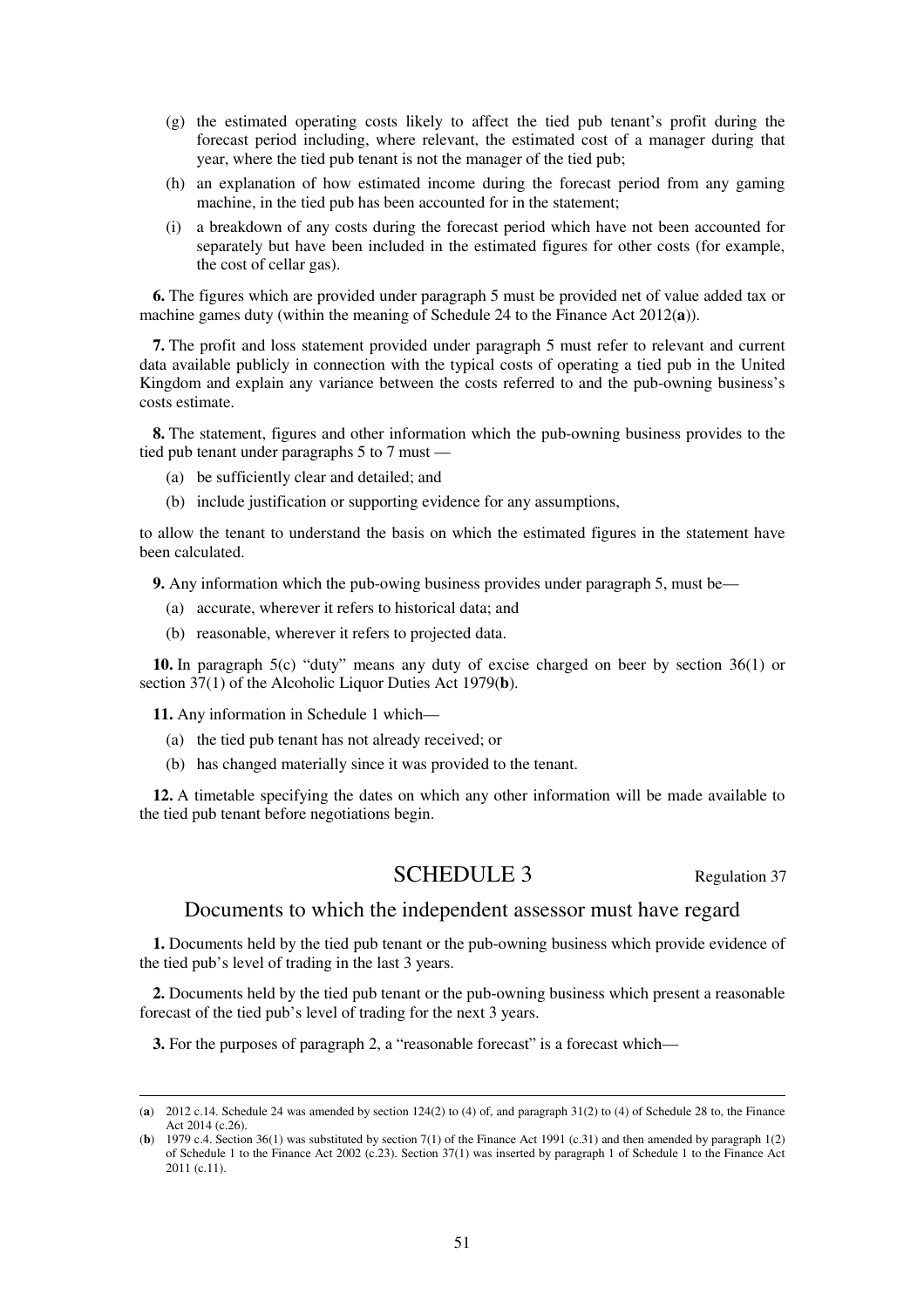- (a) is based on an assessment of the level of trading at the tied pub if it were operated by a reasonably efficient tenant; and
- (b) may be based on an assessment of the pub's level of trading if it were not subject to a product or service tie.

**4.** Documents held by the tied pub tenant or the pub-owning business which describe any special commercial or financial advantages provided to the tied pub tenant under the terms of the tenancy or licence.

### **EXPLANATORY NOTE**

### *(This note is not part of the Regulations)*

These Regulations are the first to be made under sections 42 to 45, 48, 69 and 71 of the Small Business, Enterprise and Employment Act 2015 ("SBEEA 2015").

Section 42 of SBEEA 2015 requires the Secretary of State to make regulations about practices and procedures to be followed by pub-owning businesses in their dealings with their tied pub tenants. A "pub-owning business" is a landlord of 500 or more tied pubs. Parts 2 to 4 of these Regulations make provision in connection with such dealings.

Part 2 requires pub-owning businesses, before they enter into new agreements with their tied pub tenants, to advise tenants to complete appropriate training, to ensure that tenants have a sustainable business plan and to provide certain information to the tenants. This Part also places obligations on pub-owning businesses in relation to the maintenance of tied pub premises and in connection with a tenant's proposal to assign a tenancy.

Parts 3 and 4 require pub-owning businesses to provide rent proposals and rent assessments, respectively, to their tied pub tenants in certain specified circumstances and include provision about the contents and timing of such proposals and assessments.

Section 43 of SBEEA 2015 provides that regulations must be made requiring pub-owning businesses to offer certain tied pub tenants a market rent only option (an "MRO option") in circumstances specified in that section. An MRO option is an option for the tenant to occupy the tied pub under a tenancy or licence which is MRO-compliant and to pay, in respect of that occupation, a rent agreed between the parties or, failing such agreement, the market rent.

Part 5 describes the four circumstances in which a tenant may request an MRO option. Part 6 requires the pub-owning business to provide a full response to the tenant's request. It also describes the nature of an MRO-compliant tenancy or licence and the negotiation period which follows that response. Part 7 describes the involvement of the independent assessor where, during the negotiation period, the parties fail to agree the rent to be payable under the MRO-compliant tenancy or licence. Part 8 describes the point at which this MRO procedure ends.

Part 9 describes the obligations of pub-owning businesses in respect of their business development managers and requires pub-owning businesses to appoint a compliance officer who is to submit an annual compliance report to the Pubs Code Adjudicator ("the Adjudicator").

Part 10 places further obligations on pub-owning businesses in respect of matters such as insurance, gaming machines and flow monitoring devices.

A reference in SBEEA 2015 to "the Pubs Code" is a reference to Parts 2 to 10 of these Regulations.

Where a landlord ceases to be a pub-owning business, SBEEA 2015 provides that its tenants continue to have extended protection until the earlier of the end of the tenancy or licence concerned or until a rent assessment occurs. Part 11 of these Regulations describes, for these purposes, when a tenancy or licence ends and when a rent assessment occurs.

Part 12 exempts short agreements and pub franchise agreements from certain provisions of these Regulations. It also provides that the tenant may not request an MRO option in all four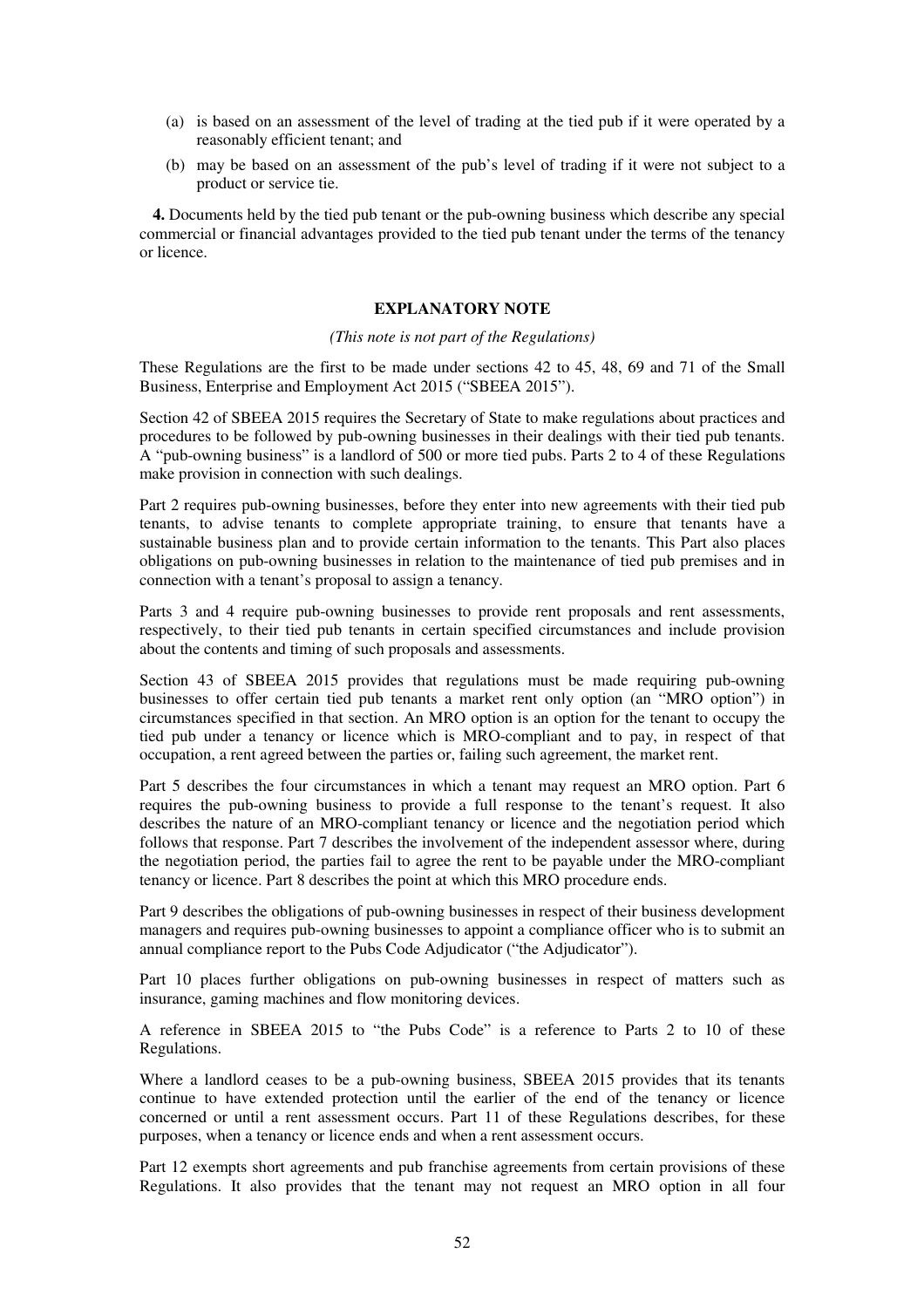circumstances described in Part 5, where an investment agreement has been entered into between a pub-owning business and a tied pub tenant.

Part 13 describes the terms of a tenancy which will render it void.

Part 14 makes provision for the Adjudicator's functions in connection with the resolution of disputes relating to the offer of an MRO option.

Part 15 describes the circumstances in which a person who is a group undertaking in relation to a pub-owning business may, if the Adjudicator so determines, be treated.

Part 16 makes transitional provision.

Part 17 requires the Secretary of State to carry out a review of those provisions which are not the Pubs Code.

An Impact Assessment has been prepared for these Regulations and is published at www.legislation.gov.uk.

Printed and published in the UK by The Stationery Office Limited under the authority and superintendence of Carol Tullo, Controller of Her Majesty's Stationery Office and Queen's Printer of Acts of Parliament.

<sup>©</sup> Crown copyright 2016